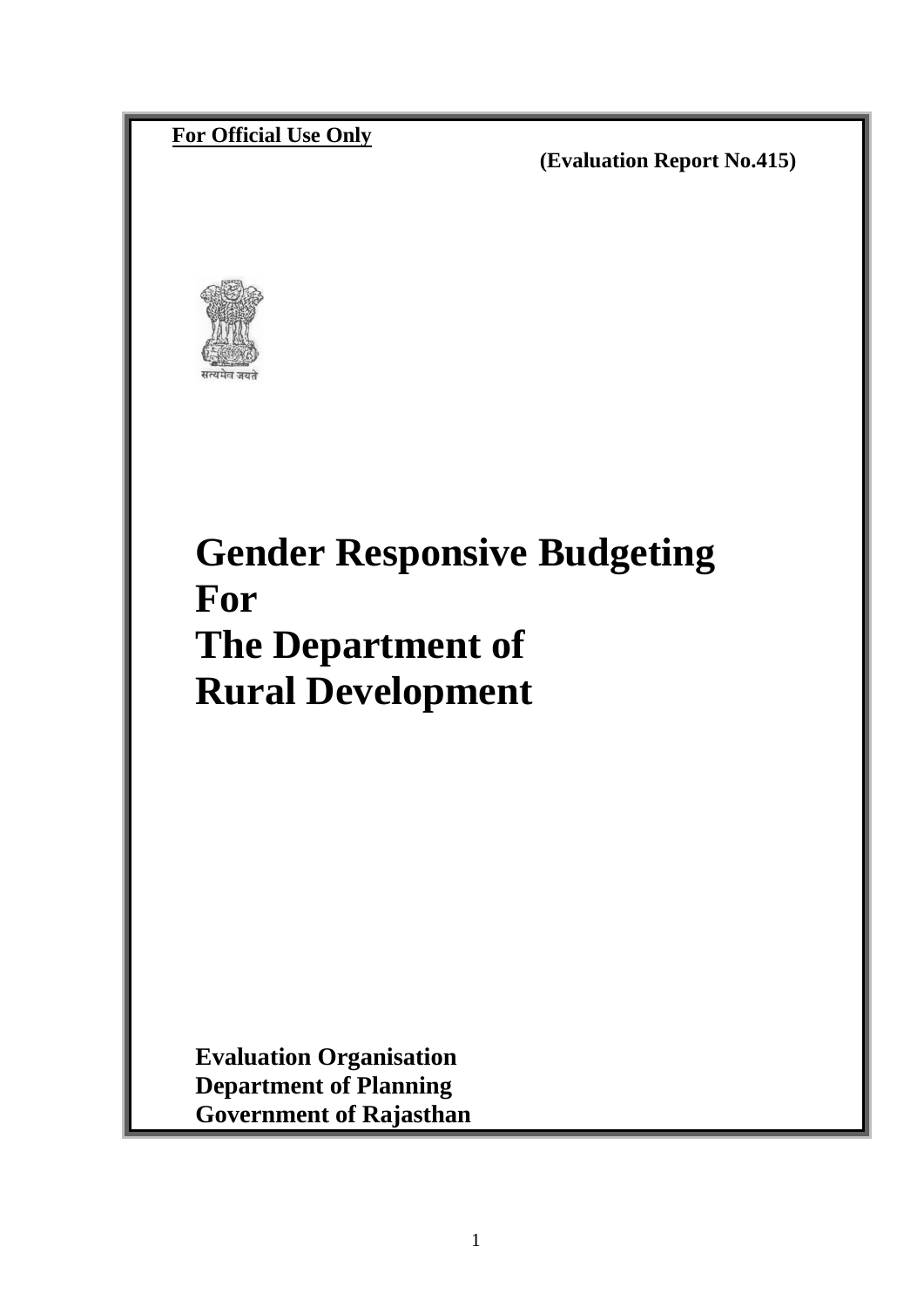# **CONTENTS**

| <u>S.No.</u> | <b>DETAILS</b><br><i><b>Executive Summary</b></i>    | <b>PAGE No.</b><br>I-VIII |
|--------------|------------------------------------------------------|---------------------------|
| 1.0          | <b>Overview</b>                                      | 1                         |
| 1.1          | <b>Rural Development</b>                             | $\mathbf{1}$              |
| 1.2          | Gender Responsive Budgeting (GRB)                    | $\overline{2}$            |
| 1.3          | Gender Budgeting in India                            | $\overline{2}$            |
| 1.4          | Gender Budgeting in Rajasthan                        | $\overline{3}$            |
| 1.5          | Department of Rural Development                      | $\overline{3}$            |
| 1.6          | Number of Programmes/Schemes                         | 3                         |
| 1.7          | Objectives                                           | $\overline{4}$            |
| 1.8          | Execution                                            | $\overline{4}$            |
| 1.9          | <b>Broad Classification of RD Programmes</b>         | $\overline{4}$            |
|              | 1.10 Funding Pattern                                 | 5                         |
|              | 1.11 Budget & Consolidated Financial Progress        | 5                         |
| 1.12         | <b>Physical Progress of Selected Programmes</b>      | 6                         |
| 2.0          | <b>Individual Beneficiary Programme</b>              | 8                         |
| 2.1          | Swarnjayanti Gram Swarozgar Yojna(SGSY)              | 8                         |
| 2.2          | Indra Awas Yojna(IAY)                                | 12                        |
| 3.0          | <b>Wage Employment Programmes</b>                    | 15                        |
| 3.1          | Sampooran Gramin Rozgar Yojna(SGRY)                  | 16                        |
| 3.2          | <b>National Food for Work Programme</b>              | 19                        |
|              | (NFFWP)/National Rural Employment                    |                           |
|              | Guarantee Scheme (NREGS)                             |                           |
| 4.0          | <b>Infrastructure Development Programmes</b>         | 21                        |
| 4.1          | Member of Parliament Local Area                      | 21                        |
|              | Development (MPLAD)                                  |                           |
| 4.2          | <b>MLA Local Area Development Scheme</b><br>(MLALAD) | 22                        |
| 4.3          | Border Area Development Programme (BADP)             | 23                        |
| 4.4          | Mewat Area Development Programme(Mewat)              | 24                        |
|              |                                                      |                           |
| 4.5          | Dang Area Development Programme                      | 24                        |
| 4.6          | Guru Golvalkar Jan Bhagidari Vikas Yojna             | 24                        |
| 4.7          | Magra Area Development Programme                     | 25                        |
| 4.8          | Swa-vivek Zila Vikas/Untied Fund Scheme              | 25                        |
| 4.9          | Special Employment Programme for                     | 25                        |
|              | Sahariya Schedule Tribe                              |                           |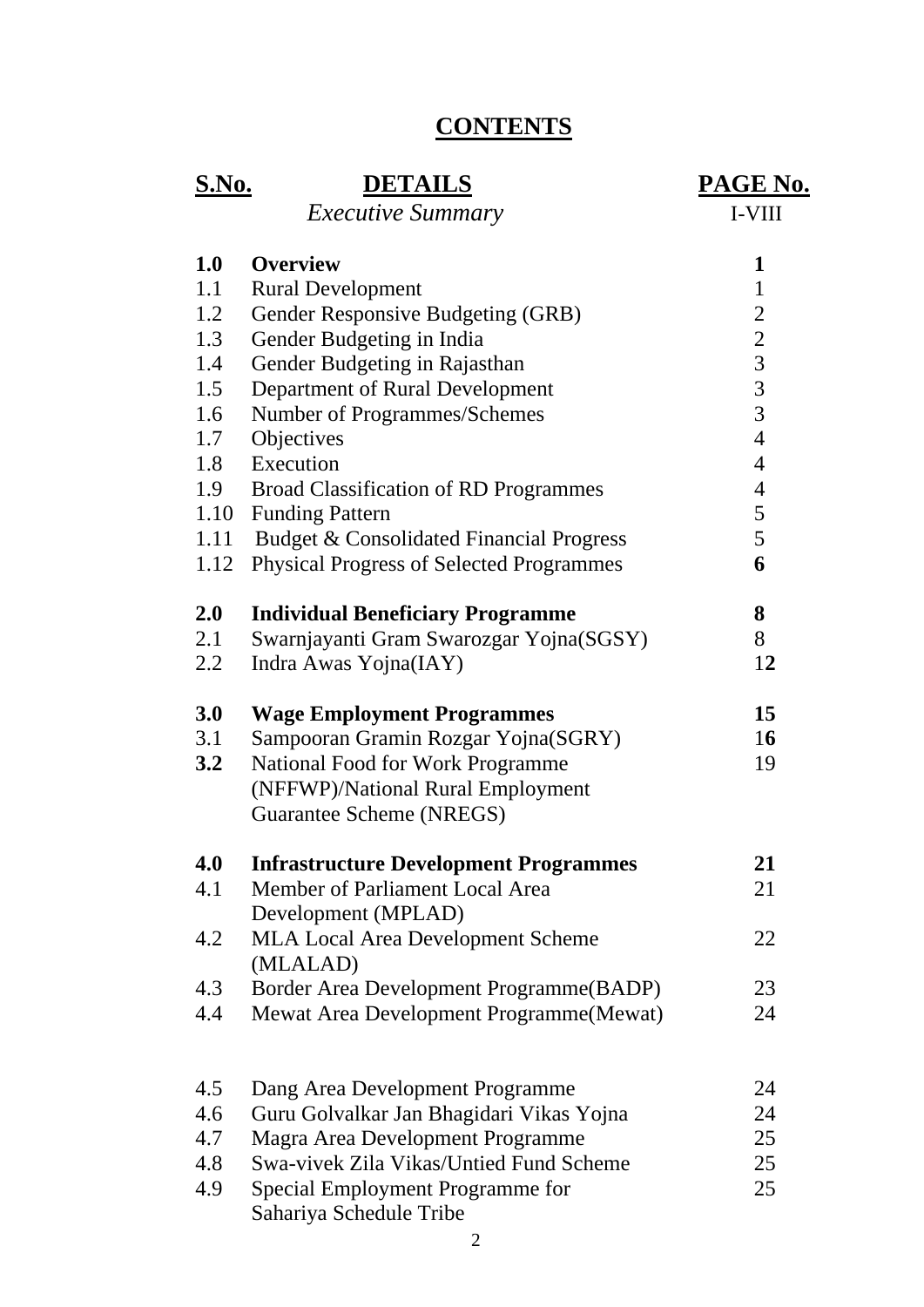| 5.0     | <b>Watershed Development Programmes</b>                     | 27 |
|---------|-------------------------------------------------------------|----|
| 5.1     | Desert Development Programme (DDP)                          | 27 |
| 5.2     | Drought Prone Area Programme                                | 28 |
| 5.3     | <b>Integrated Wasteland Development</b>                     | 29 |
|         | Programme (IWDP)                                            |    |
|         |                                                             |    |
| 6.0     | <b>Recommendations</b>                                      | 33 |
|         | <b>List of Tables</b>                                       |    |
|         | Table-1 Consolidated Financial Progress of RD               | 5  |
|         | for the Last Three years $(2003-04 \text{ to } 2005-06)$    |    |
| Table-2 | Gender wise Progress of selected Programmes                 | 7  |
|         | for the last Two Years                                      |    |
|         | Table-3 Gender wise Progress of SGSY for the Last           | 10 |
|         | Three Years                                                 |    |
|         | Table-4 Financial Progress for the Last Three Years         | 11 |
|         | Table-5 No. and Percentage of houses in the name of women   | 13 |
|         | Table-6 Financial Progress of Housing for the Last Three    | 14 |
|         | Years (IAY New, Upgradation, CCS & PMGY)                    |    |
| Table-7 | Employment Generation under SGRY for the                    | 17 |
|         | <b>Last Three Years</b>                                     |    |
|         | Table-8 Year wise Financial Progress of SGRY                | 18 |
| Table-9 | Gender wise Progress of NFFWP/NREGS for the                 | 20 |
|         | <b>Last Two Years</b>                                       |    |
|         | Table-10 Year wise Financial Progress of the Infrastructure | 25 |
|         | Development Programmes (MPLD+MLALD+                         |    |
|         | BADP+MEWAT+DANG+MAGARA+SAHARIYA)                            |    |
|         | Table-11 Watershed Scheme wise Projects Sanctioned,         | 30 |
|         | Area Covered and Expenditure Incurred Since                 |    |
|         | Inception (1994-2000 to 2005-06)                            |    |
|         | Table-12 Year wise Financial Progress of Watershed          | 32 |
|         | Programmes(DDP+DDP(Comb)+DPAP+IWDP)                         |    |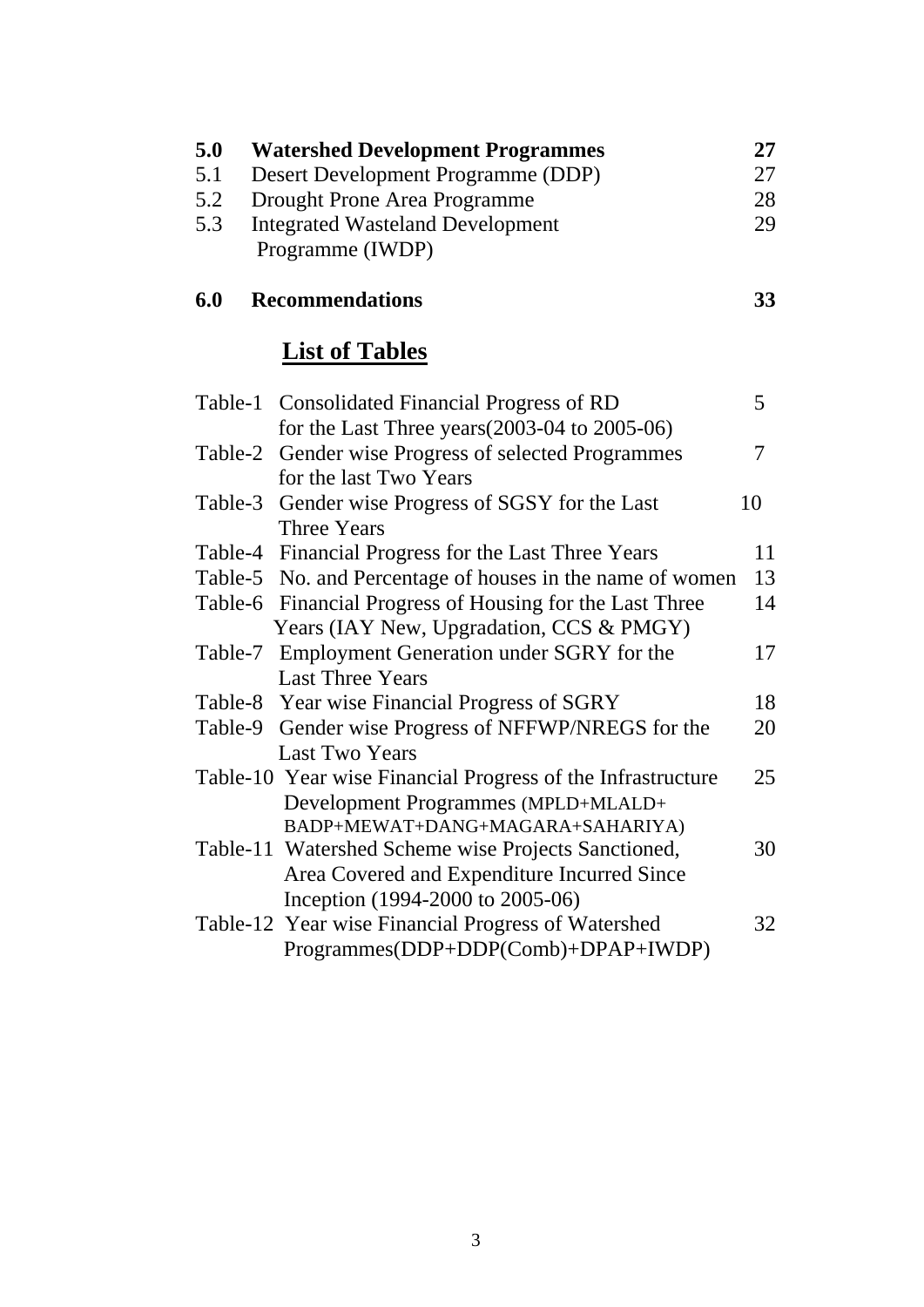# **List of Figures**

| <b>Figure-1</b>  | <b>Consolidated Financial Progress of RD Programmes</b>                                             | 6  |
|------------------|-----------------------------------------------------------------------------------------------------|----|
| Figure-2         | Gender wise Progress of selected Programmes                                                         | 7  |
| <b>Figure-3</b>  | Gender wise Progress of SGSY (Total Beneficiaries)                                                  | 10 |
| Figure-4         | Financial Progress in percentage(SGSY)                                                              | 11 |
| <b>Figure-5</b>  | Number of Houses in the Name of Women                                                               | 14 |
| <b>Figure-6</b>  | <b>Financial Progress of Housing</b>                                                                | 15 |
| <b>Figure-7</b>  | <b>Employment Generation under SGRY</b>                                                             | 18 |
| <b>Figure-8</b>  | Year wise Financial Progress of SGRY                                                                | 19 |
| <b>Figure-9</b>  | Gender wise Progress of NFFWP/NREGS                                                                 | 20 |
| <b>Figure-10</b> | Year wise Financial Progress of the Infrastructure<br><b>Development Programmes</b>                 | 26 |
| Figure-11        | Watershed Scheme wise Projects sanctioned,<br>Area covered and Expenditure Incurred Since Inception | 31 |
| Figure-12        | Year wise Financial Progress of Wathershed<br>Programmes                                            | 32 |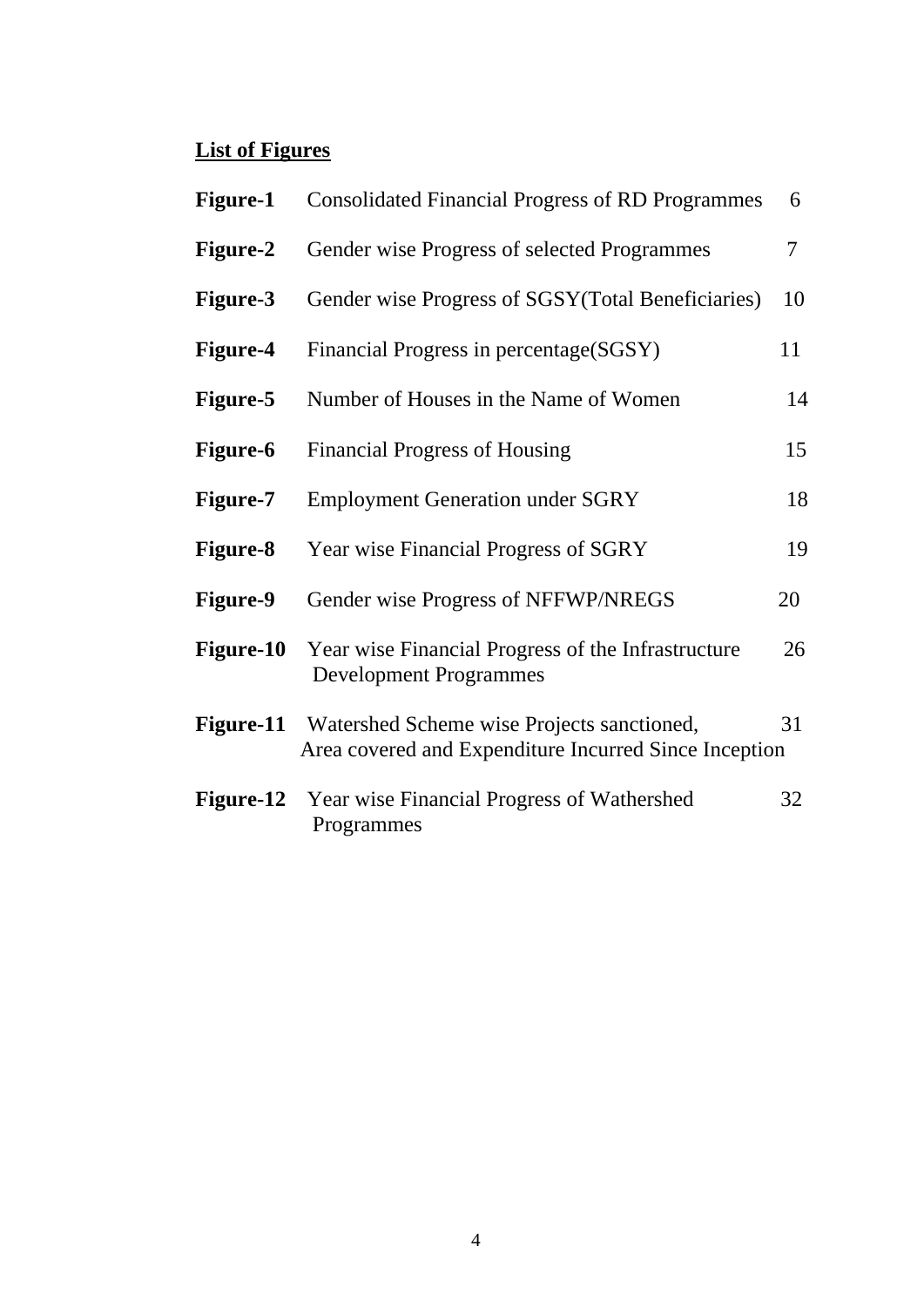#### **List of Abbreviation and Acronyms**

- IRDP- Integrated Rural Development Programme
- TAD- Tribal Area Development
- SSO- Special Scheme Organisation
- GRB- Gender Responsive Budgeting
- SGSY- Swarn Jayanti Gram Swarozgar Yojna
- IAY- Indra Awas Yojna
- SGRY- Sampooran Gramin Rojgar Yojna
- NFFWP- National Food for Work Programme
- NREGP- National Rural Employment Generation Programmes
- MPLAD- MP Local Area Development Programme
- MLALAD- MLA Local Area Development Programme
- BADP- Border Area Development Programme
- GGJVY- Guru Golvalkar Jan Bhagidari Vikas Yojna
- DDP- Desert Development Programme
- DPAP- Drought Prone Area Programme
- IWDP- Integrated Wasteland Development Programme

**\*\*\*\*\***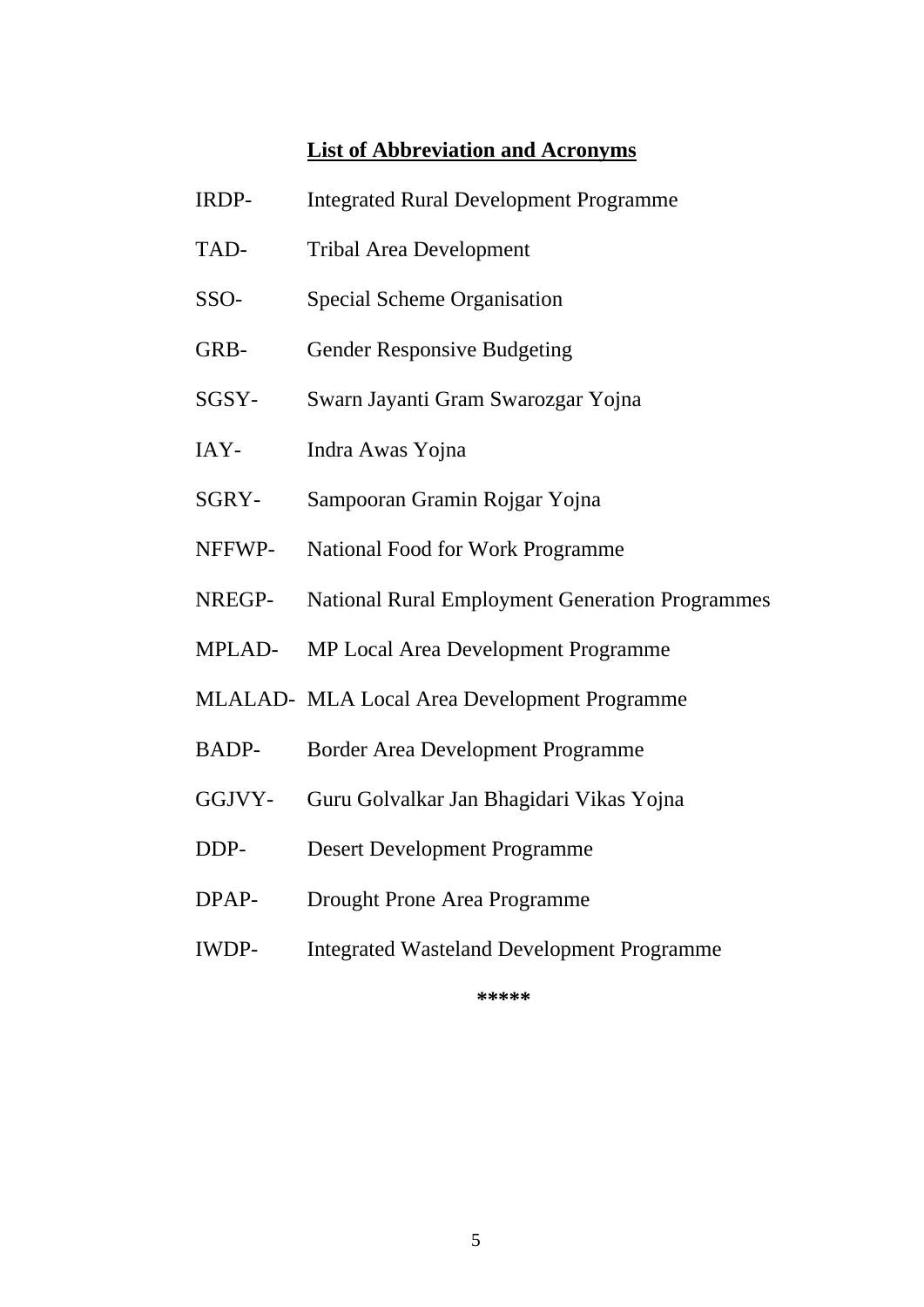# *Gender Responsive Budgeting For The Department Of Rural Development*

# **EXECUTIVE SUMMARY**

 Gender Responsive Budgeting (GRB) is an initiative of the Central and State Government introduced in the beginning of the 21st century that reaffirms their commitment to the development and empowerment of women. GRB in the Department of Rural Development serves to assess how effectively the services of the Government are meeting the needs of women in relation to the men; how much the policies are focused towards women; and how much of the expenditure of the State in the Department is reaching the women.

 GRB for the Department of Rural Development in 2006-07 has been undertaken by Evaluation Department. It is based on an in-depth analysis of the financial and physical information obtained from the Department.

#### I. **Overview:**

According to 2001 Census Rajasthan has a population of 5.65 crore which comprises of 2.94 crore males and 2.71 crore females. of the total population of the state, 76.61 per cent (4.33 crore) reside in rural areas and remaining 23.39 per cent (1.32 crore) in urban areas. In the total rural population 51.80 per cent are males and 48.20% females.The literacy rate of the state is 60.4 against national average of 64.8. However, the male literacy of the state is 75.7 i.e. slightly higher than the national literacy rate of 75.3 but the female literacy is only 43.9 against national average of 53.7. The literacy rate of women in rural areas is even lower being only 37.74 compared to 65.42 in urban area. Thus the data of 2001 census clearly indicates that inspite of concerted efforts by the Central and State Governments the development of women particularly in the rural area is still a challenging and task and calls for special attention and priority treatment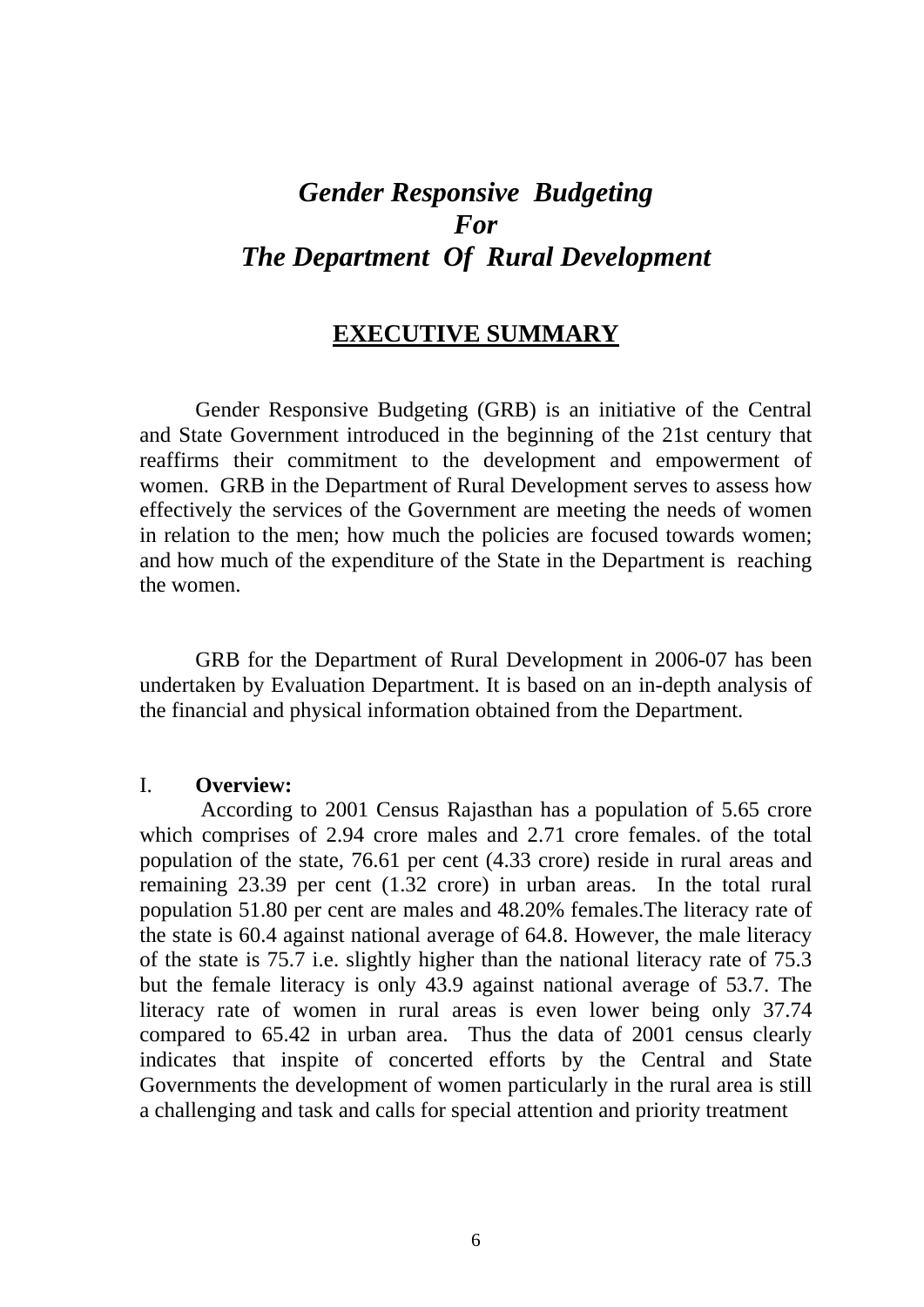#### II. **Rural Development :**

 Rural Development implies social & economic empowerment of people. In order to provide the rural people with better avenues for economic development, increased participation of people in the rural development programmes, decentralization of planning, land reforms and greater excess to credit are envisaged. Despite growing urbanization, the majority of Indian population still lives in villages. Over the last 50 years the face of rural India has undergone a significant change This has been brought about, to a considerable extent, by government initiatives for development of rural areas as well as enhancement of employment opportunities through different programmes. Programmes like IRDP (Integrated Rural Development Programme) or SGRY(Sampooran Grameen Rojgar Yojna) provide increased income and upgrade the skills of the rural poor. Formation of self help groups specially for women, gives them not only the much needed confidence but also an opportunity to organize themselves around specific economic activities.

 SGRY , NFFWP, NREGP together ensure increased wage employment to the rural poor in areas where the level of local economic activity does not afford adequate opportunities. Indira Awas Yojana provides shelter to the down trodden. All the watershed development programmes like IWDP,DDP, DPAP seek to improve the economic potential of these areas so that they can sustain and increase the economic activities of people living there in. All these programmes aim at improving the living condition of rural poor and bringing them above poverty line.

 The empowerment of rural women is crucial for the development of rural India as well as Rajasthan. Bringing women into the mainstream of development is a major concern for all the Governments. Government is earnestly endeavoring to realize the benefits of the 73rd and the 74th constitution amendments through training of functionaries, creation of support structures, accelerating the process of devolution of powers and ensuing widest possible people's participation. Therefore, the programmes for poverty alleviation have a women's component to ensure flow of adequate funds to this section. The constitution has placed enormous responsibility on the panchayats to formulate and execute various programmes of economic development and social justice, and a number of centrally sponsored schemes are being implemented through panchayats. Thus women members and chairpersons of panchayats who are new entrants in this area, have to acquire the requisite skills and be given appropriate orientation to assume their rightful roles as Leaders and decision makers.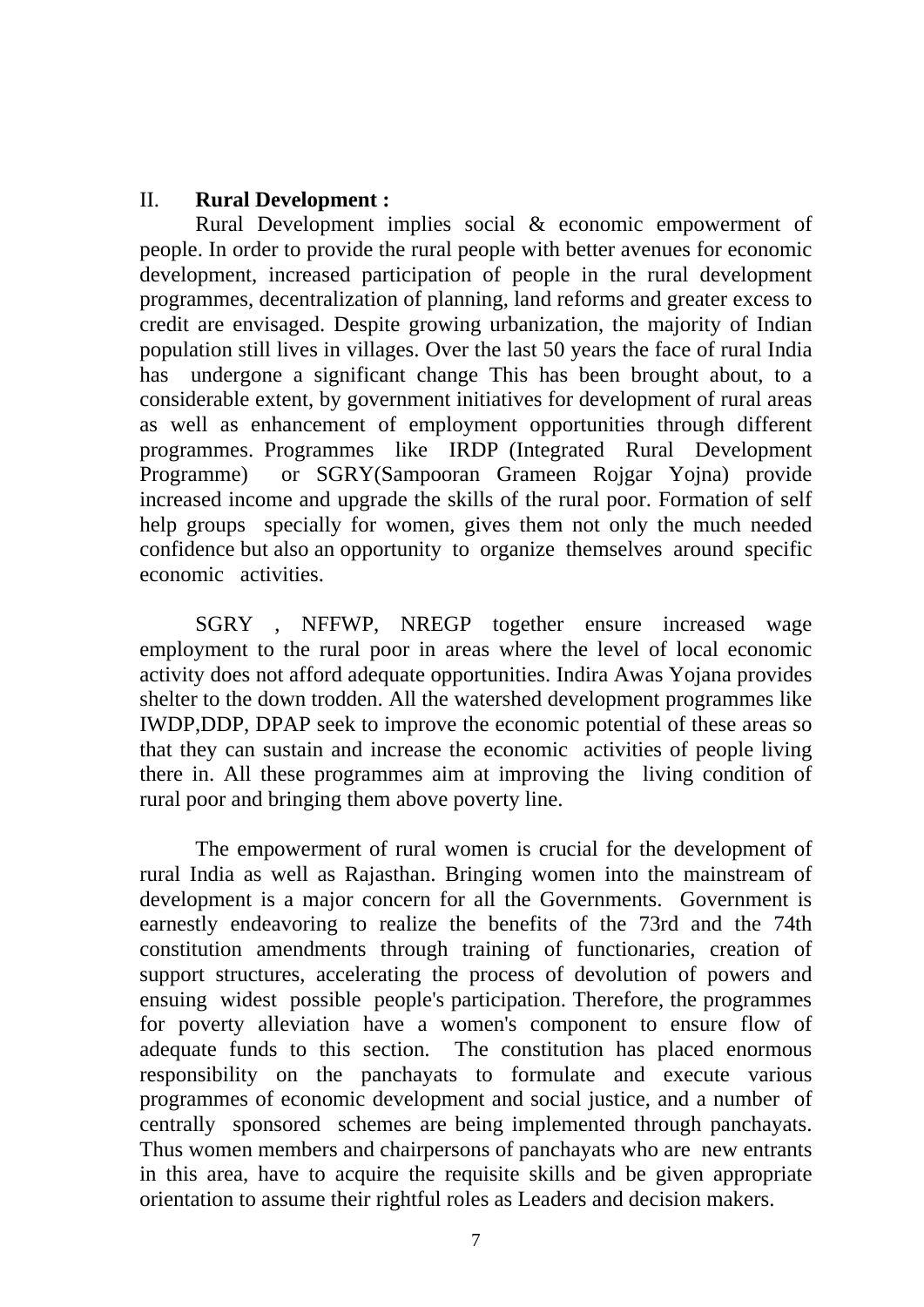# III. **Department of Rural Development :**

 With the objective of ensuing over all development of rural area and people, in general and rural poor in particular, the Government of Rajasthan established Special Scheme Organization (SSO) in the year 1971. With the passage of time, the coverage of the Department was enhanced and it was renamed as Special Schemes and Integrated Rural Development Department in the year 1979. Again in 1991 the Department was renamed as 'Rural Development Department.

# IV. **Number of Programmes/Schemes**

The Rural Development Department is implementing more then 18 Schemes in the rural areas of the State. Out of these Schemes, 9 Schemes namely Swarn Jayanti Gram Swarozgar Yojana (SGSY), Sampooran Gramin Rojgar Yojana (SGRY), National Food For Work Programme (NFFWP)/National Rural Employment Gurantee Scheme (NREGS), Indira Awas Yojana (IAY), Desert Development Programme (DDP)/DDP (Combating), Drought Prone Area Programme (DPAP), Integrated Wasteland Development Programme (IWDP), Provision of Urban Amenities in Rural Areas (PURA) and DRDA (Administration) are of Ministry of RD, 3 Schemes namely MP Local Area Development Programme (M P L A D) and Border Area Development Programme (BADP) are of Ministry of Planning and Programme Implementation, Planning Commission and 6 Schemes namely MLA Local Are Development Programme (MLALAD), Mewat Area Development Programme, Guru Golvalkar Jan Bhagidari Vikas Yojana (GGJVY), Swa-Vivek Zila Vikas Yojana, Dang Area Development Programme and Magra Area Development Programmes are State Sponsored schemes. The main goal of these programmes is to reduce poverty, increase the assets of the families belonging to the lowest income deciles, reduce involuntary unemployment and under employment to zero, improve access of the poor to social services and infrastructure development of rural areas.

# V. **Objectives**

 The main objectives of various poverty alleviation and employment generation schemes are given below: -

- i) Reduction in rural poverty.
- ii) Employment Generation in Rural Areas.
- iii) Development of Rural infrastructure.
- iv) Removal of regional imbalances.
- v) Rural Housing for rural poor.
- vi) Community participation.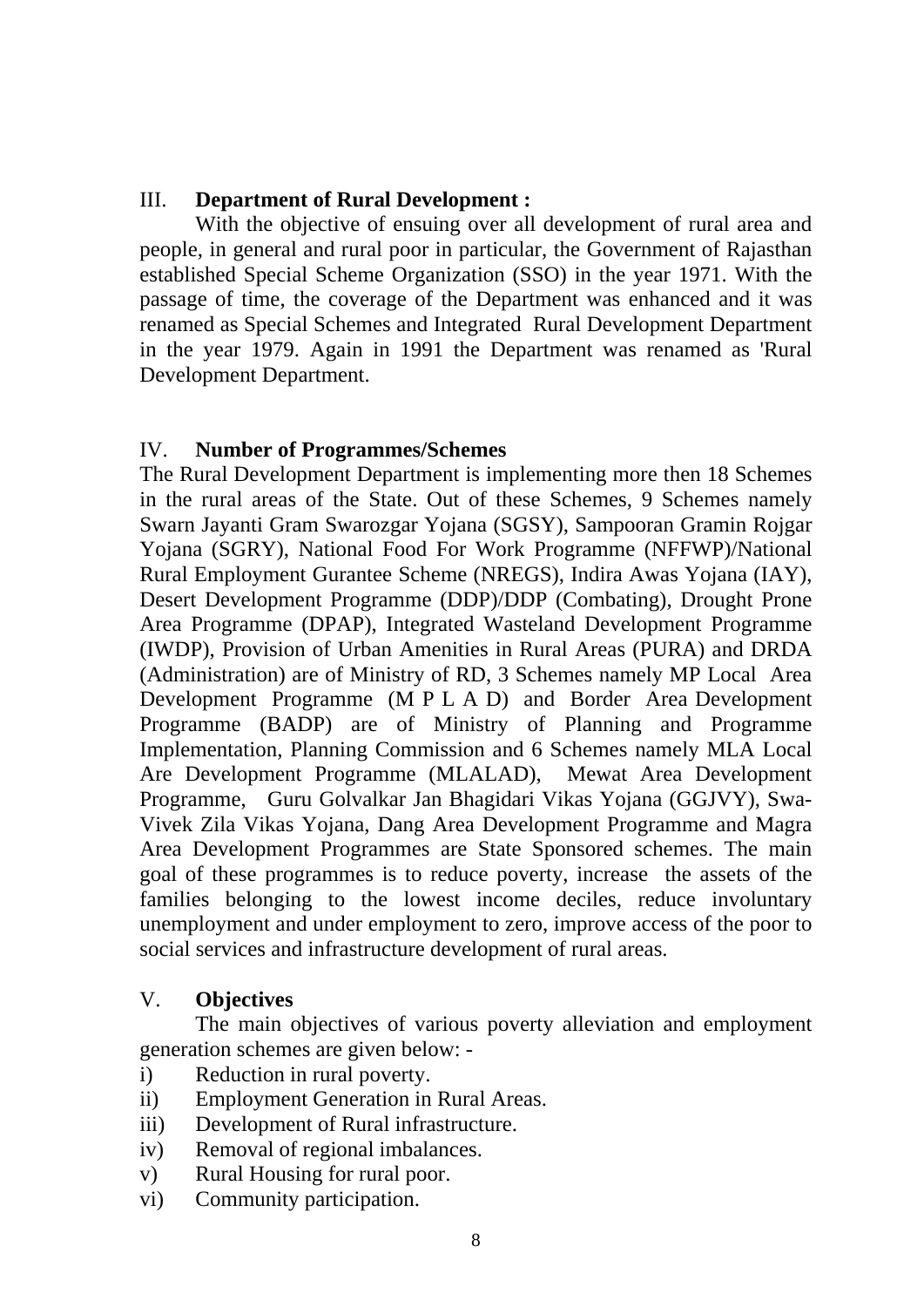# VI. **Execution:**

Rural Development Programmes are being implemented through Panchayati Raj & Rural Development Department at State level and by the Zila Parishads & DRDAs at district level. Presently there are 32 Zila Parishads, 237 Panchayat Samiti and 9189 Gram Panchayats in existence in the State. Majority of the works are implemented by PRIs followed by other Govt. executive agencies PWD, PHED, Forest, Soil Conservation etc. and NGOs.

# VII. **Broad Classification of RD Programmes:**

. The development activities of the department may broadly be classified under Individual Beneficiary and Poverty Alleviation Programmes, Wage Employment Programmes, Infrastructure Development Programmes and Watershed Development Programmes.

# **A Individual Beneficiary and Poverty Alleviation Programmes**

- i) Swarn Jayanti Gram Swarozgar Yojana (SGSY)
- ii) Indira Awas Yojana (IAY)

# **B Wage Employment Programmes**

- i) Sampooran Grameen Rojgar Yojana (SGRY)
- ii) National Food For Work Programme (NFFWP)/National Rural Employment Guarantee Scheme(NREGS)

# **C Infrastructure Development Programmes:**

- i) MP Local Area Development Programme (MPLAD)
- ii) MLA Local Area Development Programme (MLALAD)
- iii) Border Area Development Programme (BADP)
- iv) Mewat Area Development
- v) Dang Area Development Programme
- vi) Guru Golvalkar Jan Bhagidari Vikas Yojana (GGJVY)
- vii) Magra Area Development Programme
- viii) Swa-vivek Zila Vikas Yojana
- ix) Special Area Programme for Sahariya Schedule Tribe.

# **D Watershed Development Programmes**

- i) Desert Development Programme (DDP)
- ii) Drought Prone Area Programme (DPAP)
- iii) Integrated Wasteland Development Programme (IWDP)

# VIII. **Funding Pattern**:

 Leaving aside a few schemes, majority of the CSS are shared in the ratio of 75:25 between the Centre and the State, where as the state schemes are cent percent funded by the State Government.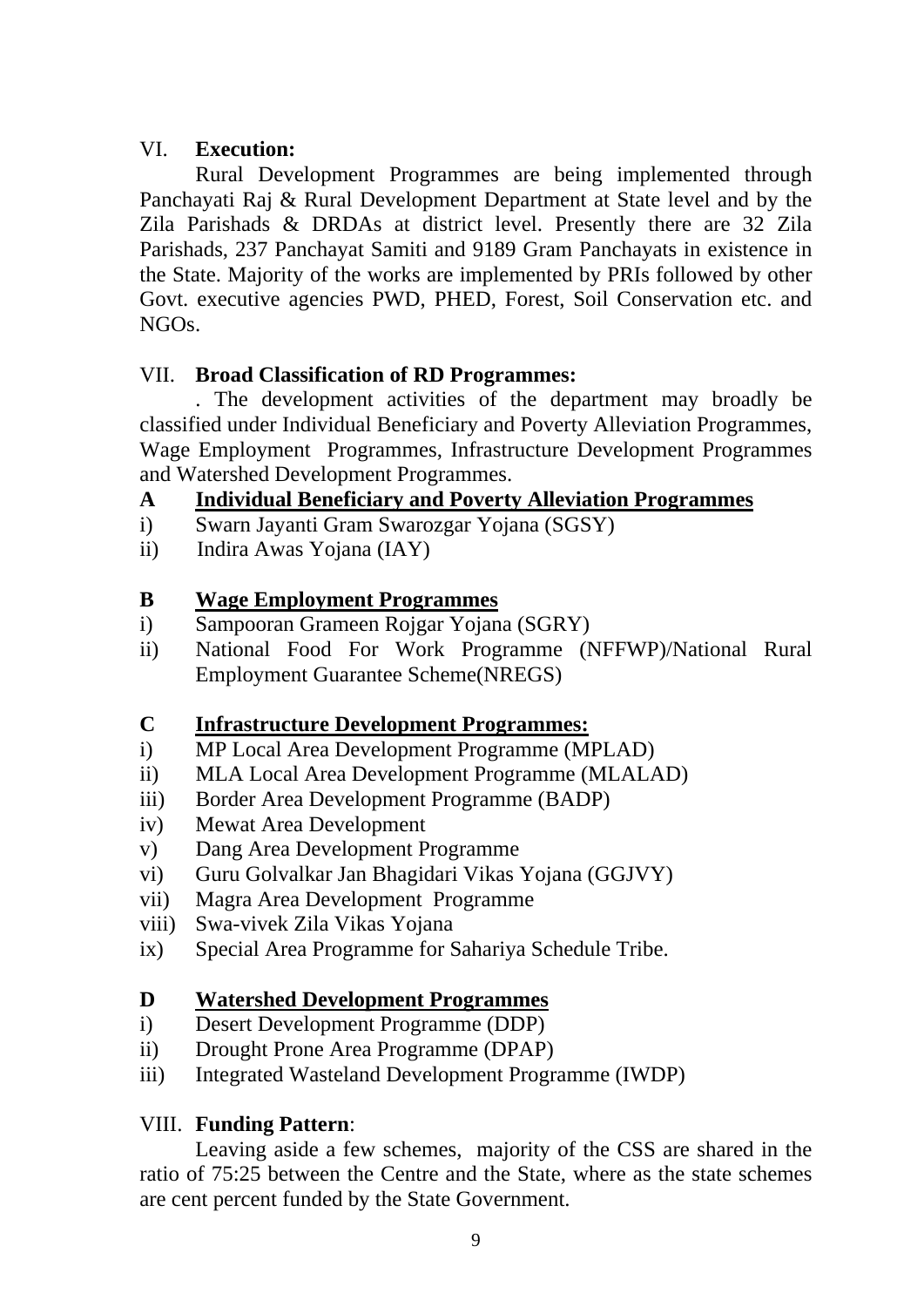#### IX. **Budget and Consolidated Financial Progress:**

 Though scheme wise financial and physical progress has been analysed in detail in the report along with sex disaggregated figures however,consolidated progress of all the programmes of Rural Development(excluding DRDA Administration)) for the last three years i.e. 2003-04, 04-05 and 05-06 is given in the following table:

|     | <b>Consolidated Financial Progress of RD for the</b> |         |
|-----|------------------------------------------------------|---------|
|     | <b>Last Three Years (2003-04 to 2005-06)</b>         |         |
|     |                                                      | (Rs. in |
| י מ |                                                      | $%$ of  |

Lakh)

**Table-1** 

| S.<br>No. | Year                        | Bal.<br>as on |                | <b>Releases</b> |              | <b>Total</b><br>Avail. | Exp.      | $%$ of<br>Exp. to<br><b>Total</b> | $%$ of<br>Exp. to |
|-----------|-----------------------------|---------------|----------------|-----------------|--------------|------------------------|-----------|-----------------------------------|-------------------|
|           |                             | 1.4.          | <b>Central</b> | <b>State</b>    | <b>Total</b> | Fund                   |           | Avail.<br>Fund                    | <b>Releases</b>   |
|           | $\mathcal{D}_{\mathcal{L}}$ | 3             |                | 5               | 6            | 7                      | 8         | 9                                 | 10                |
|           | 2003-04                     | 36228.77      | 46103.07       | 24369.56        | 70472.63     | 106701.40              | 74564.81  | 69.88                             | 105.81            |
|           | 2004-05                     | 42025.28      | 51411.00       | 23839.61        | 75250.61     | 117275.89              | 7566573   | 64.52                             | 100.55            |
|           | 2005-06                     | 51868.30      | 64960.92       | 27292.63        | 92253.55     | 144121.85              | 97285.37  | 67.50                             | 105.45            |
|           | <b>Total</b>                | 130122.35     | 162474.99      | 75501.80        | 237976.79    | 368099.14              | 247515.91 | 67.24                             | 104.01            |

 It is seen from the above table that in all the years under reference more than 700 crore is released under various RD programmes. The funds are also increasing over years. The total receipts for all the schemes taken together have increased from 704.72 crores in 2003-04 to 922.53 crores in the year 2005-06. Including the balance of 1.4 of the respective year, the available funds become more than 1100 crores per year. It is seen from the column No.10 that the percentage of expenditure to release is more than 100 percent in all the three years. However, the percentage of expenditure to total available funds varies from 64.52 percent to 69.88 percent.

To bring home the point, the funds under various rural development programmes are enormous that is on an average per year more than Rs. 1000 crore are available for various developmental activities.

#### X. **Physical progress of Selected Programmes :**

As stated earlier,the Rural Development Department implements various categories of programmes.. In the programmes related to infrastructure development and watershed, sex disaggregated figures are not collected and compiled. .However, in the programmes related to individual beneficiary and wage employment gender wise data is collected and compiled. Therefore, the schemewise physical progress of these programmes is given in the following table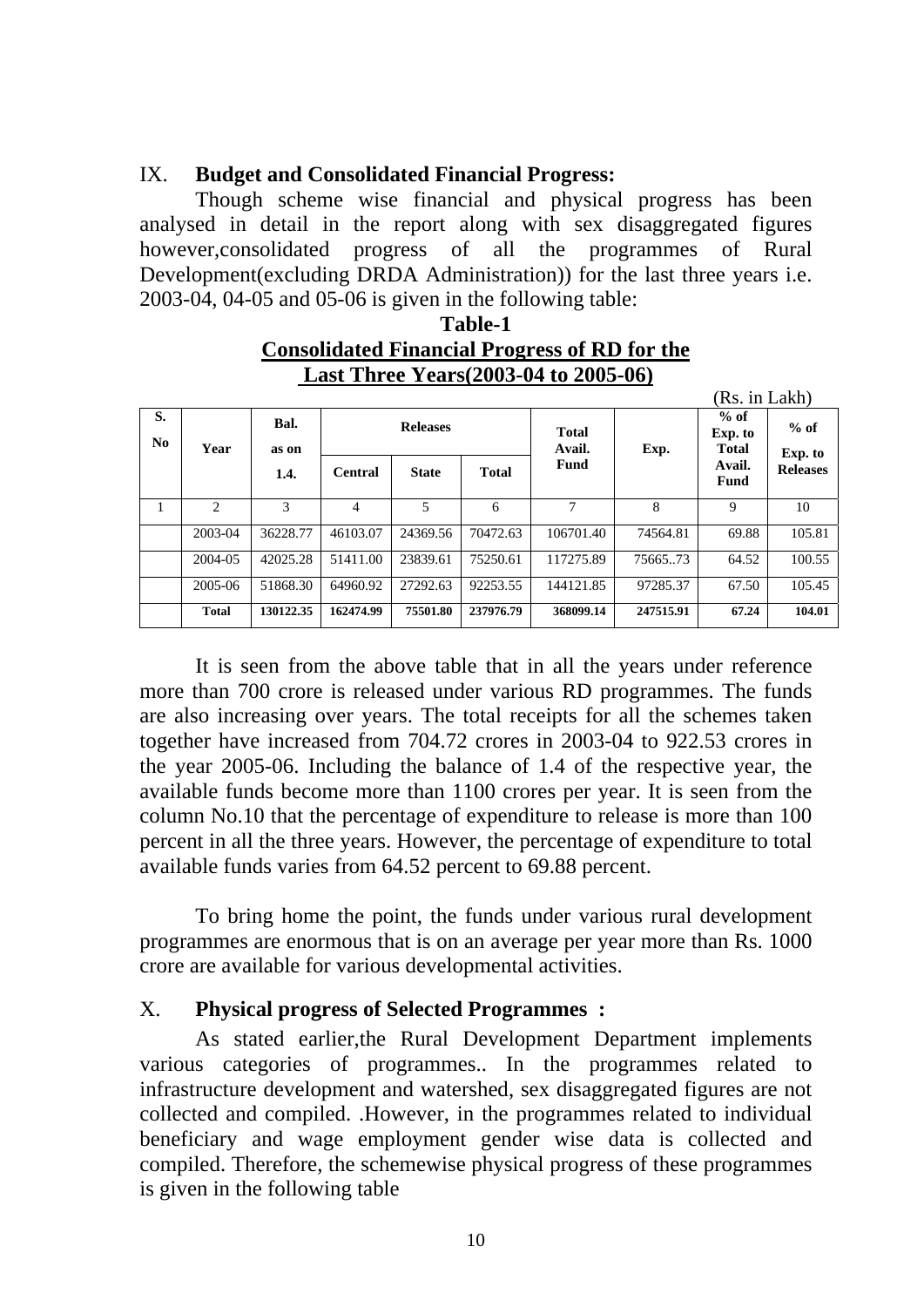| S              | Programme              | Unit                             | Year 2004-2005 |       |                                          | Year 2005-2006 |       |                                          |  |
|----------------|------------------------|----------------------------------|----------------|-------|------------------------------------------|----------------|-------|------------------------------------------|--|
| No.            |                        |                                  | <b>Total</b>   | Women | $\frac{0}{0}$<br>of<br>women<br>to total | <b>Total</b>   | Women | $\frac{0}{0}$<br>of<br>women<br>to total |  |
| 1              | $\mathbf{2}$           | 3                                | 4              | 5     | 6                                        | 7              | 8     | 9                                        |  |
| 1              | <b>SGSY</b>            | No of<br>beneficiaries           | 35215          | 16701 | 47.42                                    | 33476          | 16836 | 50.29                                    |  |
| 2              | <b>IAY</b>             | No of houses                     | 21058          | 20450 | 97.11                                    | 27930          | 27576 | 98.73                                    |  |
| 3              | <b>SGRY</b>            | mandays<br>generation in<br>lakh | 219.48         | 87.38 | 39.81                                    | 183.54         | 77.85 | 42.41                                    |  |
| $\overline{4}$ | NFFWP/<br><b>NREGS</b> | mandays<br>generation in<br>lakh | 33.14          | 20.98 | 63.31                                    | 121.07         | 70.66 | 58.36                                    |  |

**Table-2 Genderwise Progress of Selected programmes for the last two years**

 The above table transpires that in SGSY against the norm of benefiting 40 per cent women beneficiaries,47.42 per cent were benefited in the year 2004-05 and more then 50 per cent in the year 2005-06.

In IAY, in both the years under reference more then 97 per cent houses were in the name of women beneficiaries.

 In SGRY of the total wage employment, 39.81 per cent in 2004-05, and 42.41 percent in 2005-06 went in the account of women beneficiaries, against the norms of 30 per cent in the scheme.

 In NFFWP/NREGS also the percentage of women beneficiaries was 63.31 and 58.36 respectively in 2004-05 and 2005-06.

 Thus looking to the physical progress of the individual beneficiary programmes and wage employment programmes it can be concluded that :-

- i In all the individual beneficiary programmes and wage employment programmes the actual percentage of women beneficiaries is more then the norms set in the programme.
- ii Of the four programmes, in three programmes namely SGSY, IAY & SGRY the percentage of women beneficiaries is showing an increasing trend over the years .
- iii Of the four programmes, in three programmes namely SGSY,IAY&NFFWP/NREGS, the absolute number of women beneficiaries is also increasing over the years .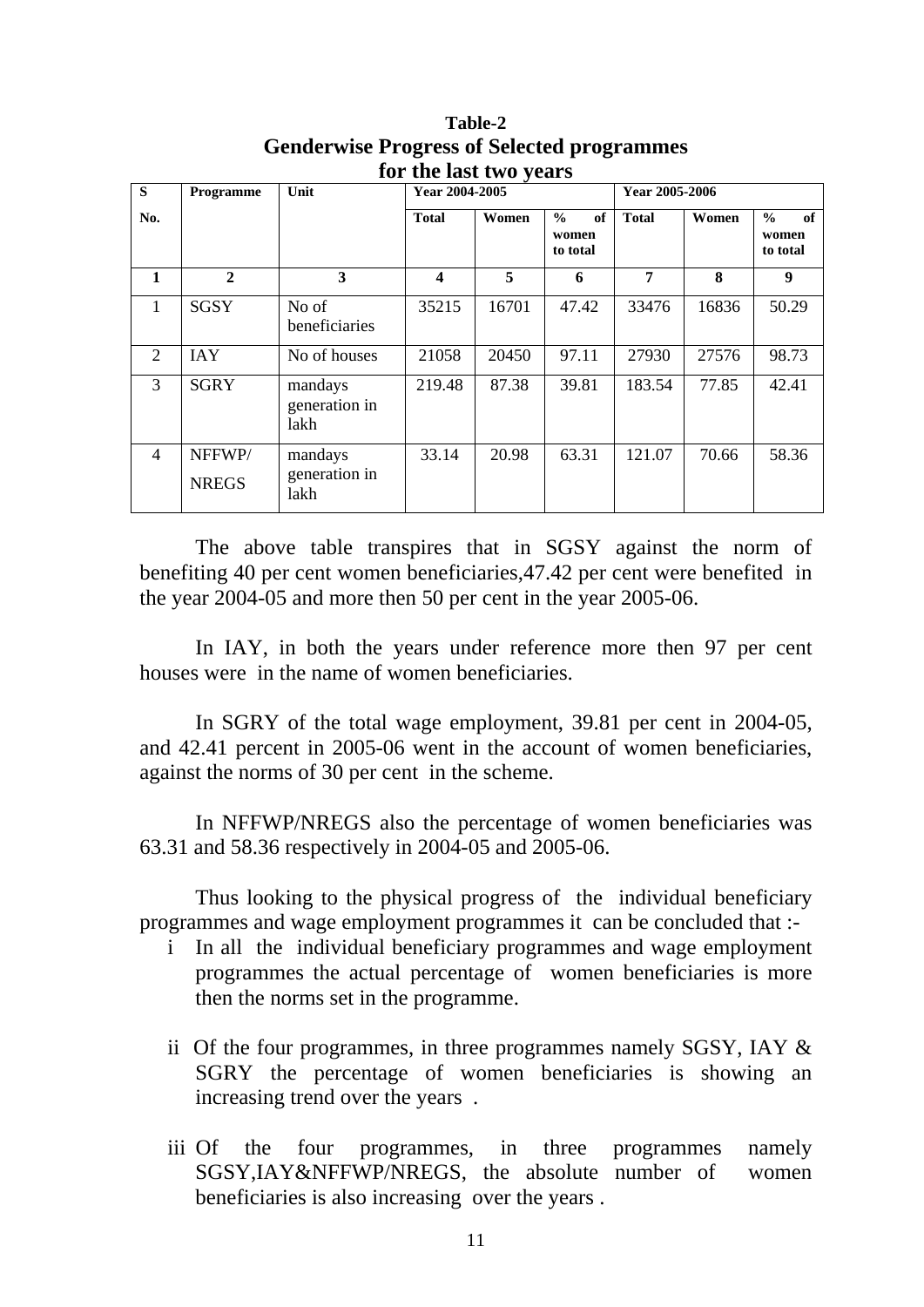XI. Recommendations :

 The Scheme wise analysis of data brings in bold relief that in the individual beneficiary schemes(SGSY,IAY) there is already a provision of reservation for women between 30 to 40 percent and the physical achievements also depict that the benefits are accruing to the women.

 In wage employment scheme i.e. SGRY,NFFWP and NREGP also 40 percent benefits are going to women beneficiaries.

 In infrastructure development programmes the sex disaggregated figures are not available because the main aim of the scheme/programme is development of infrastructure. However, no infrastructure development is possible without employment of labour, of course the ratio of labour may vary from work to work. There is no provision in the MPR format to collect the details of labour employed. So like SGRY, the department can include two columns in the MPR formats of infrastructure development schems in which mandays generation along with women mandays generation can be collected. This will not only generate gender wise information but will also give a complete and factual picture of labour, material ratio in various schemes.

 The watershed approach programmes like DDP, DPAP and IWDP also do not provide gender responsive budgeting. Recently, in watershed programmes also works are carried out by SHGS formed in watershed programmes. The details of SHG may be collected gender wise . Similarly in various activities of watershed, information of women mandays generation can also be collected. The MPR format can be amended slightly and in all the construction activities in which employment is given, data for women employment generation can be collected.

 To conclude the Department of Rural Development is giving benefits to the rural women as per norms of the scheme and in some cases over and above the norms. However, in infrastructure development schemes and area development schemes there is no such provision. It is recommended that the Department should amend the MPR formats to collect gender wise data for construction activities also.

\_\_\_\_\_\_\_\_\_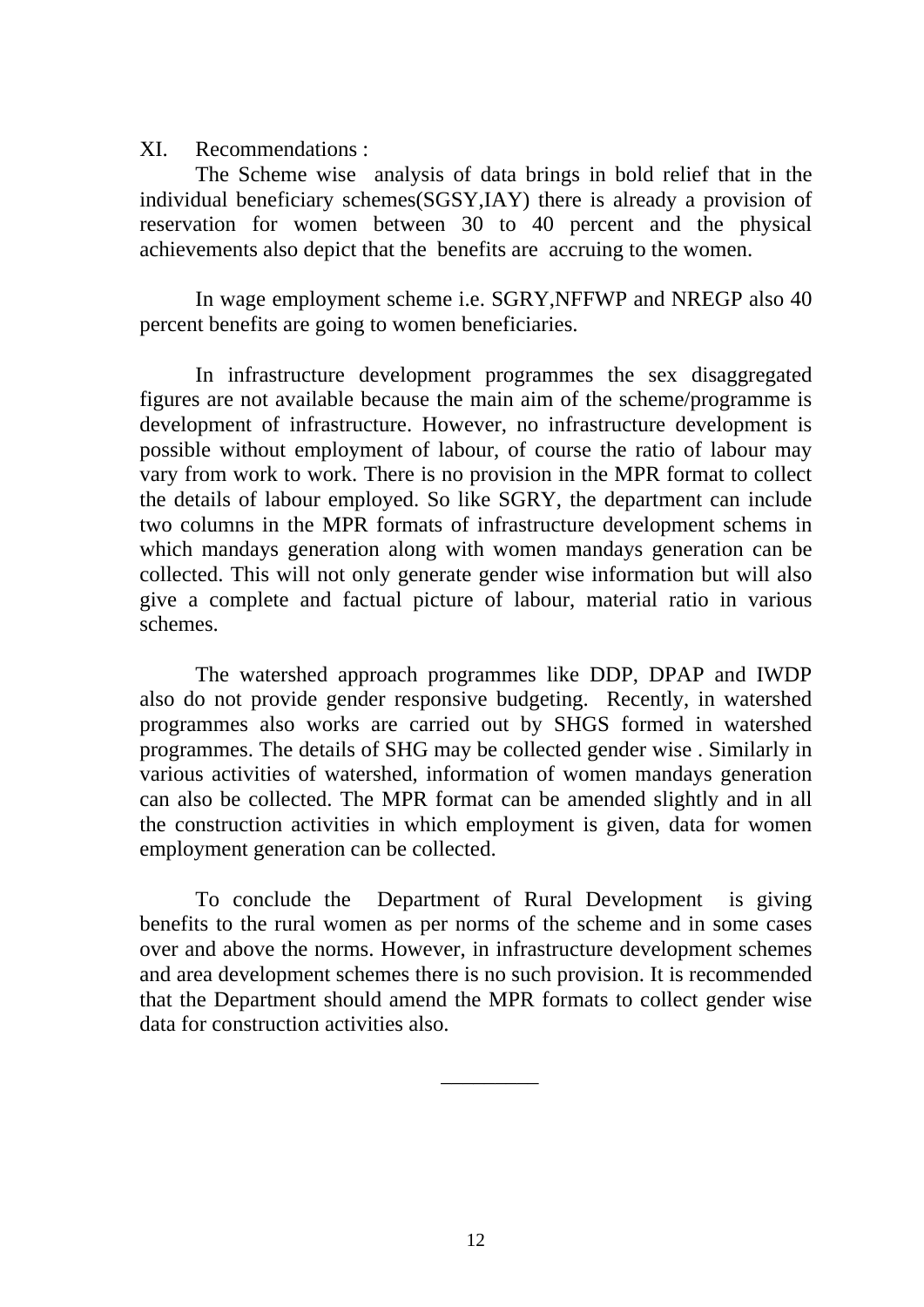# *Gender Responsive Budgeting For The Department Of Rural Development*

#### 1.0 **Overview :**

According to 2001 Census Rajasthan has a population of 5.65 crore which comprises of 2.94 crore males and 2.71 crore females. of the total population of the state, 76.61 per cent (4.33 crore) reside in rural areas and remaining 23.39 per cent (1.32 crore) in urban areas. In the total rural population 51.80 per cent are males and 48.20% females.The literacy rate of the state is 60.4 against national average of 64.8. However, the male literacy of the state is 75.7 i.e. slightly higher than the national literacy rate of 75.3 but the female literacy is only 43.9 against national average of 53.7. The literacy rate of women in rural areas is even lower being only 37.74 compared to 65.42 in urban area. Thus the data of 2001 census clearly indicates that inspite of concerted efforts by the Central and State Governments, the development of women particularly in the rural area is still a challenging task and calls for special attention and priority treatment

#### 1.1 **Rural Development:**

 Rural Development implies social and economic empowerment of people. In order to provide the rural people with better avenues for economic development, increased participation of people in the rural development programmes, decentralization of planning, land reforms and greater excess to credit are envisaged. Despite growing urbanization, the majority of Indian population still lives in villages. Over the last 50 years the face of rural India has undergone a significant change. This has been brought about, to a considerable extent, by government initiatives for development of rural areas as well as enhancement of employment opportunities through different programmes. Programmes like IRDP(Integrated Rural Development Programme) or SGRY(Sampooran Grameen Rojgar Yojna) provide increased income and upgrade the skills of the rural poor. Formation of self help groups, specially for women, gives them not only the much needed confidence but also an opportunity to organize themselves around specific economic activities.

SGRY, NFFWP, NREGP together ensure increased wage employment to the rural poor in areas where the level of local economic activity does not afford adequate opportunities. Indira Awas Yojana provides shelter to the down trodden. All the watershed development programmes like IWDP,DDP, DPAP seek to improve the economic potential of these areas so that they can sustain and increase the economic activities of people living there in. All these programmes aim at improving the living condition of rural poor and bringing them above poverty line.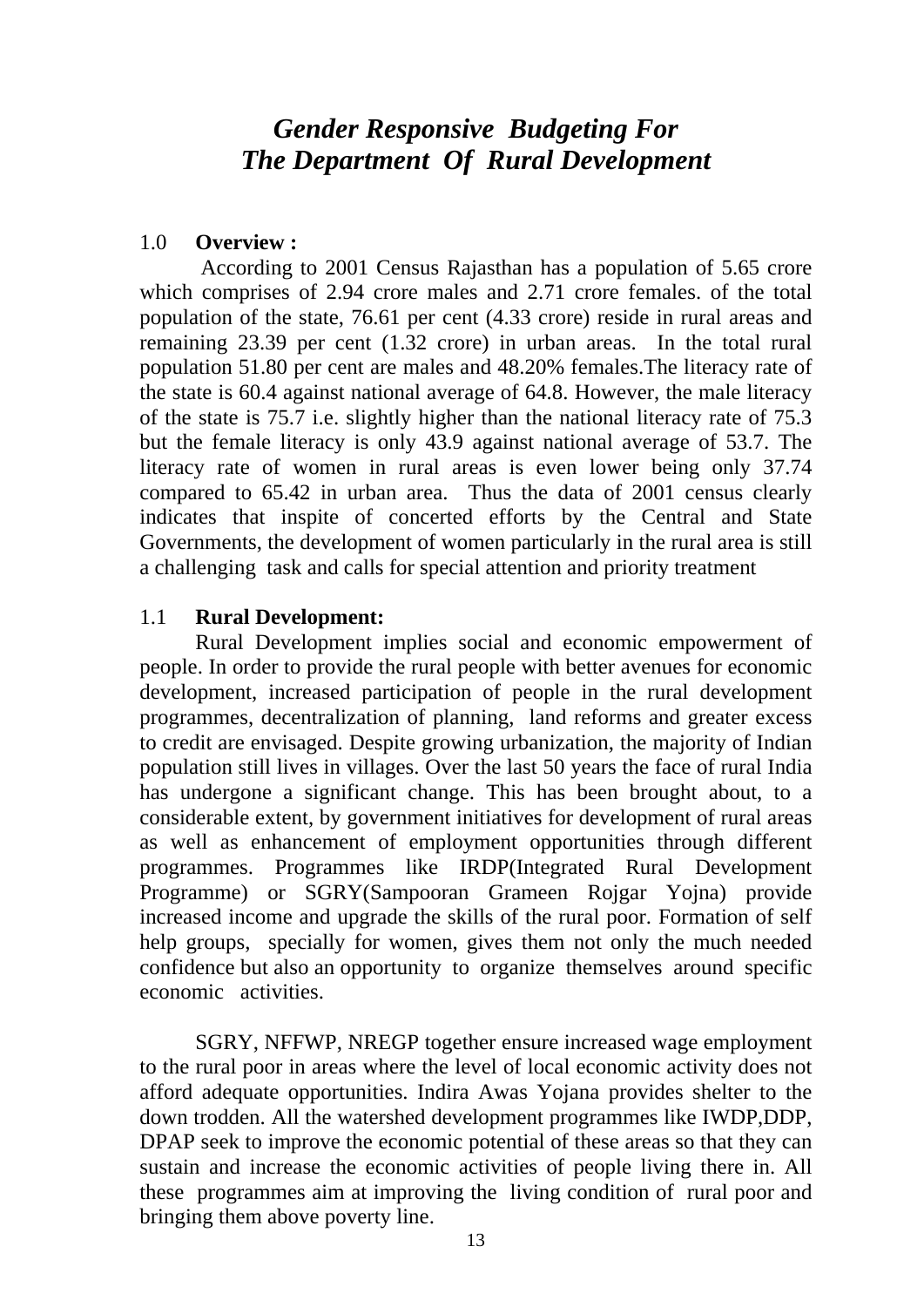The empowerment of rural women is crucial for the development of rural India as well as Rajasthan. Bringing women into the mainstream of development is a major concern for all the Governments. Government is earnestly endeavoring to realize the benefits of the 73rd and the 74th constitution amendments through training of functionaries, creation of support structures, accelerating the process of devolution of powers and ensuing widest possible people's participation. Therefore, the programmes for poverty alleviation have a women's component to ensure flow of adequate funds to this section. The constitution has placed enormous responsibility on the panchayats to formulate and execute various programmes of economic development and social justice, and a number of centrally sponsored schemes are being implemented through panchayats. Thus women members and chairpersons of panchayats, who are new entrants in this area, have to acquire the requisite skills and be given appropriate orientation to assume their rightful roles as leaders and decision makers.

#### 1.2 **Gender Responsive Budgeting (GRB)**

Gender Responsive Budgeting (GRB) is not a separate budget for women, but involves the analysis and construction of general budgets from a gender perspective. GRB entails analysis of actual expenditure and revenue on women and girls as compared to men and boys, and helps Governments to decide on how policies need to be made, adjusted and reprioritized. The process of GRB eventually results in gender responsive budgets which are government budgets that are planned, approved, executed, monitored and audited in a gender sensitive way. In Rural Development, it is essential to assess how effectively the services of the Government are meeting the needs of women in relation to the men; how much the policies are focused towards women; and how much of the expenditure of the state is reaching the women. Australia was the first country to develop a gender sensitive budget, in 1984; this was followed by South Africa, in 1995. Currently, the process of GRB is being carried out by 35 countries.

# 1.3 **Gender Budgeting in India**

 In India, gender perspective on public expenditure has been gaining ground since the publication of the report of the Committee on the Status of Women in 1974. The Eighth Five Year Plan (1992- 97) highlighted for the first time the need to ensure a definite flow of funds from the general development sectors to women. The Ninth Five Year Plan (1997- 2002), while reaffirming the earlier commitment adopted the Women Component Plan as one of the main strategies and directed both the Central and the State Governments to ensure *"not less than 30 per cent of the funds/ benefits are earmarked in all the women's related sectors".* For the first time, gender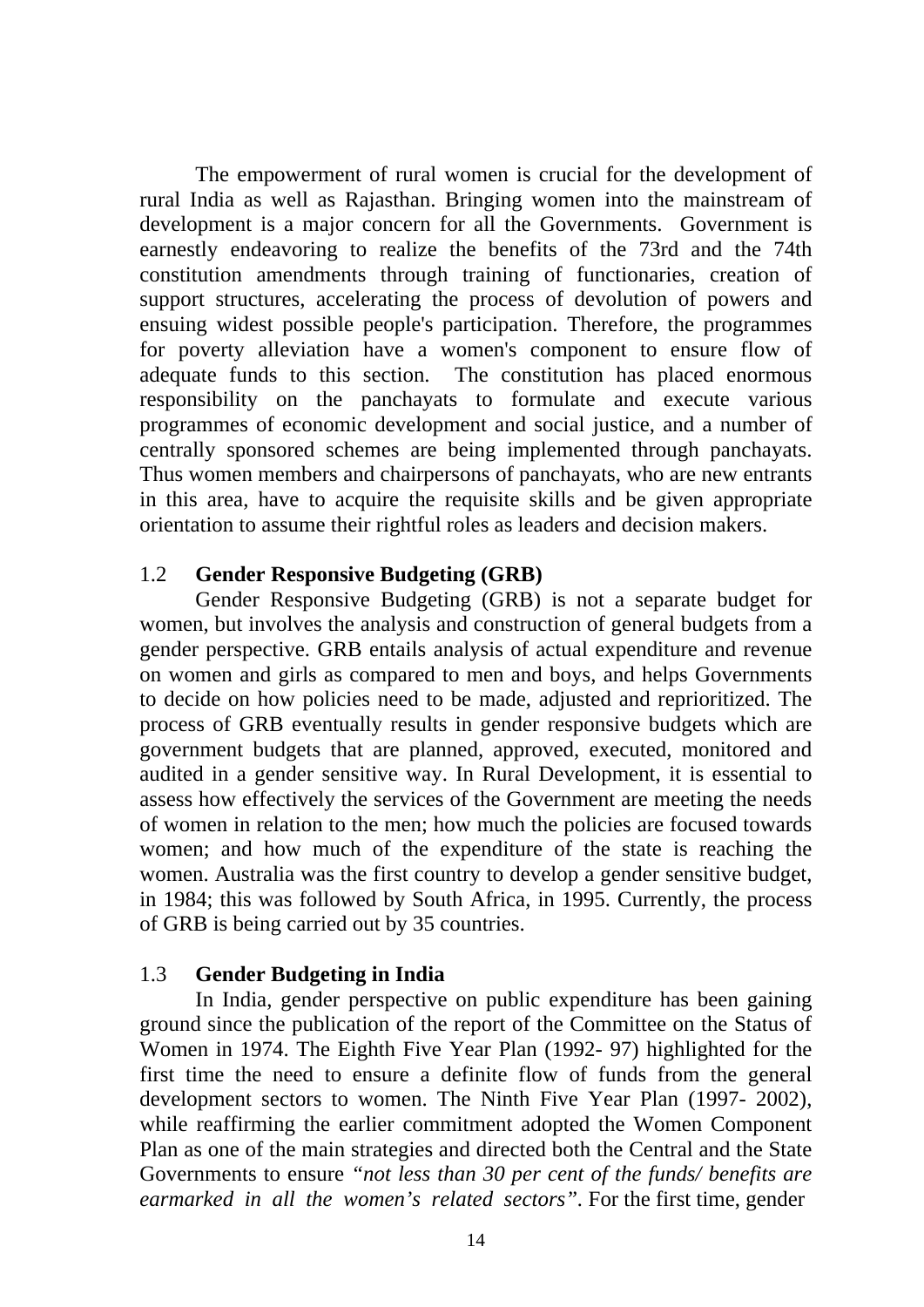analysis of the Union Budget was carried out in 2001- 02. A need was realized to analyze state budgets with a gender perspective since the states and Union Territories account for bulk of the expenditure in social sector which impinges on the welfare, development and empowerment of women.

#### 1.4 **Gender Budgeting in Rajasthan**

 In the context of how well the public services are benefiting the women of the state, the Honourable Chief Minister of Rajasthan, in her Budget speech for the year 2005- 06 emphasized the need for Gender Budgeting in the state. The state Government carried out Gender Budgeting/Auditing for selected 6 departments (Health, Education, Women and Child Development, Registration and Stamps, Agriculture and Social Welfare) in the first phase. In the year 2006-07, it has been extended for 8 more Departments namely Rural Development, Local Self, T.A.D., Industry, Cooperative, Forest, Animal Husbandry & Horticulture. The Evaluation Department has been assigned the responsibility of carrying out GRB for the Rural Development Department.

# 1.5 **Department of Rural Development :**

 With the objective of ensuing over all development of rural area and people, in general and rural poor in particular, the Government of Rajasthan established Special Scheme Organization (SSO) in the year 1971. With the passage of time, the coverage of the Department was enhanced and it was renamed as Special Schemes and Integrated Rural Development Department in the year 1979. Again in 1991 the Department was renamed as 'Rural Development Department.

#### 1.6 **Number of Programmes/Schemes**

The Rural Development Department is implementing more then 18 Schemes in the rural areas of the State. Out of these Schemes, 9 Schemes namely Swarn Jayanti Gram Swarozgar Yojana (SGSY), Sampooran Gramin Rojgar Yojana (SGRY), National Food For Work Programme (NFFWP) / National Rural Employment Guarantee Scheme (NREGS),Indira Awas Yojana (IAY),Desert Development Programme (DDP)/DDP (Combating), Drought Prone Area Programme (DPAP), Integrated Wasteland Development Programme (IWDP), Provision of Urban Amenities in Rural Areas (PURA) and DRDA (Administration) are of Ministry of RD, 3 Schemes namely MP Local Area Development Programme (MPLAD) and Border Area Development Programme (BADP) are of Ministry of Planning and Programme Implementation, Planning Commission and 6 Schemes namely MLA Local Are Development Programme (MLALAD), Mewat Area Development Programme, Guru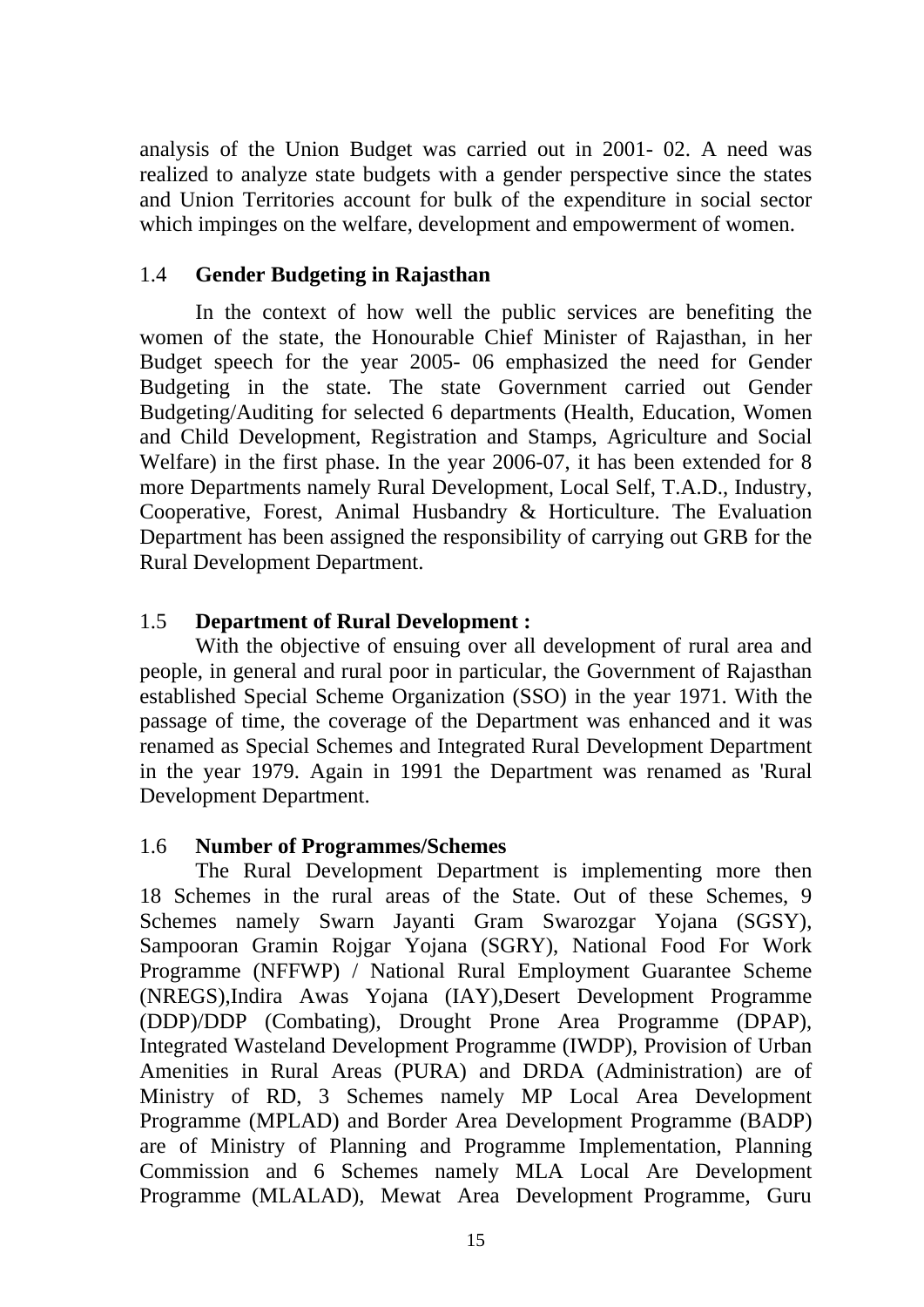Golvalkar Jan Bhagidari Vikas Yojana (GGJVY), Swa-Vivek Zila Vikas Yojana, Dang Area Development Programme and Magra Area Development Programmes are State Sponsored schemes. The main goal of these programmes is to reduce poverty, increase the assets of the families belonging to the lowest income deciles, reduce involuntary unemployment and under employment to zero, improve access of the poor to social services and infrastructure development of rural areas.

# 1.7 **Objectives**

 The main objectives of various poverty alleviation and employment generation schemes are given below: -

- vii) Reduction in rural poverty.
- viii) Employment Generation in Rural Areas.
- ix) Development of Rural infrastructure.
- x) Removal of regional imbalances.
- xi) Rural Housing for rural poor.
- xii) Community participation.

# 1.8 **Execution:**

Rural Development Programmes are being implemented through Panchayati Raj & Rural Development Department at State level and by the Zila Parishads & DRDAs at district level. Presently there are 32 Zila Parishads, 237 Panchayat Samiti and 9189 Gram Panchayats in existence in the State. Majority of the works are implemented by PRIs followed by other Govt. executive agencies PWD, PHED, Forest, Soil Conservation etc. and NGOs.

# 1.9 **Broad Classification of RD Programmes:**

. The development activities of the department may broadly be classified under Individual Beneficiary and Poverty Alleviation Programmes, Wage Employment Programmes, Infrastructure Development Programmes and Watershed Development Programmes.

# **A Individual Beneficiary and Poverty Alleviation Programmes**

- i) Swarn Jayanti Gram Swarozgar Yojana (SGSY)
- ii) Indira Awas Yojana (IAY)
- **B Wage Employment Programmes**
- i) Sampooran Grameen Rojgar Yojana (SGRY)
- ii) National Food For Work Programme (NFFWP)/National Rural Employment Guarantee Scheme (NREGS)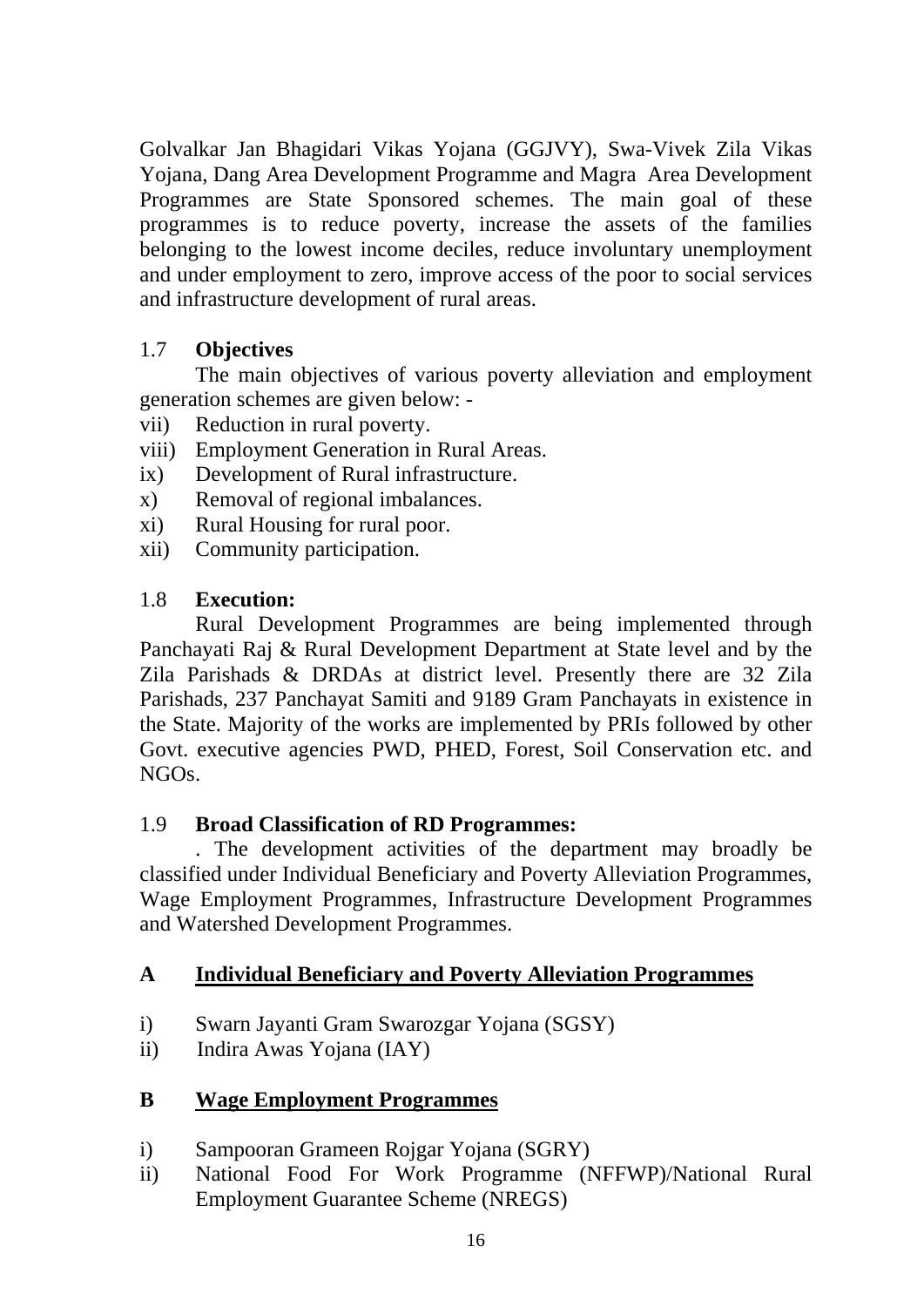# **C Infrastructure Development Programmes:**

- i) MP Local Area Development Programme (MPLAD)
- ii) MLA Local Area Development Programme (MLALAD)
- iii) Border Area Development Programme (BADP)
- iv) Mewat Area Development
- v) Dang Area Development Programme
- vi) Guru Golvalkar Jan Bhagidari Vikas Yojana (GGJVY)
- vii) Magra Area Development Programme
- viii) Swa-vivek Zila Vikas Yojana
- ix) Special Area Programme for Sahariya Schedule Tribe.

# **D Watershed Development Programmes**

- iv) Desert Development Programme (DDP)
- v) Drought Prone Area Programme (DPAP)
- vi) Integrated Wasteland Development Programme (IWDP)

# 110 **Funding Pattern**:

 Leaving aside a few schemes, majority of the CSS are shared in the ratio of 75:25 between the Centre and the State, where as the state schemes are cent percent funded by the State Government.

# 1.11 **Budget and Consolidated Financial Progress:**

 Though scheme wise financial and physical progress has been analysed in detail in the report along with sex disaggregated figures however, consolidated progress of all the programmes of Rural Development (excluding DRDA Administration)) for the last three years i.e. 2003-04,04- 05 and 05-06 is given in the following table: Year wise and scheme wise financial progress is given in Appendix I to Appendix III

# **Table-1 Consolidated Financial Progress of RD for the Last Three Years(2003-04 to 2005-06)**

|                      |                |                       | (Rs. in Lakh)   |              |              |                        |           |                                   |                   |
|----------------------|----------------|-----------------------|-----------------|--------------|--------------|------------------------|-----------|-----------------------------------|-------------------|
| S.<br>N <sub>0</sub> | Year           | Bal.<br>as on<br>1.4. | <b>Releases</b> |              |              | <b>Total</b><br>Avail. | Exp.      | $%$ of<br>Exp. to<br><b>Total</b> | $%$ of<br>Exp. to |
|                      |                |                       | <b>Central</b>  | <b>State</b> | <b>Total</b> | Fund                   |           | Avail.<br>Fund                    | <b>Releases</b>   |
| 1                    | $\mathfrak{D}$ | 3                     | 4               | 5            | 6            | 7                      | 8         | 9                                 | 10                |
| 1                    | 2003-04        | 36228.77              | 46103.07        | 24369.56     | 70472.63     | 106701.40              | 74564.81  | 69.88                             | 105.81            |
| 2                    | 2004-05        | 42025.28              | 51411.00        | 23839.61     | 75250.61     | 117275.89              | 7566573   | 64.52                             | 100.55            |
| 4                    | 2005-06        | 51868.30              | 64960.92        | 27292.63     | 92253.55     | 144121.85              | 97285.37  | 67.50                             | 105.45            |
|                      | <b>Total</b>   | 130122.35             | 162474.99       | 75501.80     | 237976.79    | 368099.14              | 247515.91 | 67.24                             | 104.01            |

The above table is reflected in the bar chart also.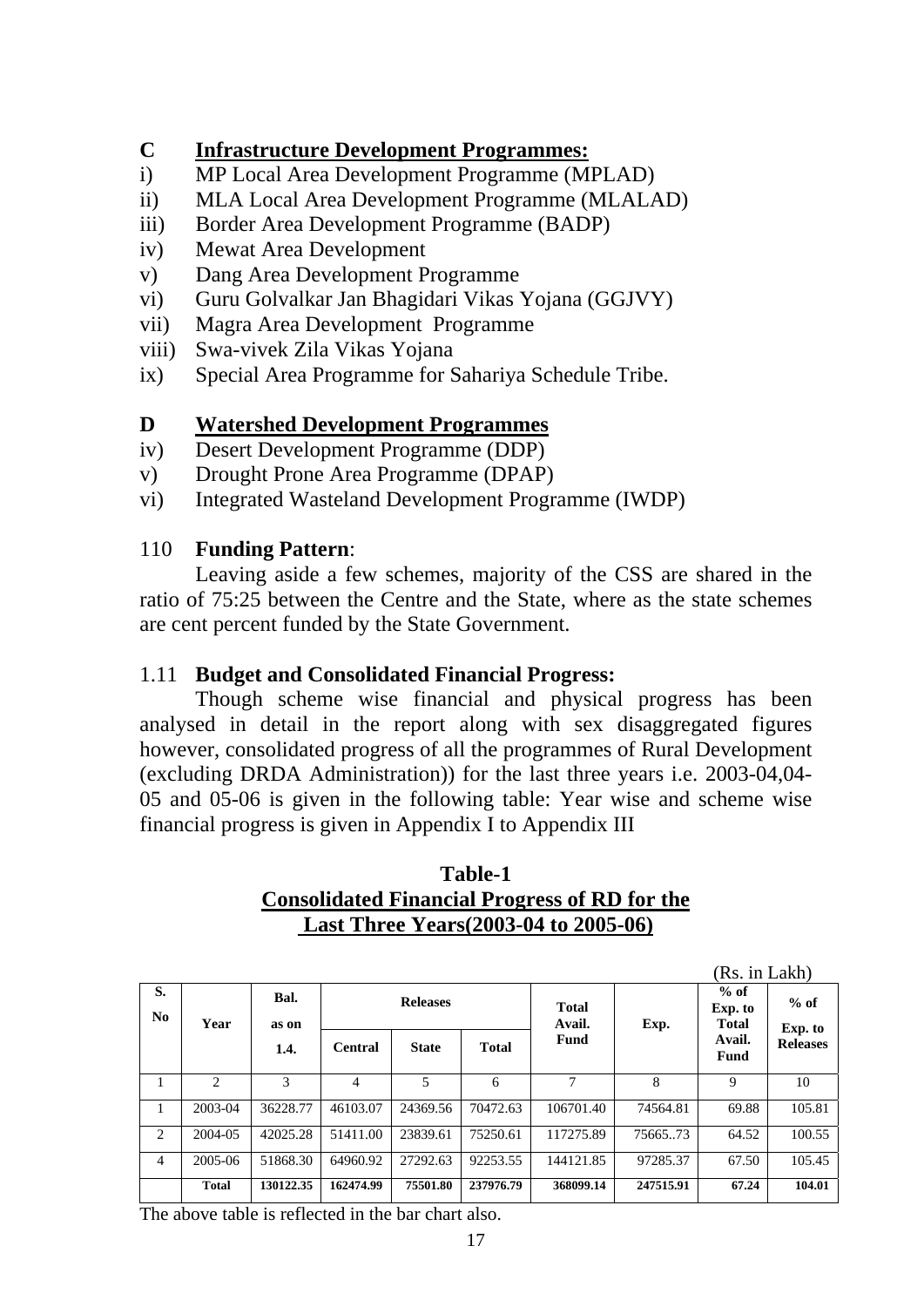

**Figure-1 Consolidated Financial Progress of RD Programmes** 

 It is seen from the above table that in all the years under reference more than 700 crore is released under various RD programmes. The funds are also increasing over years. The total receipts for all the schemes taken together have increased from 704.72 crores in 2003-04 to 922.53 crores in the year 2005-06. Including the balance of 1.4 of the respective year, the available funds become more than 1100 crores per year. It is seen from the column No.10 that the percentage of expenditure to release is more than 100 percent in all the three years. However, the percentage of expenditure to total available funds varies from 64.52 percent to 69.88 percent.

To bring home the point, the funds under various rural development programmes are enormous that is on an average per year more than Rs. 1000 crore are available for various developmental activities.

#### 1.12 **Physical progress of Selected Programmes :**

As stated earlier,the Rural Development Department implements various categories of programmes.. In the programmes related to infrastructure development and watershed, sexdisaggregated figures are not collected and compiled. However, in the programmes related to individual beneficiary and wage employment gender wise data is collected and compiled. Therefore, the scheme wise physical progress of these programmes is given in the following table :-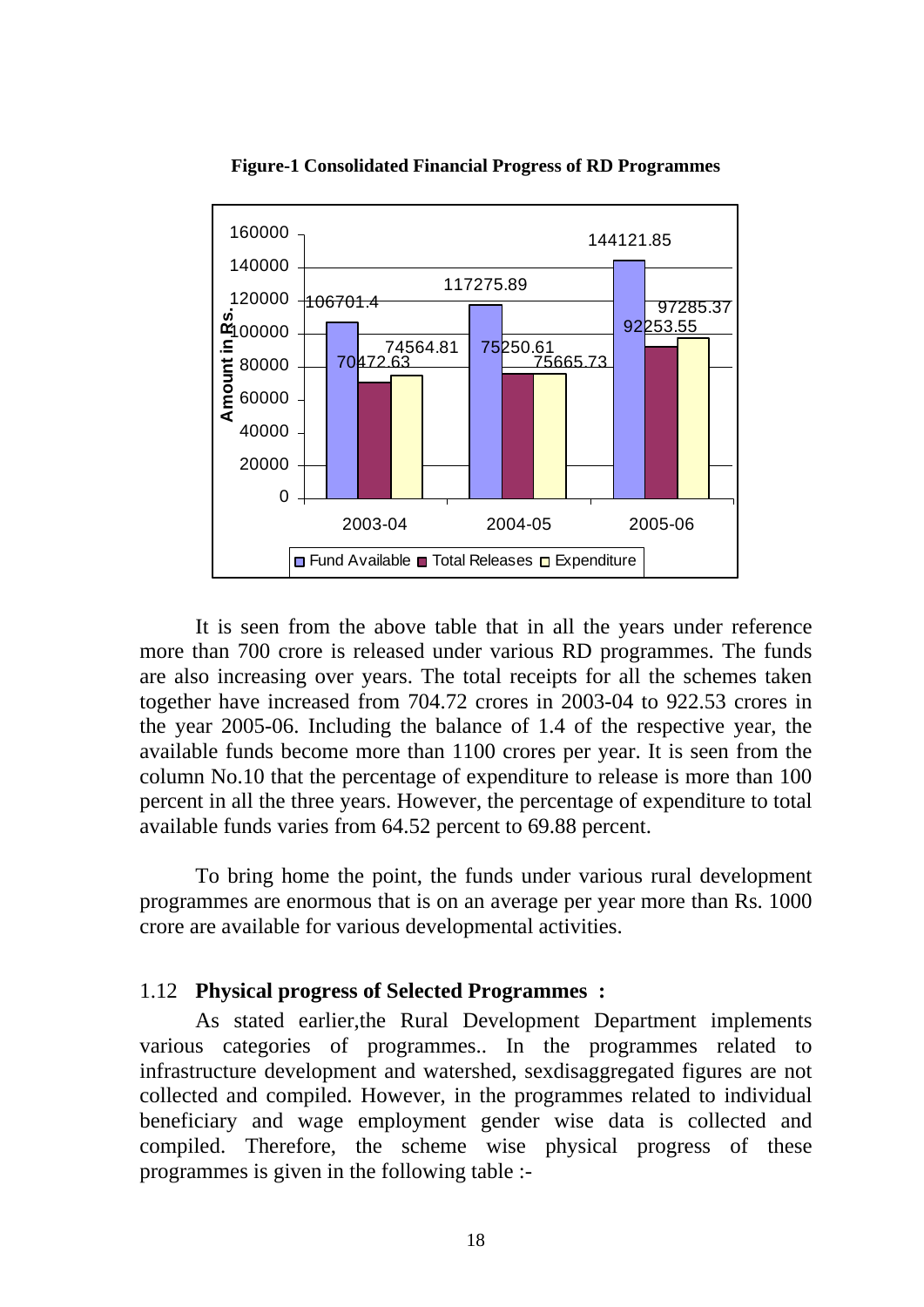| S              | Programme              | Unit                             | Year 2004-2005 |       |                                          |              | Year 2005-2006 |                                          |  |  |
|----------------|------------------------|----------------------------------|----------------|-------|------------------------------------------|--------------|----------------|------------------------------------------|--|--|
| No.            |                        |                                  | <b>Total</b>   | Women | of<br>$\frac{0}{0}$<br>women<br>to total | <b>Total</b> | Women          | $\frac{0}{0}$<br>of<br>women<br>to total |  |  |
| 1              | $\mathbf{2}$           | 3                                | 4              | 5     | 6                                        | 7            | 8              | 9                                        |  |  |
| 1              | <b>SGSY</b>            | No of<br>beneficiaries           | 35215          | 16701 | 47.42                                    | 33476        | 16836          | 50.29                                    |  |  |
| $\overline{2}$ | <b>IAY</b>             | No of houses                     | 21058          | 20450 | 97.11                                    | 27930        | 27576          | 98.73                                    |  |  |
| 3              | <b>SGRY</b>            | mandays<br>generation in<br>lakh | 219.48         | 87.38 | 39.81                                    | 183.54       | 77.85          | 42.41                                    |  |  |
| 4              | NFFWP/<br><b>NREGS</b> | mandays<br>generation in<br>lakh | 33.14          | 20.98 | 63.31                                    | 121.07       | 70.66          | 58.36                                    |  |  |

**Table-2 Genderwise Progress of Selected programmes for the last two years**

The schemewise and yearwise percentage of women beneficiaries has been depicted in the following bar graph also:





The above table transpires that in SGSY against the norm of benefiting 40 per cent women beneficiaries,47.42 per cent were benefited in the year 2004-05 and more then 50 per cent in the year 2005-06.

 In IAY, in both the years under reference more then 97 per cent houses were in the name of women beneficiaries.

 In SGRY of the total wage employment, 39.81 per cent in 2004-05, and 42.41 percent in 2005-06 went in the account of women beneficiaries, against the norms of 30 per cent in the scheme.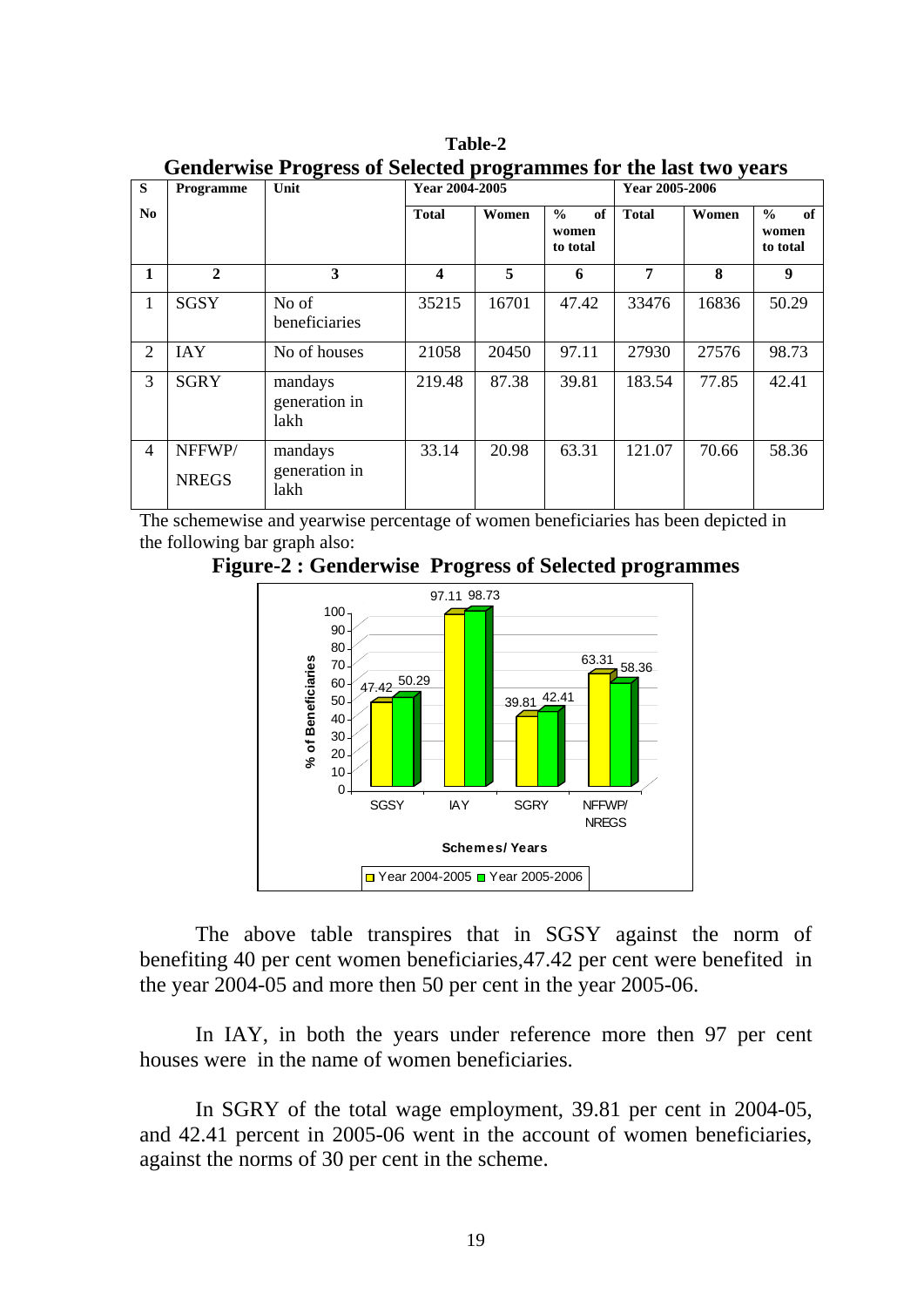In NFFWP/NREGS also the percentage of women beneficiaries was 63.31 and 58.36 respectively in 2004-05 and 2005-06.

 Thus looking to the physical progress of the individual beneficiary programmes and wage employment programmes it can be concluded that :-

- i. In all the individual beneficiary programmes and wage employment programmes the actual percentage of women beneficiaries is more then the norms set in the programme.
- ii. Of the four programmes, in three programmes namely SGSY, IAY&SGRY the percentage of women beneficiaries is showing an increasing trend over the years.
- iii. Of the four programmes, in three programmes namely SGSY,IAY&NFFWP/NREGS the absolute number of women beneficiaries is also increasing over the years .

#### **Schemewise brief description is given below:-**

#### 2.0 **Individual Beneficiary Programmes:**

 Rural poverty is inextricably linked with low productivity and unemployment including under employment. While the normal process of growth itself has to generate increased productive employment opportunities, there is continued need for special self employment programme and creation of sustained employment opportunities for securing a certain minimum level of employment and income for rural poor.

In the Department of RD, Swarn Jayanti Gram Swarojgar Yojna(SGSY) and Indra Awas Yojna(IAY) can be classified as individual beneficiary programmes of which former can be called as self employment programme and later a welfare programme for rural poor. A brief description of the schemes of individual beneficiary programmes is given below:-

# 2.1 **Swaranjayanti Gram Swarozgar Yojana (SGSY)** :

# **Introduction:**

From the 1st April 1999, the Government of India, Ministry of Rural Development, merged the six erstwhile programmes namely IRDP, TRYSEM, DWCRA, MWS, GKY and SITRA into one comprehensive programme named as Swaranjayanti Gram Swarojgar Yojana (SGSY). The SGSY, which is a credit cum subsidy programme aims at benefiting the families living below poverty line. The beneficiaries of the programme are called "Swarozgaris. The closing balances of above-mentioned five schemes excluding Million Wells Scheme (MWS) formed a part of the opening balance of SGSY. SGSY is funded on a 75:25 basis between GOI and GOR. The basic aim is to bring identified BPL families above the poverty line on a sustained basis. The scheme is being implemented by the Zila Parishads with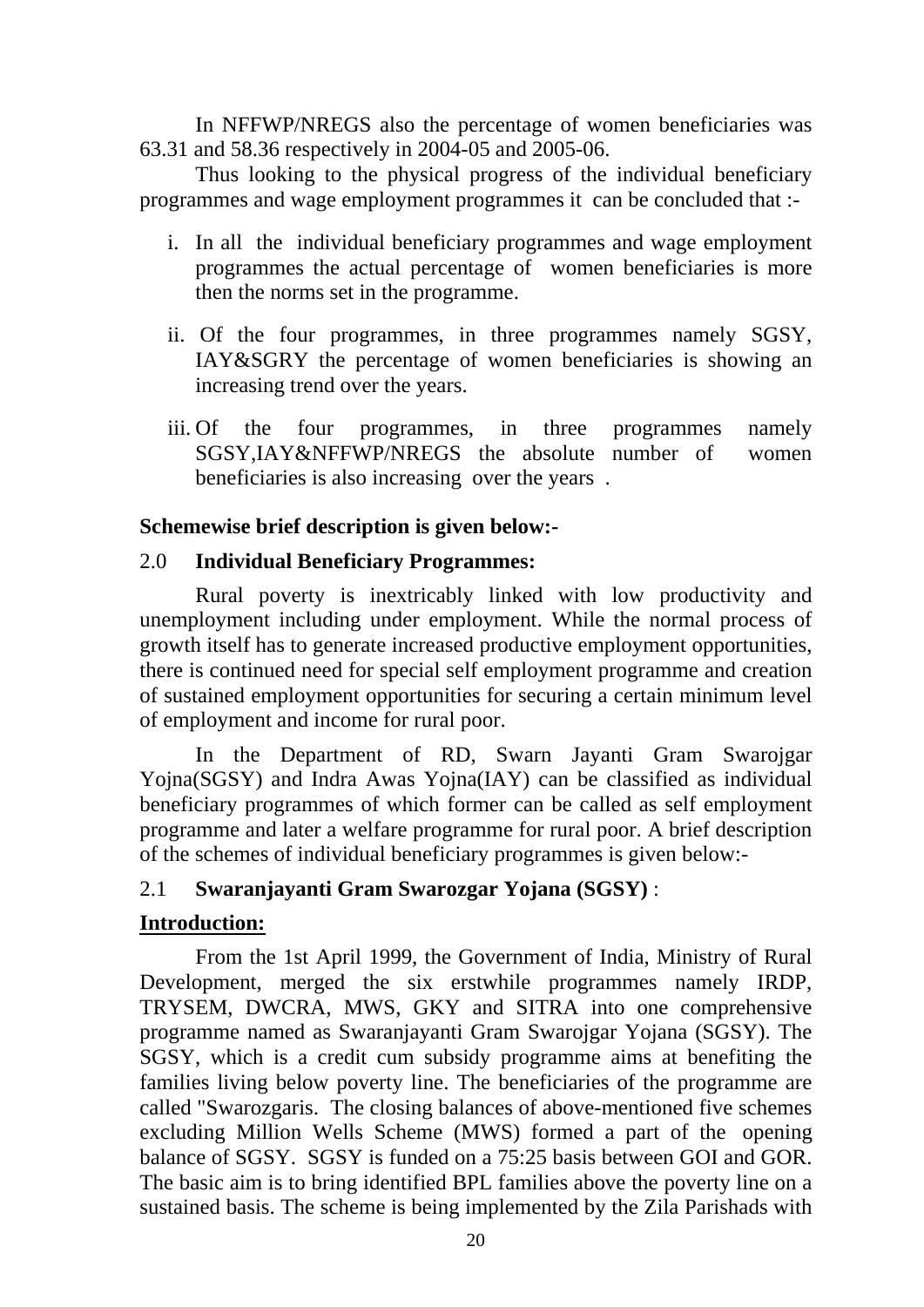the active involvement of PRIs, the Banks, the Line Departments and the NGOs. The scheme covers all the 32 districts of the State.

#### **Objectives**

 SGSY aims at establishing a large number of micro-enterprises in rural areas. Benefits are extended to both individuals and Self-help Groups. The emphasis is on the Self-help Groups (SHGs). The approach is to identify a few 'Key-Activities' in the block and develop capacities of the rural poor (BPL).

#### **Salient Features**

Subsidy under SGSY is uniform at 30% of the project cost for the proposed activity, subject to a maximum of Rs. 7500.00. In case of SC/ST it is 50% or Rs. 10,000.00 whichever is less. For Self Help Groups (SHGs), the subsidy is 50% of the scheme cost subject to a ceiling of Rs. 1.25 lakhs. In case of minor irrigation projects there is no monetary limit on the subsidy. Subsidy is back-ended. Swarozgaris in a SHG may avail individual loan and subsidy or group loan and subsidy.

 While SGSY has no physical targets, 50% of the benefits are supposed to be for SC/ST; 40% for Women and 3% for Disabled. Under SGSY, upto 20% of the allocation may be spent on local small infrastructure.

 It has been envisaged under the programme that for the task of SHG development, the Zila Parishad may seek the support of facilitators like NGOs, Community based organization etc. for initiating and sustaining the group development process. Suitable organizations/Societies/Individuals could be engaged based on their past experience in skills, ability to stay with the population in the rural areas etc. Upto Rs. 10000/ can be provided to them for formation, training and capacity building of SHGs. Assistance from such organizations/Societies/Individuals can also be taken for training and capacity building of other facilitators.

 SHGs group is supposed to be of 5 or more persons. Each SHG undergoes two gradings. The Ist grading is held when group is 6 months old. After passing the grade Ist, SHG is eligible for revolving fund worth Rs. 25,000.00. Rs. 10,000.00 is subsidy from DRDA and remaining Rs. 15,000.00 is loan. Second grading is held after one year. After passing grade II the group is eligible for assistance for economic activity in the form of loan and subsidy. Loan and Subsidy is provided either to individuals in the group taking up the income generation activity or to all or some members taking up the economic activity.

 For setting up micro-enterprises, it is envisaged that the number of key activities selected in a block should not exceed 10. However, focus is laid on 4-5 key activities identified on the basis of resources, occupational skills of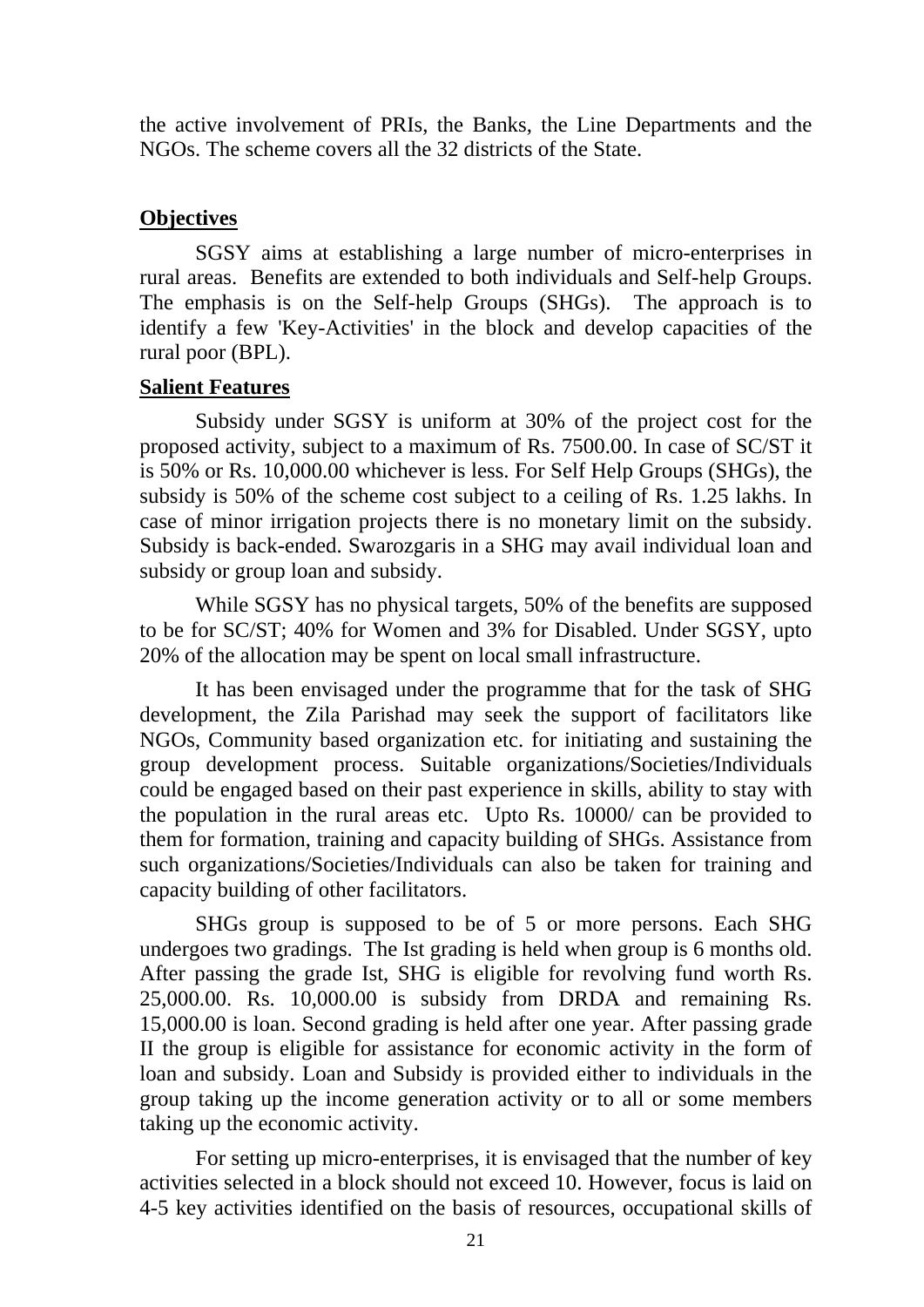the people and availability of the market, so that the Swarozgaris can draw sustainable income. The banks and other financial institutions are closely

 associated in preparing the project reports for the key activities to avoid delay in sanctioning of loans and to ensure adequate and timely provision of credit.

# **Physical Progress of SGSY**

 The physical progress of SGSY for the last three years is given in the table that follows :

| S.No           | Year                  | <b>Total</b><br>beneficiaries | Women<br>in<br>total<br>beneficiaries | of<br><b>Percentage</b><br>women<br>beneficiaries<br>total<br>to<br>beneficiaries |
|----------------|-----------------------|-------------------------------|---------------------------------------|-----------------------------------------------------------------------------------|
|                | $\mathcal{D}_{\cdot}$ | 3                             |                                       |                                                                                   |
|                | 2003-04               | 28638                         | 13635                                 | 47.61                                                                             |
| $\overline{2}$ | 2004-05               | 35215                         | 16701                                 | 47.42                                                                             |
| 3              | 2005-06               | 33476                         | 16836                                 | 50.29                                                                             |
|                | <b>Total</b>          | 97329                         | 47172                                 | 48.47                                                                             |

**Table-3** 

**Gender wise progress of SGSY for the last three years** 

 The overall progress of SGSY for the last three years taken together has been depicted in the following graph:

**Figure-3 : Gender wise progress of SGSY (total beneficiaries)**



 It is seen from above table that of the total beneficiaries 97329 in the last three years 47172 were women beneficiaries which is 48.47%. In the year 2003-04, of the total beneficiaries 47.61% were women. The number of beneficiaries increased to 35215 in the year 2004-05 in which women beneficiaries were 16701 or 47.42 per cent. The number of absolute beneficiaries decreased from 35215 to 33476 in 2005-06 but the number of women beneficiaries increased from 16701 to 16836 in 2005-06 there by increasing the percentage of women beneficiaries to 50.29. It is heartening to note that according to scheme guidelines the women beneficiaries should be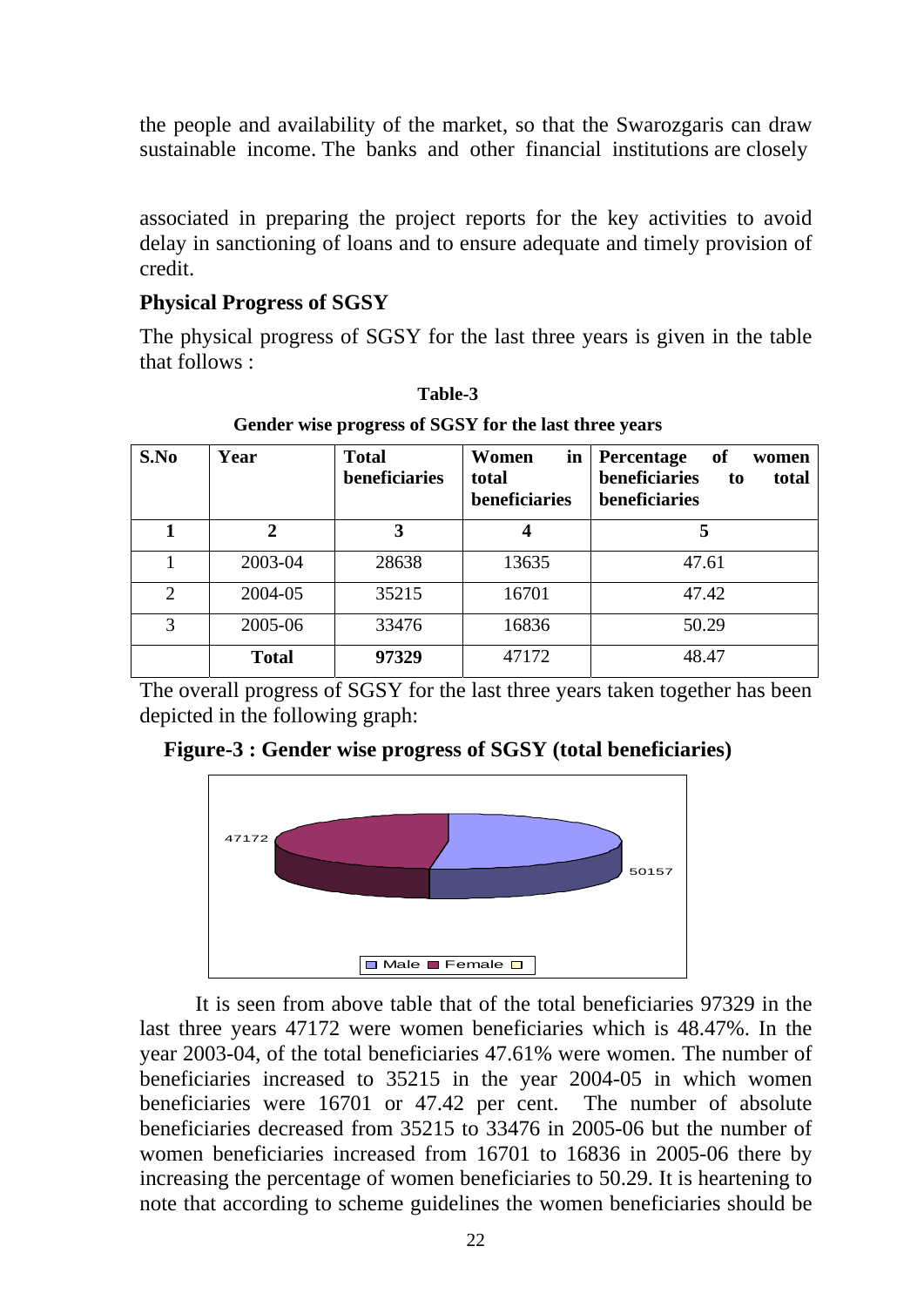40% of the total beneficiaries. But the actual percentage is nearly 50 percent which is more than the set norms.

#### **Financial Progress of SGSY**

 The financial progress of SGSY for the last three years i.e. 2003-04 to 2005-06 is given in the following table:

#### **Table-4**

|      |               |         |                 |              |                        |             |                                   | Philancial I rogiess (505 r) for the Last Three Tears (185, 11 Tacs) |                 |
|------|---------------|---------|-----------------|--------------|------------------------|-------------|-----------------------------------|----------------------------------------------------------------------|-----------------|
| Year | Bal.<br>as on |         | <b>Releases</b> |              | <b>Total</b><br>Avail. | Exp.        | $%$ of Exp.<br>to Total<br>Avail. | $%$ of<br>Exp. to                                                    |                 |
|      |               | 1.4.    | <b>Central</b>  | <b>State</b> | <b>Total</b>           | <b>Fund</b> |                                   | <b>Fund</b>                                                          | <b>Releases</b> |
|      |               | 2       | 3               |              | 5                      | 6           | 7                                 | 8                                                                    | 9               |
|      | 2003-04       | 1092.13 | 2261.24         | 753.74       | 3014.98                | 4107.11     | 3157.58                           | 76.88                                                                | 104.73          |
|      | 2004-05       | 1591.94 | 2941.56         | 980.53       | 3922.09                | 5514.03     | 4051.15                           | 73.47                                                                | 103.29          |
|      | 2005-06       | 2008.09 | 2662.12         | 887.37       | 3549.49                | 5557.58     | 4009.85                           | 72.15                                                                | 112.97          |

**Financial Progress (SCSV) for the Last Three Vears** *(Rs. in lacs)* 

The following graph will help understanding the financial progress at a glance :

**Total** 4692.16 7864.92 2621.64 10486.56 15178.72 11218.58 73.91 106.98

**Figure-4 : Financial Progress in Percentage (SGSY)**



 It is seen from the above table, that per year more than Rs. 30.00 crores are released under the programme. The whole amount is spent on BPL families. The physical progress of SGSY depicts that nearly 50% beneficiaries are women beneficiaries. Through actual expenditure incurred on women beneficiaries is not available separately, but on the basis of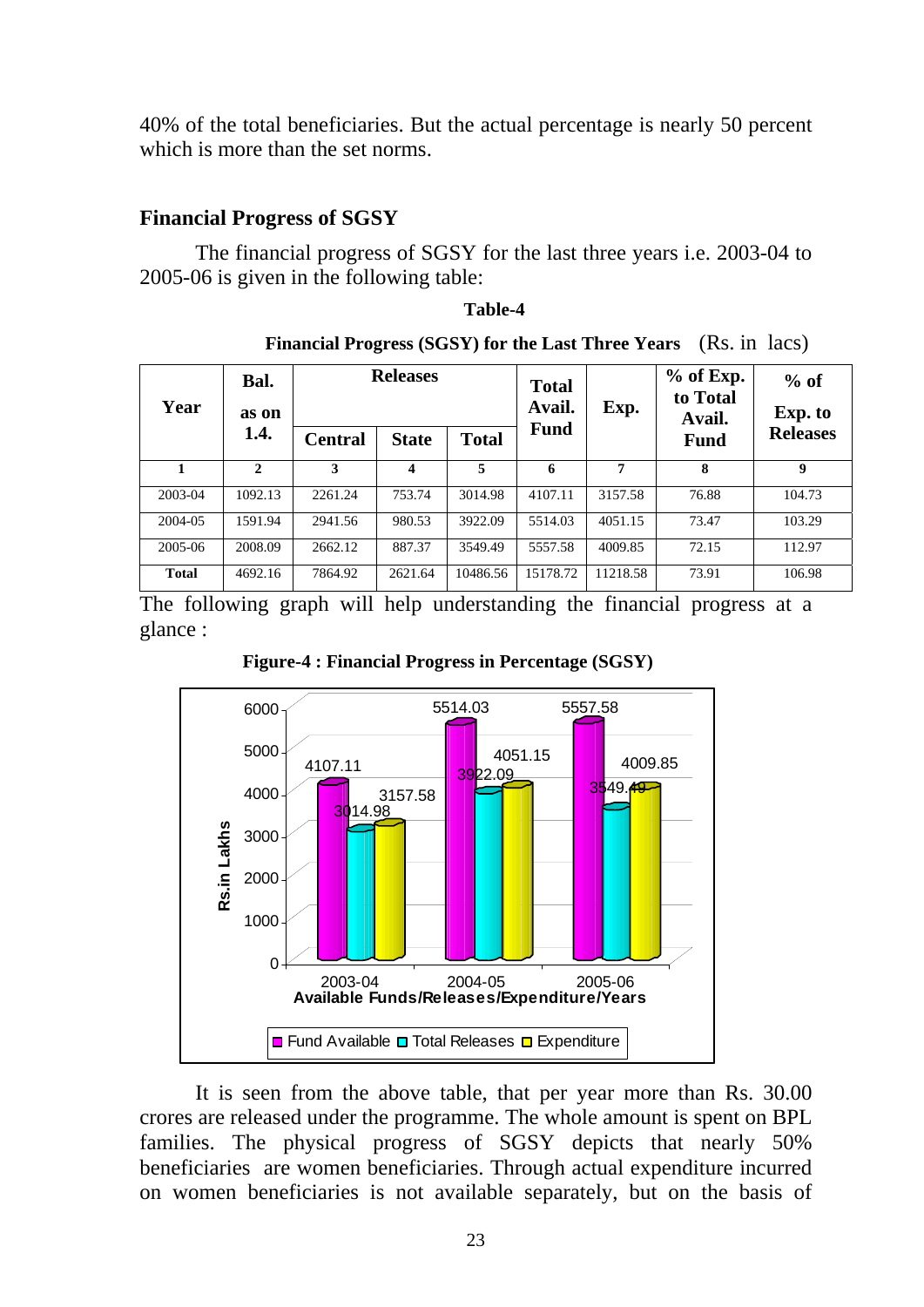physical progress of the scheme it can roughly be estimated that of the total expenditure made under the scheme, more than 40 percent is spent on women beneficiaries

# 2.2 **Indira Awas Yojana (IAY) : Introduction**

 Housing is vital for human survival and therefore, essential for socioeconomic development. The need for improved housing is most acutely felt among the rural poor. For a normal citizen, owing a house provides significant economic security and dignity in society. For a shelter-less person, possession of house brings about a profound social change in his existence endowing him/her with an identity, thus integrating him with his immediate social milieu. Keeping in view the importance of housing, number of housing schemes have been introduced by Government of India.

 The shortage of housing in rural areas is acute. According to BPL census 1997, the rural housing shortage was 18.91 lakh consisting of 0.98 lakh households without houses and 17.93 lakh living in unserviceable kutcha houses or semi kutcha houses. To meet the shortage of housing in rural areas, Government have launched Indira Awas Yojna for construction of new houses and upgradation of unserviceable kutcha houses.

 As part of the efforts to meet the housing needs of the rural poor, Indira Awas Yojana was started by the Government of India in 1985-86 as a sub-scheme of Rural Landless Employment Guarantee Programme (RLEGP) and Jawahar Rojgar Yojana (JRY). From 1.1.1996 the scheme is being implemented as an independent scheme.

# **Objectives**

The primary objective of IAY is to provide housing to members of scheduled castes/scheduled tribes, freed bonded labourers and non-SC/ST rural poor living below poverty line by providing them grant-in aid. During the financial year 1999-2000, upgradation of the unserviceable kutchha houses Credit cum Subsidy Scheme has also been included in this scheme, however only upto 20% of the total available fund can be diverted for the two components, 80% of the funds have to be spent for construction of new houses. The assistance for new houses would be Rs. 25,000/- and for upgradation and Credit Cum Subsidy Scheme (CCS) the assistance would be Rs. 12,500/-.

# **Salient Features**

From 1995-96, the IAY benefits have been extended to widows or next-ofkin of defence personnel killed in action. Benefits have also been extended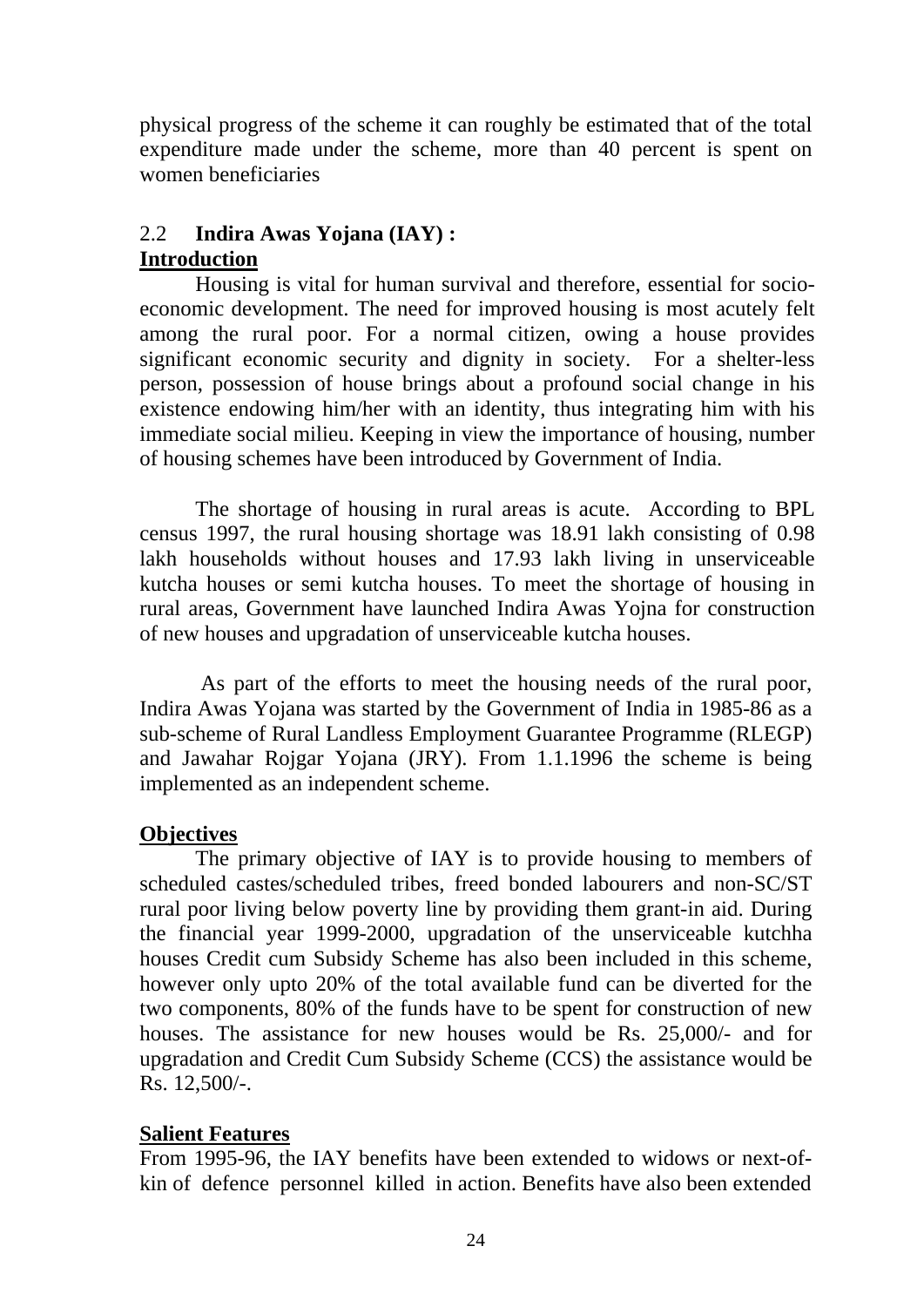to ex-servicemen and retired members of the paramilitary forces who fulfill the normal eligibility conditions except the income criteria. Three per cent of funds are reserved for disabled persons living below the poverty-line in rural areas.

Under the scheme, assistance for housing is sanctioned to the female member of the households or in joint names of husband and wife.

A minimum of 60 percent of funds is to be utilised for construction of houses for the SC/ST people. Sanitary Latrine and Smokeless Chulha are integral to an IAY house. The Gram Sabha does the selection of beneficiaries under IAY.

Selection of construction technology, materials and design is left entirely to the choice of beneficiaries. No role for a middleman or contractors or departmental agency for the constructions of house.

 The funds of IAY between Central and State are shared in the ratio of 75:25. From 1.4.2004 a sum of Rs. 25000/- is provided for the construction of new houses and Rs. 12500/- per unit is provided for upgradation of houses.

 Besides IAY (new) and IAY (upgradation), credit cum subsidy(CCS) which was previously a separate scheme, has become a part of IAY. In CCS for construction of new house a subsidy of Rs. 12,500 is given to the rural family where annual income is less then Rs. 32000. Besides a maximum loan of Rs/ 50000 is provided by the Bank for construction of house.

#### **Physical Progress of Indira Awas Yojna(New):**

Efforts were made to collect total number of houses and the houses allotted in the name of women. The details of houses allotted in the name of women beneficiaries is given in the table that follows:

| S.<br>N <sub>0</sub>        | Year         | <b>Total</b><br><b>Houses</b> | Houses in the name<br>of women | Percentage of women houses to<br>total houses |
|-----------------------------|--------------|-------------------------------|--------------------------------|-----------------------------------------------|
|                             | 2            | 3                             |                                |                                               |
|                             | 2004-05      | 21058                         | 20450                          | 97.11                                         |
| $\mathcal{D}_{\mathcal{L}}$ | 2005-06      | 27930                         | 27576                          | 98.73                                         |
|                             | <b>Total</b> | 48988                         | 48026                          | 98.04                                         |

#### **Table-5**

#### **No. and percentage of houses in the name of women**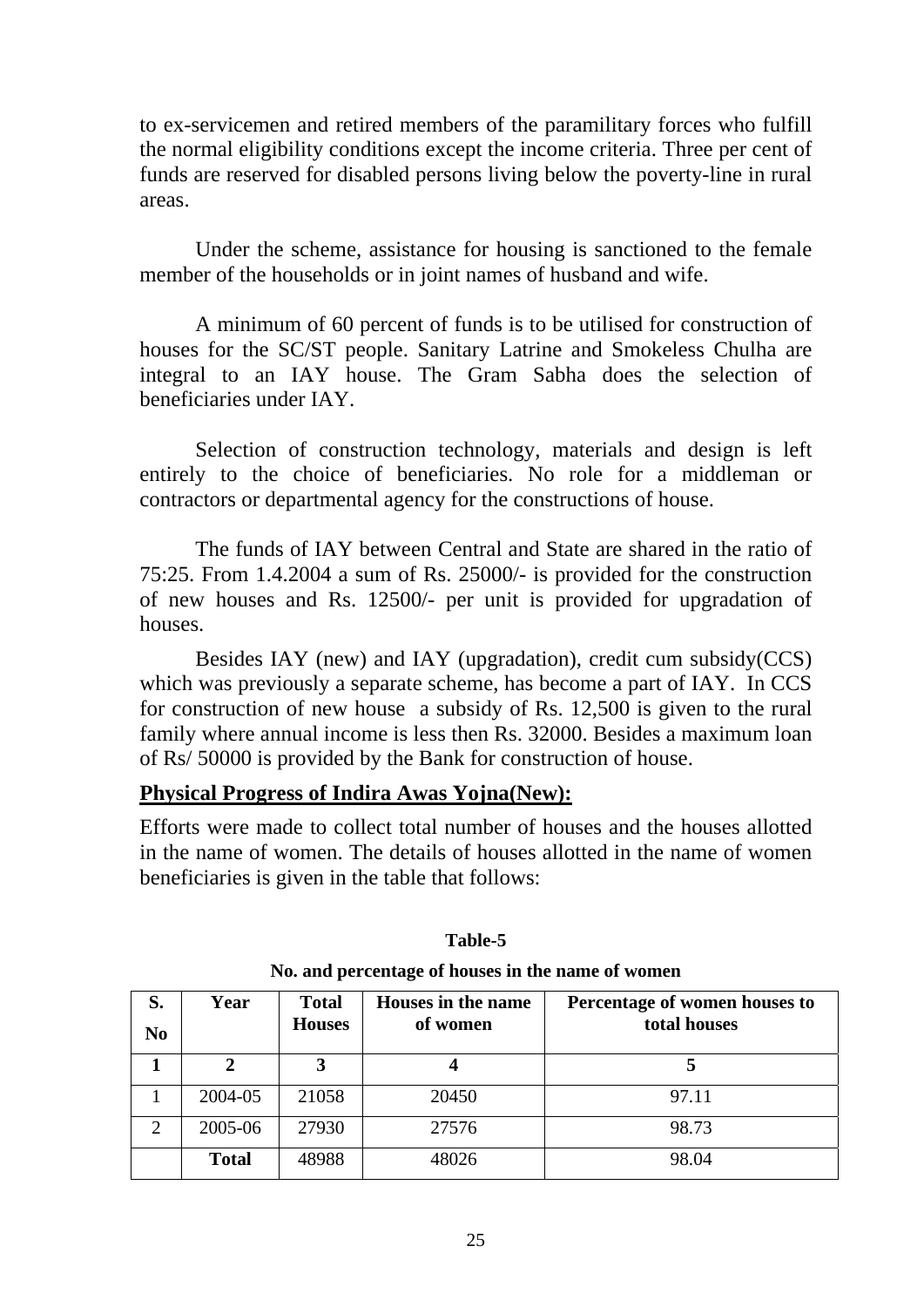The following pie diagram clearly indicates the share of women beneficiaries in the total IAY houses:



**Figure-5: Number of houses in the name of women/men** 

 It is seen from the above table that in the year 2004-05 of the total houses constructed under IAY (New)20,450 or 97.11 percent were in the name of women. The number of houses increased to 27930 during the year 2005-06 of which 27576 or 98.73 percent were in the name of women.To conclude it can be said that in the last two years, of the total constructed 48988 houses, 48026 or more then 98 percent were in the name of women.

 The financial progress of all the housing schemes namely IAY new, upgradation, CCS and PMGY for the last three years has been given in the following table, and for each housing scheme separately given in Appendix I to III.

#### **Table-6**

# **Financial Progress of Housing for the Last Three Years (IAY new, upgradation, CCS and PMGY)**

**(Rs.in Lakh)** 

| S        | Year    | <b>Balance</b> | <b>Releases</b> |              |              | <b>Total</b>      |         | $%$ of Exp.            | $%$ of          |
|----------|---------|----------------|-----------------|--------------|--------------|-------------------|---------|------------------------|-----------------|
| N        |         | as on<br>1.4.  | <b>Central</b>  | <b>State</b> | <b>Total</b> | Available<br>fund |         | to total<br>Avail.fund | Exp.to          |
| $\Omega$ |         |                |                 |              |              |                   |         |                        | <b>Releases</b> |
|          | 2       | 3              | 4               | 5            | 6            | 7                 | 8       |                        | 10              |
|          | 2003-04 | 1056.19        | 4809.00         | 1418.37      | 6227.37      | 7283.56           | 6698.82 | 91.97                  | 107.57          |
| ◠        | 2004-05 | 948.32         | 5937.07         | 1625.36      | 7562.43      | 8510.75           | 7670.08 | 90.12                  | 101.42          |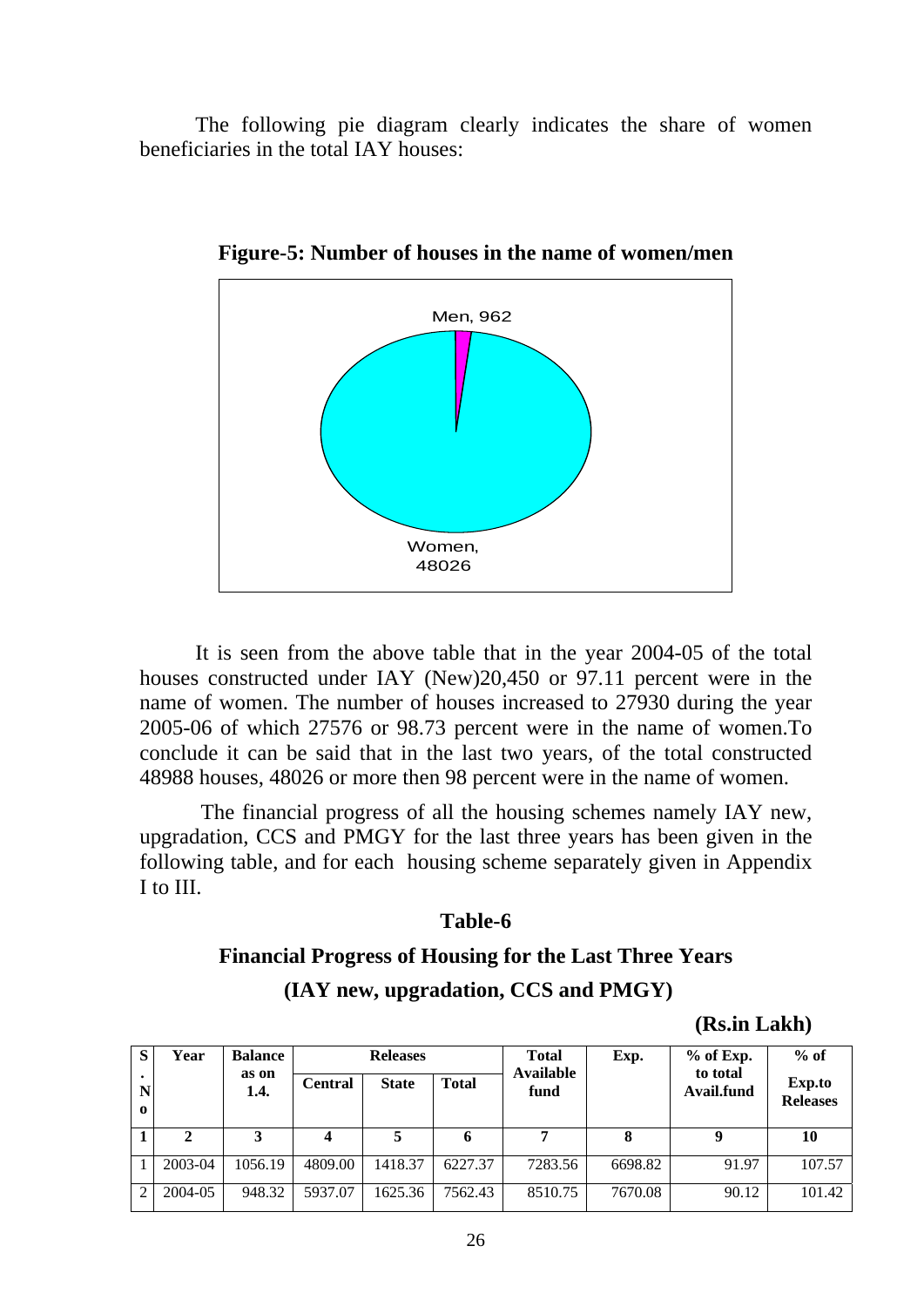| $\mathcal{E}$ | 2005-06      | 1167.84 | 6095.50  |         | 2042.55   8138.05 | 9305.89  | 8786.49  | 94.41 | 107.97 |
|---------------|--------------|---------|----------|---------|-------------------|----------|----------|-------|--------|
|               | <b>Total</b> | 3172.35 | 16841.57 | 5086.28 | 21927.85          | 25100.20 | 23155.39 | 92.25 | 105.59 |

The total available funds, funds released during the year and expenditure incurred can also be seen in the following chart:



**Figure-6 : Financial Progress of Housing** 

It is seen from the above table that

- i) Every year the funds are increasing. The total releases were 62.27 crore in 2003-04 which increased to Rs. 75.62 crore in 2004-05 and went as high as 81.38 crore in 2005-06.
- ii) Total available funds are also increasing.
- iii) The expenditure to total available funds decreased from 91.97 percent in 2003-04 to 90.12 percent in 2004-05 but again increased in 2005-06 to 94.41 percent.
- iv) The percentage of expenditure to releases during the year were always more than 100 percent for all the years under reference.
- v) Since 98% of the houses are allotted in the name of women, leaving aside a few cases. It can be stated that in the last three years per year on an average more then 80 crores have been spent on providing shelter to rural poor women in the RD schemes of housing.

# **3.0 Wage Employment Programmes:**

 Wage Employment Programme is an important component of anti poverty strategy, have sought to achieve multiple objectives. They not only provide employment opportunities during lean agriculture season but also in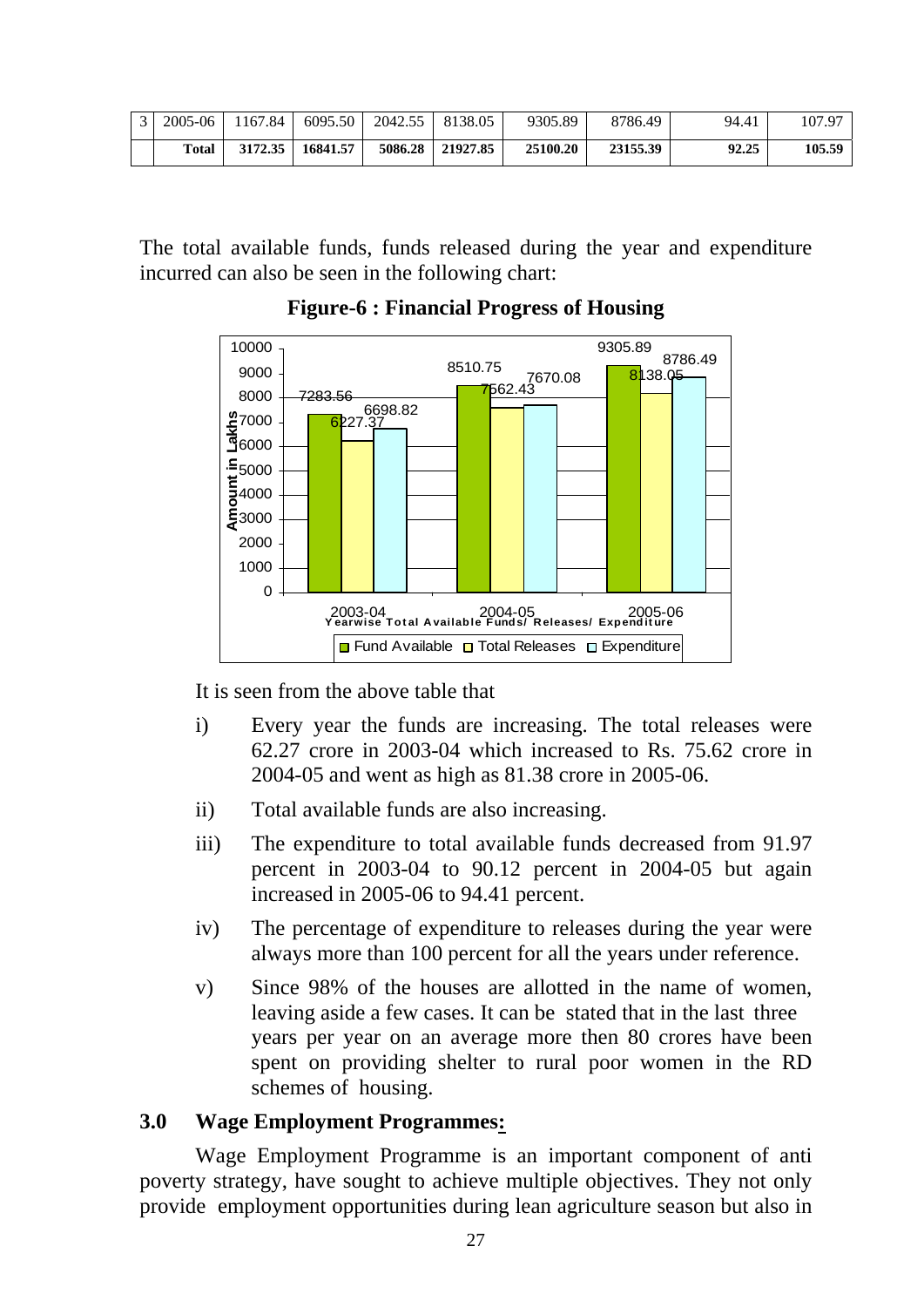times of flood, drought and other natural calamities. They create rural infrastructure which supports further economic activity. These programmes also put an upward pressure on market wage rates by attracting people to

 public works programmes, thereby pushing up demand for labour. The goal of wage employment programmes is not merely generation of additional mandays and provide food security to the rural poor but also development of human resource and economic infrastructure which may transform the rural economy. The Sampoorn Gramin Rojgar Yojna (SGRY), National food For Work Programme(NFFWP) and National Rural Employment Generation Programme(NREGP) can be classified as Wage Employment Programme.

# **3.1 Sampoorna Gramin Rozgar Yojana** (**SGRY):**

# **Introduction:**

SGRY was launched by GOI on 15.08.2001 by merging two schemes namely JGSY(Jawahar Gram Samridhi Yojna) and EAS(Employment Assurance Scheme). It came into opration w.e.f. 1.4.2002. The programme is implemented on cost sharing basis between the centre and the state in the ratio 75:25. Wheat is allocated free of cost by GOI. However, the cost of transportation of foodgrains from the FCI godown to the work-site/PD shops and its distribution is the responsibility of the State/UT governments. Upto 31.03.2004 the SGRY scheme was implemented in two streams namely first stream and second stream. From 1.04.2004 these two streams have been merged and now it is being implemented as single scheme. The scheme covers all the 32 districts of the State.

# **Objective**

 The main objective of the scheme is to provide additional wage employment & food security in rural areas, along side creation of durable community, social & economic assets and infrastructure development. Generally, labour intensive works like soil and moisture conservation, watershed development, afforestation and village infrastructure works are taken up under the programme.

# **Salient Features**

Up to 31.3.2004, the SGRY scheme was implemented in two streams namely First Stream and Second Stream. First Stream replaces EAS, which is implemented at the District and intermediate Panchayat levels. 50 per cent of the funds of SGRY earmarked for Stream-I. The funds of SGRY, I Stream are distributed between the Zila Parishads (40 per cent) and the Panchayat Samiti (60 per cent) Second Stream replaces JGSY and is implemented at the village Panchayat level. 50 per cent of the SGRY funds are earmarked for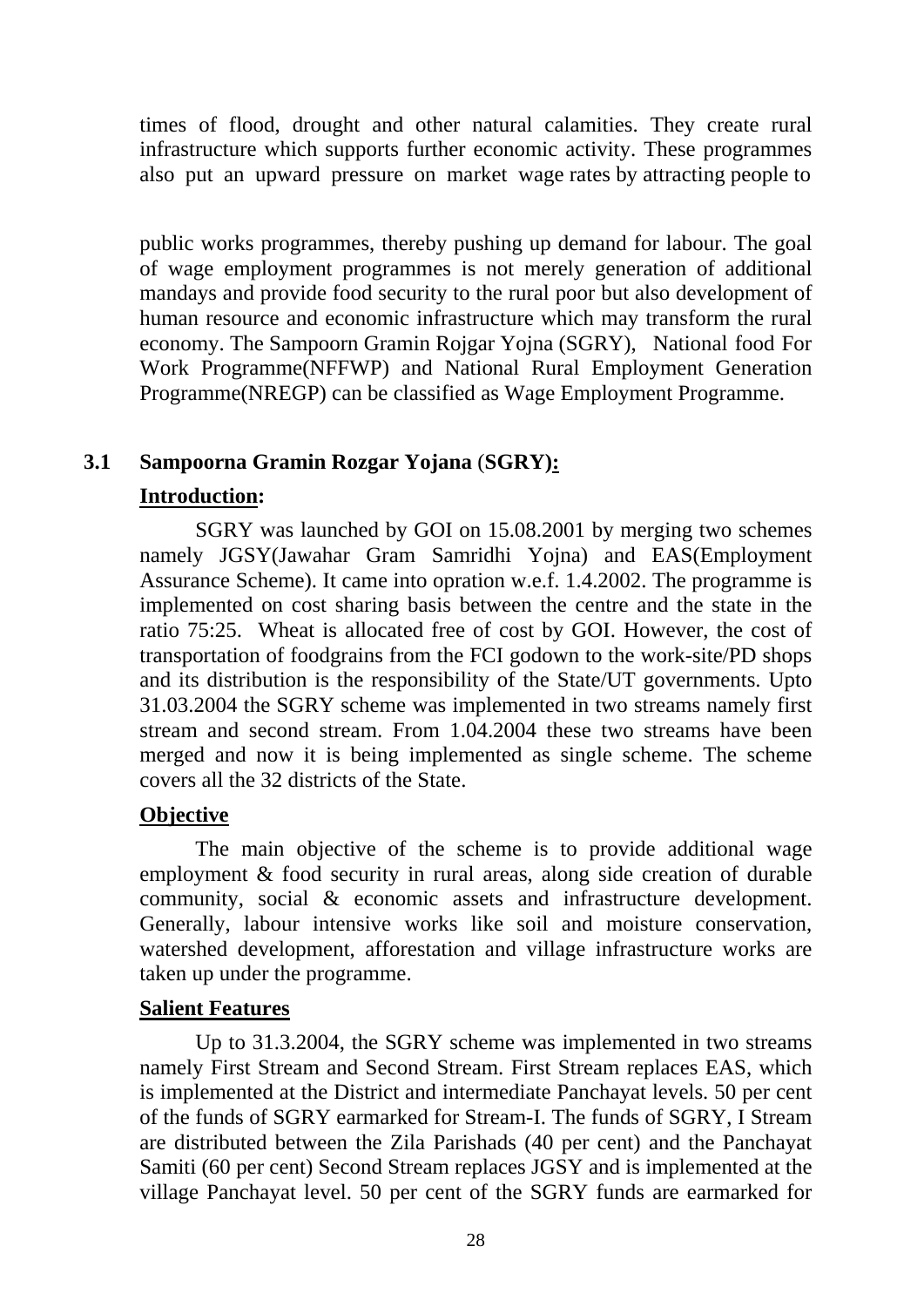Second Stream. From 1.4.2004, these two scheme have been merged and now out of total funds 50% funds are earmarked for Gram Panchayats, 30% for Panchayat Samities and rest 20% funds are earmarked for Zila Parishads. The funds are released to the Village Panchayats through the Zila Parishads.

Under the scheme target groups are all rural poor (BPL  $&$  APL) who are in need of employment. Preference is given to the poorest among poor, SC/STs and parents of child labour withdrawn from hazardous occupation and landless labour.

The Gram Panchayat can take up any work with the approval of the Gram Sabha as per their felt need and available funds. 50 per cent of the funds (including wheat) earmarked to the Gram Panchayats are to be utilized for infrastructure development works in SC/ST localities. Similarly 22.5% funds of Zila Parishads and Panchayat Samities are to be utilised for SC/ST families.

 For execution of any of the works, neither contractors are permitted nor middlemen/intermediate agencies can be employed. All the works are executed by the PRIs.

# **Physical progress of SGRY:**

 As per scheme guidelines of SGRY, 30 percent employment opportunities should be reserved for women. The physical progress of SGRY, given below for the last two years will justify the women employment.

#### **Table-7**

#### **Employment Generation under SGRY for the last three years**

**(Man days in lacs)** 

| S.No                        | Year         | <b>Total Man</b><br>days<br><b>Generation</b> | Percentage of women mandays<br>Women<br>to total man days generation<br>mandays<br>generation |       |  |  |
|-----------------------------|--------------|-----------------------------------------------|-----------------------------------------------------------------------------------------------|-------|--|--|
|                             | $\mathbf{2}$ | 3                                             | 4                                                                                             | 5     |  |  |
|                             | 2003-04      | 268.62                                        | 108.44                                                                                        | 40.37 |  |  |
| $\mathcal{D}_{\mathcal{L}}$ | 2004-05      | 219.48                                        | 87.38                                                                                         | 39.81 |  |  |
| 3                           | 2005-06      | 183.54                                        | 77.85                                                                                         | 42.41 |  |  |
|                             | Total        | 671.64                                        | 273.67                                                                                        | 40.75 |  |  |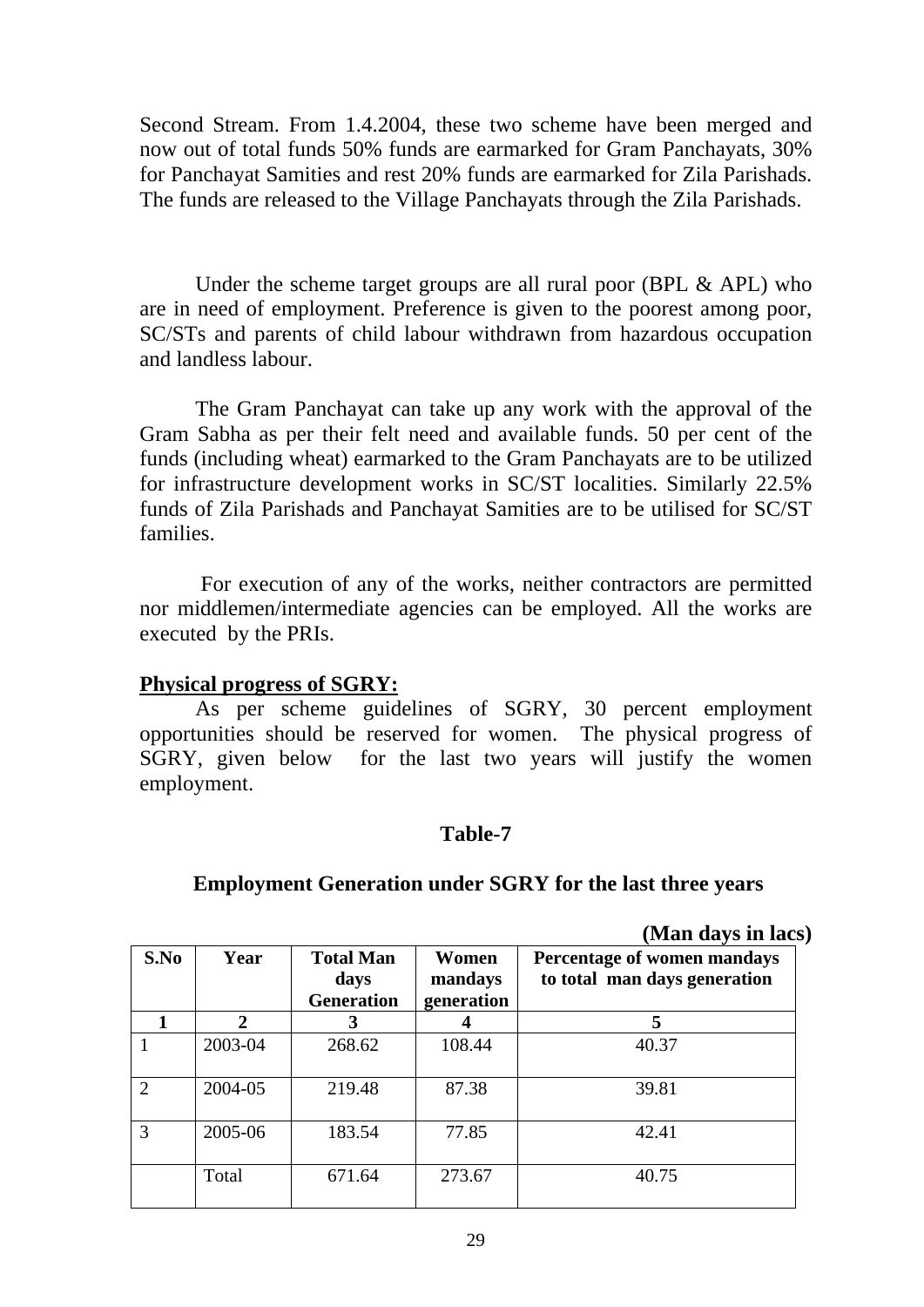The above table has also been depicted in the following chart:



**Figure-7 : Employment Generation under SGRY**

It is seen from the above table that during the year 2003-04 of the total mandays generation of 268.62 lakh, 108.44 lakh were of women.During the year 2004-05 , 219.48 lakh mandays were generated under the programme of which 87.38 lakh mandays were of women beneficiaries. The percentage of women beneficiaries was 39.81 against the target of 30 percent. During the year 2005-06, the share of women beneficiaries increased to 42.41 percent as out of 183.54 lakh mandays, 77.85 lakh mandays belonged to women beneficiaries. Thus, in short it can be concluded that more than 40%.employment generation was for women. The number of women mandays was more than the targets under all the years under reference.

 It has been seen from the physical progress of SGRY that against a provision of 30 percent reservation for women beneficiaries nearly 40% beneficiaries were women in SGRY. A financial progress given below will make it more clear that of the total resources how much goes to the poor women beneficiaries.

**Table-8 Year wise Financial Progress of SGRY** 

|    |      |                |                        |              |       |              |      | (Rs. in lacs) |                 |  |
|----|------|----------------|------------------------|--------------|-------|--------------|------|---------------|-----------------|--|
| S. | Year | <b>Balance</b> | <b>Actual Receipts</b> |              |       | Total        | Exp. | $%$ pf        | $%$ of          |  |
| No |      | as on          | Central                | <b>State</b> | Total | Avail.       |      | Exp. against  | Exp.Agai        |  |
|    |      | 1.4            |                        |              |       | <b>Funds</b> |      | avail.fund    | nst             |  |
|    |      |                |                        |              |       | $(3+6)$      |      | 8/7           | <b>Receipts</b> |  |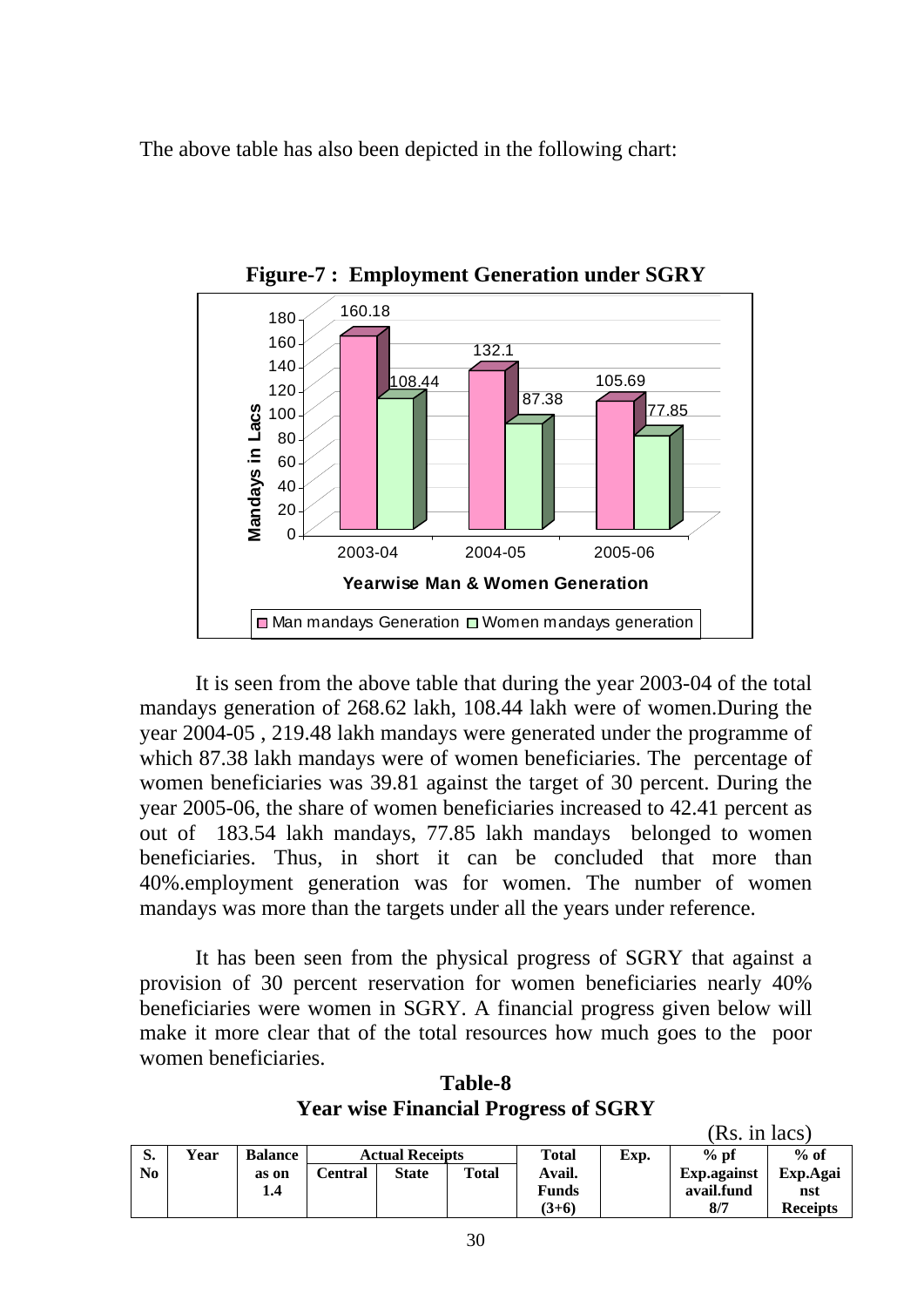|        |         |         |          |          |          |          |          |       | 10     |
|--------|---------|---------|----------|----------|----------|----------|----------|-------|--------|
|        | 2003-04 | 2512.84 | 15556.48 | 5271.60  | 20828.08 | 23340.92 | 22075.62 | 94.58 | 105.99 |
| ⌒<br>∠ | 2004-05 | 3726.15 | 14234.49 | 4735.08  | 18969.57 | 22695.72 | 21366.78 | 94.14 | 112.64 |
|        | 2005-06 | 3293.32 | 16113.10 | 5429.49  | 21542.59 | 24835.91 | 23498.21 | 94.61 | 109.08 |
|        | Total   | 9532.31 | 45904.07 | 15436.17 | 61340.24 | 70872.55 | 66940.61 | 94.45 | 109.13 |
|        |         |         |          |          |          |          |          |       |        |

The progress can also be seen at a glance in the following chart:

**Figure-8 : Year wise Financial Progress of SGRY** 



It will not be out of place to mention here that according to the allotment of funds SGRY is the biggest scheme of RD. In this scheme besides financial releases wheat is also allotted by Government of India. In the year 2004-05, 148141 metric ton and in the year 2005-06, 123581 metric ton wheat was allotted under the scheme. Thus this scheme provides maximum employment to the rural poor. The financial progress given in the table shows that in a period of three years more than 600 crores have been received and spent under the programme. According to the physical progress of the programme nearly 40% beneficiaries were women beneficiaries. So if we calculate 40 percent of the allocated/spent funds it comes to nearly 245 crores. Since the wage rate is same for men and women it can be inferred that per year on an average nearly 245 crores are spent on women beneficiaries of SGRY.

#### 3.2 **National Food for Work Programme (NFFWP)/National Rural Employment Guarantee Scheme(NREGS)**

 This programme has been initiated from November, 2004 to provide additional resources to five most backward districts of the State i.e.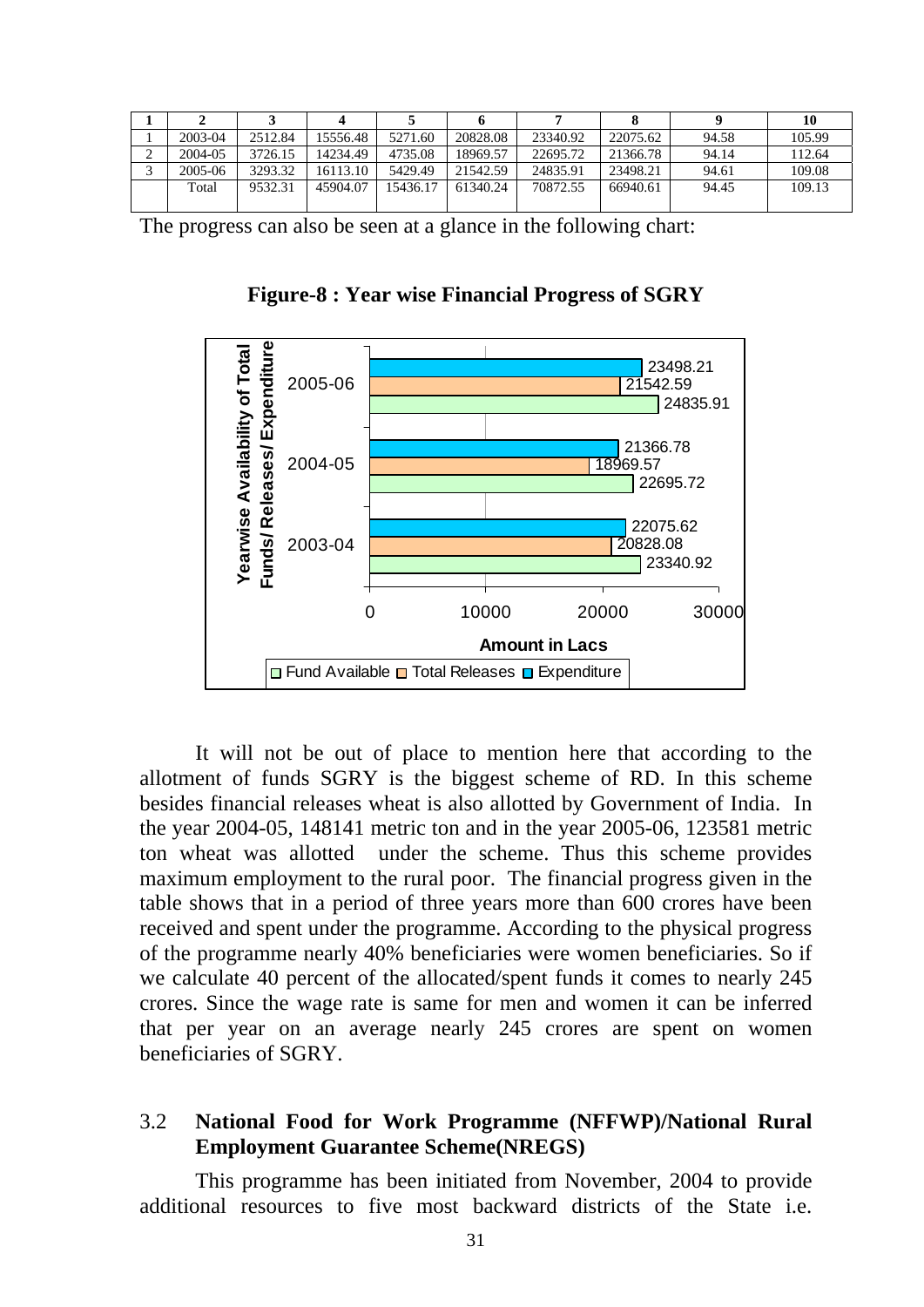Banswara, Dungarpur, Udaipur, Sirohi and Karauli. NFFWP and NREGS both are centrally sponsored schemes. NFFWP is 100 percent centrally scheme where as NREGS is shared between centre and state in the ratio of 100:10 Besides funds, food is also provided free of cost, however, Transpotation, Handling charges etc. are provided by the State Govt.

 The main objective of the scheme is to provide supplementary wage employment and food security through creation of need based economic, social and community assets in the rural areas of selected districts. Under the scheme target groups are all rural poor. From 2nd February 2006, Govt. of India merged the NFFWP in NREGS. The physical progress of NFWP/NREGS for the last two years has been given in the table that follows:

#### **Table-9**

#### **Gender wise Progress of NFFWP/NREGS for the Last Two Years**

 **(Man days in lakh)** 

| S.No           | Year`        | <b>Total Man days</b><br>generation | Women<br>man days<br>generation | <b>Percentage of</b><br><b>Women Man days</b><br>to Total Man days |  |
|----------------|--------------|-------------------------------------|---------------------------------|--------------------------------------------------------------------|--|
|                |              |                                     |                                 |                                                                    |  |
|                | 2004-05      | 33.14                               | 20.98                           | 63.31                                                              |  |
| $\overline{2}$ | 2005-06      | 121.07                              | 70.66                           | 58.36                                                              |  |
|                | <b>Total</b> | 154.21                              | 91.64                           | 59.43                                                              |  |

 The following pie diagram clearly indicates the percentage of man and women mandays generation:

#### **Figure-9 : Gender wise Progress of NFFWP/NREGS**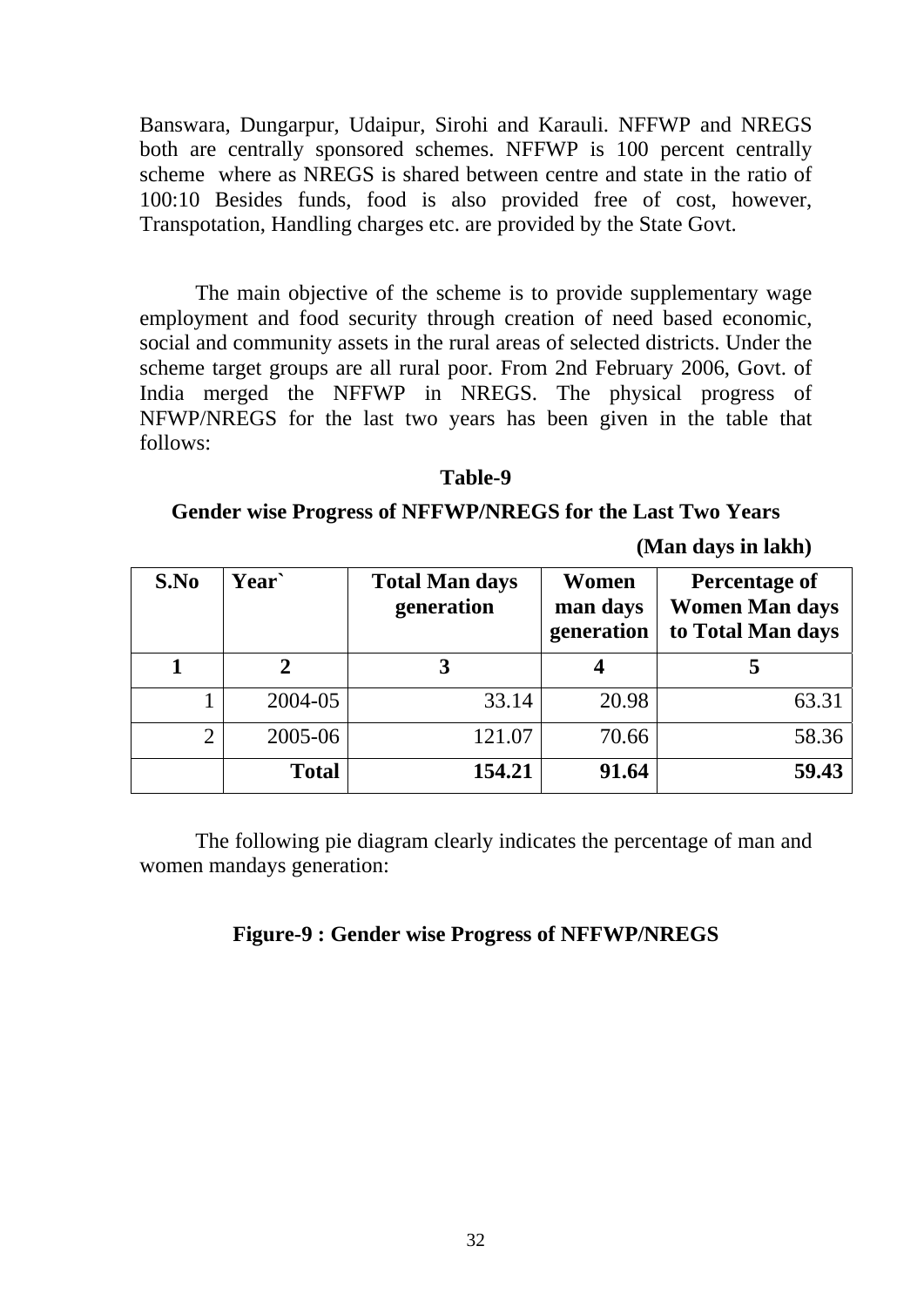

It is seen from the above table that during the year 2004-05 in the two schemes namely NFFWP and NREGS which are being implemented in six districts of the State, 33.14 lakh man days were generated of which 20.98 lakh belong to women candidates. Thus, the share of women in total mandays generated is 63.31 percent.

 The noteworthy feature of the above table is that during 2005-06 the absolute man days increased more than four times of the preceding year i.e. from 33.14 lakh in 2004-05 to 121.07 lakh in 2005-06. Similarly the women employment generation increased from 20.98 to 70.66 lakh during the same period.

#### 4.0 **Infrastructure Development Programmes:**

 As stated above MPLAD, MLALAD, BADP Mewat, Dang, Magra and Sahariya programmes are classified as Infrastructure Development Programmes. Its linkage to the economy is multiple and complex, because it affects production and consumption directly, creates positive and negative spillover effects and involves large inflow of expenditure. Good infrastructure raises productivity and lowers production costs, but it has to be expanded fast enough to accommodate growth.

 A number of infrastructure development schemes are implemented through the Department of RD. A brief description of all the infrastructure schemes is given below:

# 4.1 **Member of Parliament Local Area Development (MPLAD):**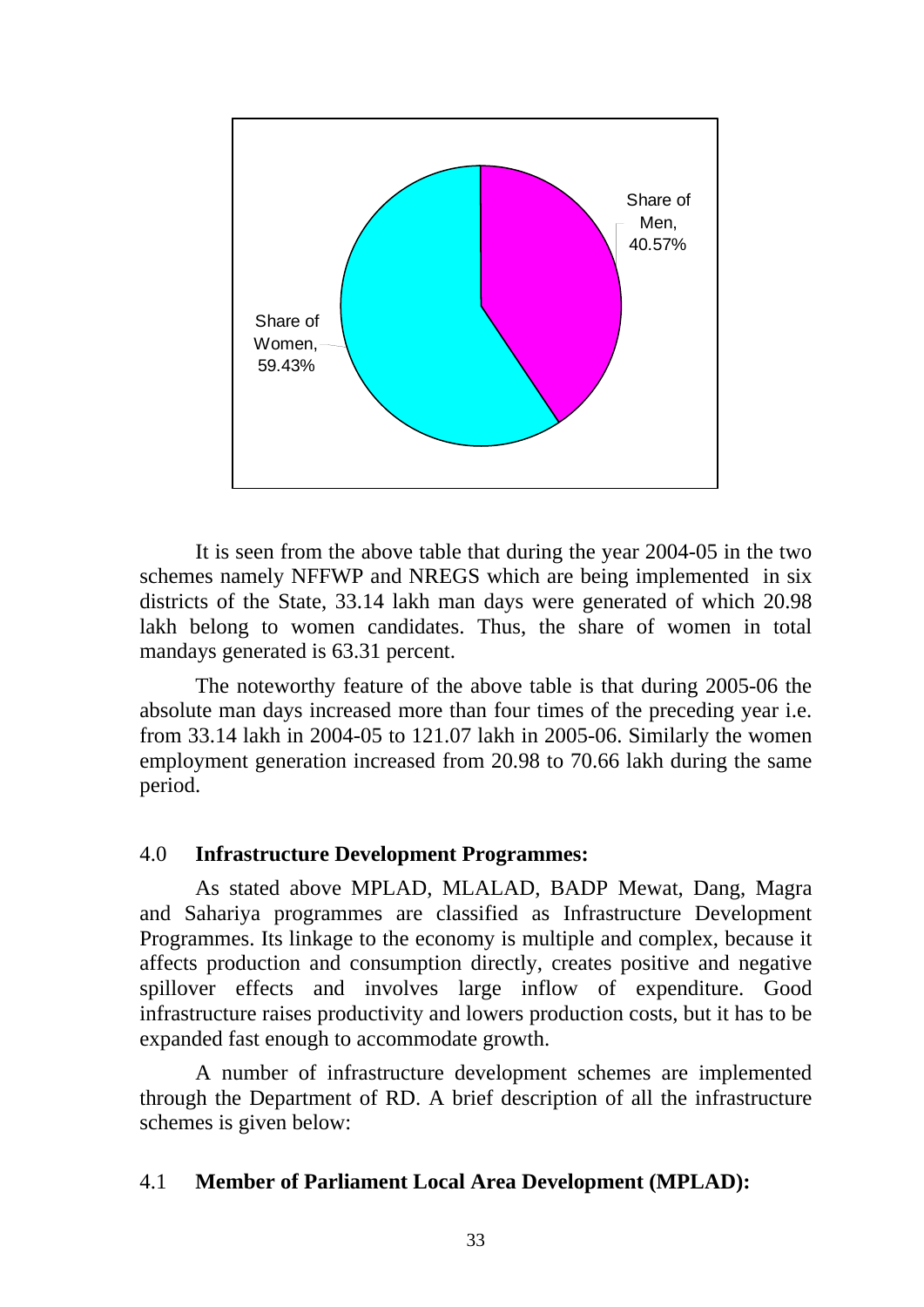#### **Introduction**

The scheme 'Member of Parliament Local Area Development' was announced by the Prime Minister of India on 23rd December 1993. Under the scheme, initially each MP had the choice to suggest works to the head of the district to the tune of Rs. 1 Crore per year, to be taken up in his/her constituency. From the year 1998-99 the funds have been enhanced to Rs. 2.00 crore per MP/Rajya Sabha Member per year. Elected Member of Rajya Sabha representing the whole of the state may select works for implementation in one or more districts in the state from where he/she has been elected. Nominated members of the Rajya Sabha may also select works for implementation in one or more districts from any one state in the country.

MP can also recommend works outside their constituencies/state for construction of assets that are permissible in the guidelines, for rehabilitation measures in the event of "Natural Calamity of rare severity" in any part of the country for an amount not exceeding Rs. 10.00 lakhs, for each calamity.

#### **Objective**

 The main objective of the programme is creation of social and infrastructure facilities and assets of public utility which are important for development of the area.

#### **Salient Features**

The works under the scheme are developmental in nature based on locally felt needs. The emphasis is on creation of durable assets, which shall always be available for public use at large. The ownership of such assets created with MPLADS funds would rest in the Government. The head of district should ensure that provision of maintenance and up keep of the created assets is forthcoming from the concerned local body or relevant agency, that is, Govt. added institution, registered society etc.

The site selected for execution of the work by the MP shall not be changed except with the concurrence of the MP himself.

As far as possible, all sanctions for works should be accorded within 45 days from the date of receipt of the proposals from the concerned M.P.

At the district level, Head of the districts i.e. District Collector will be responsible for the co-ordination and overall supervision of the works under the scheme.

# 4.2 **MLA Local Area Development Scheme (MLALAD): Introduction**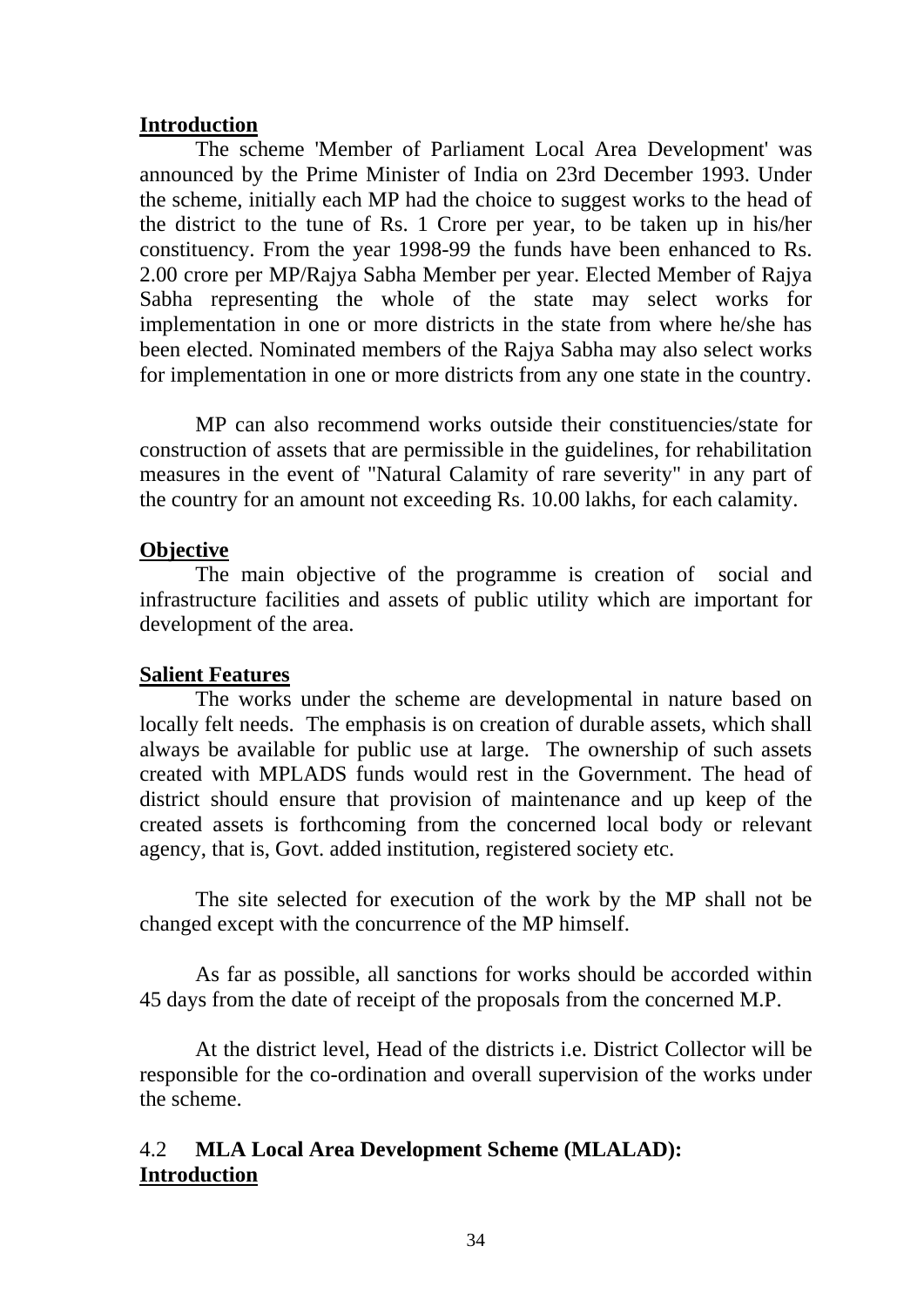To create the local need based infrastructure development an innovative scheme named as **MLALAD** was launched in the financial year 1999-2000. Under this scheme works recommend by MLAs are sanctioned. In the year 1999-2000, The MLAs were authorized to recommend works up to the cost of Rs. 25.00 lakh which increased to Rs. 40.00 lakh in the year 2000-2001 and Rs. 60.00 lakh in the year 2001-2002.

#### **Objectives**

 The main objective of the scheme is to create the local need based infrastructure, creation of assets of public utility and to remove regional imbalances of development.

#### **Salient Features**

 This scheme is hundred percent state sponsored scheme. The scheme is implemented in the rural as well as urban area of the state. 20% of the annual allocation may be proposed for the maintenance of community assets already created in the constituency. NGO/Trust/Registered Societies may be made implementing agencies at the condition that at least 30% amount of the

proposed work is given as contribution by that NGO/Trust/Registered Societies. MLA is authorized to recommend works of Rs. 60.00 lakh per year for his constituency.

 Work related to drinking water, approach road, Kharanja & drainage system in abadi area., Sewerage work in urban area, Building works of govt. educational institutions, Desilting of tanks, Development of traditional source of water, Infrastructural development of tourist places, Drinking water facilities for livestock, Hospitals/dispensary buildings for animal health, Medical equipments for govt. hospitals, Hospitals/dispensary building, Bus stand, Community centers. Sports complex, Electrification, Computer in education institutions, Court building etc.can be taken up under the programme.

# 4.3 **Border Area Development Programme (BADP): Introduction**

The Border Area Development Programme (BADP) was introduced in the Seventh Plan as a Centrally Sponsored Scheme (CSS). . BADP is to be seen, as a Central Government intervention strategy to bring about a balanced development of border areas, which encounter area-specific problems like inaccessibility, remoteness, sense of insecurity arising out of threat perception from external aggression, cross-border terrorism and unlawful activities.

Subsequently, during the Eighth & Ninth Five Year Plan, the Government of India further extended the area coverage. Since 1993-94, its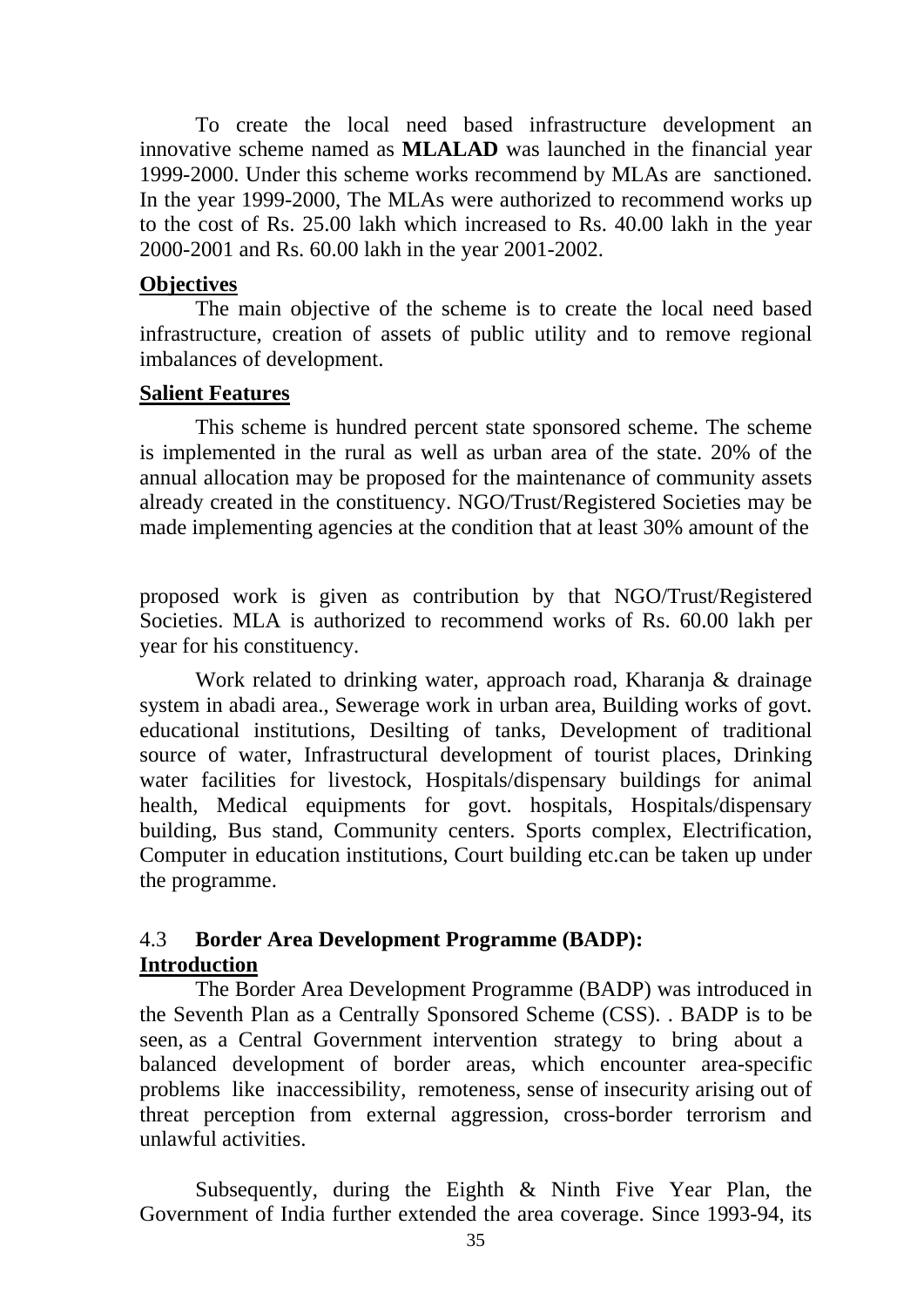scope, too, was extended to include many other schemes that are relevant for ensuring effective administration and balanced development of border areas.

#### **Objective**

The objective of the Programme is infusing a sense of security among the people and building the much needed social and physical infrastructure to propel normal development activities

# **Salient Feature**

This is 100% centrally funded area programme. The programme is being implemented in 13 Blocks of 4 Border Districts i.e. Barmer, Bikaner, Ganganagar and Jaisalmer. Funds are being allocated to State on the basis of Length of International Border.

The Rural Development Department is the nodal department for execution of the programme in the state. The proposals under the programme are initially prepared by the concerned district collectors in consultation

with all the concerned departments and sent to R.D. Department. The proposals are scrutinized and placed before the state level screening committee for approval. After approval of the screening committee, the project profile is to be prepared and sent to the respective districts for implementation of the approved works.

Under BADP majority of the funds are invested for security activities. However, boarder districts have poor social and economic infrastructure, therefore development activities are also undertaken and provided due importance at the time of preparing proposals.

# 4.4 **Mewat Area Development Programme (Mewat):**

# **Introduction**

 The Meos are small in number but special community in the Districts of Alwar and Bharatpur. The Meos are still traditionally backward. This community is concentrated in the 8 blocks of Alwar District and 3 blocks of Bharatpur District. The area inhabited by Meos is known as Mewat area. This area is socially & economicaly backward. In order to develop this area, Govt. of Rajasthan sponsored a programme known as Mewat Area Development Programme in 1987-88.

# **Objectives**

The main objective is creation of necessary infrastructure facilities, generation of additional employment opportunities for people residing in Mewat area, encourage people for economic development and qualitative improvement in the standard of living of the people of Mewat area.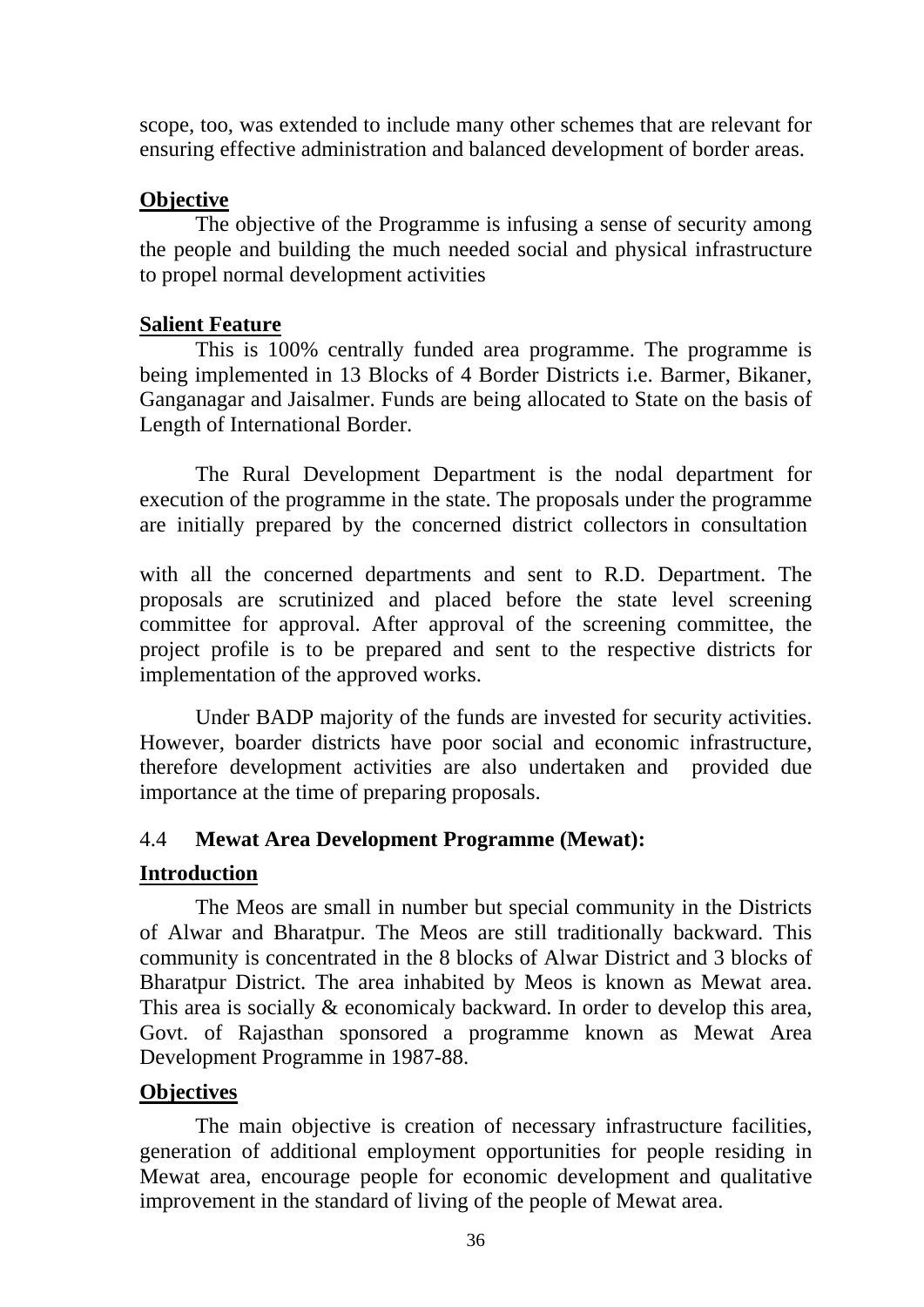# 4.5 **Dang Area Development Programme**:

 Ravinous and gorge affected area infested by dacoits is known as the "Dang Area". These are backward areas and need investments to augment infrastructure facilities to speed up the pace of development. For this purpose Dang Area Development Programme has been relaunched in 2004-05 by Govt. of Rajasthan. The Programme covers 357 Gram Panchayats of 21 Panchayat Samities of 8 Districts (S.Madhopur, Karauli, Dholpur, Baran, Jhalawar, Bharatpur, Kota and Bundi).

# **4.6 Guru Golvalkar Jan Bhagidari Vikas Yojana**:

 Programme was initiated in 2004-05 by the State Government in all the 32 districts of the State. The objective of the scheme is to ensure public participation in rural areas for development, employment generation and for construction and maintenance of community assets. Under the scheme, in general areas, 70% funds and in SC/ST areas 80% funds are provided by the State Government. Remaining funds are collected from the public in the form of labour or material or cash.

# 4.7 **Magra Area Development Programme:**

 Central Southern part of Rajasthan surrounded by hills specially Ajmer, Bhilwara, Pali, Chittorgarh and Rajsamand and not covered under TAD is locally known as "Magra". The development resources are in this area are poor including land, water and animals and there is heavy seasonal migration. To improve social and economic status of residents, the "Magra Area Development Programme" has been initiated from 2005-06 in 13 Blocks of above 5 districts. It is proposed to take activities of Watershed Development, Minor Irrigation Schemes, Animal Husbandry, Drinking Water, Education, Electrification, Health and Road Construction for the development of area.

# 4.8 **Swa-Vivek Zila Vikas / Untied Fund Scheme**:

 In the light of the gaps in the rural infrastructure and prevailing conditions, a new scheme "Swavivek Zila Vikas / Untied Fund Scheme" has been launched in 2005-06 to take up works as per needs of the local area. District Collectors and Divisional Commissioner will decide the works to be taken by fixing priority as per need and to fill critical gaps in other development programmes and local infrastructure not being funded by on going schemes.

# 4.9 **Special Employment Programmme for Sahariya Schedule Tribe:**

 For the schedule tribe 'Sahariya' residing in Shahbad and Kishanganj Panchayati samitis of the Baran district. Special employment generation programme was initiated in the year 2004-05. The main objective of this programme is to generate regular employment and development of Infrastructure and community assets.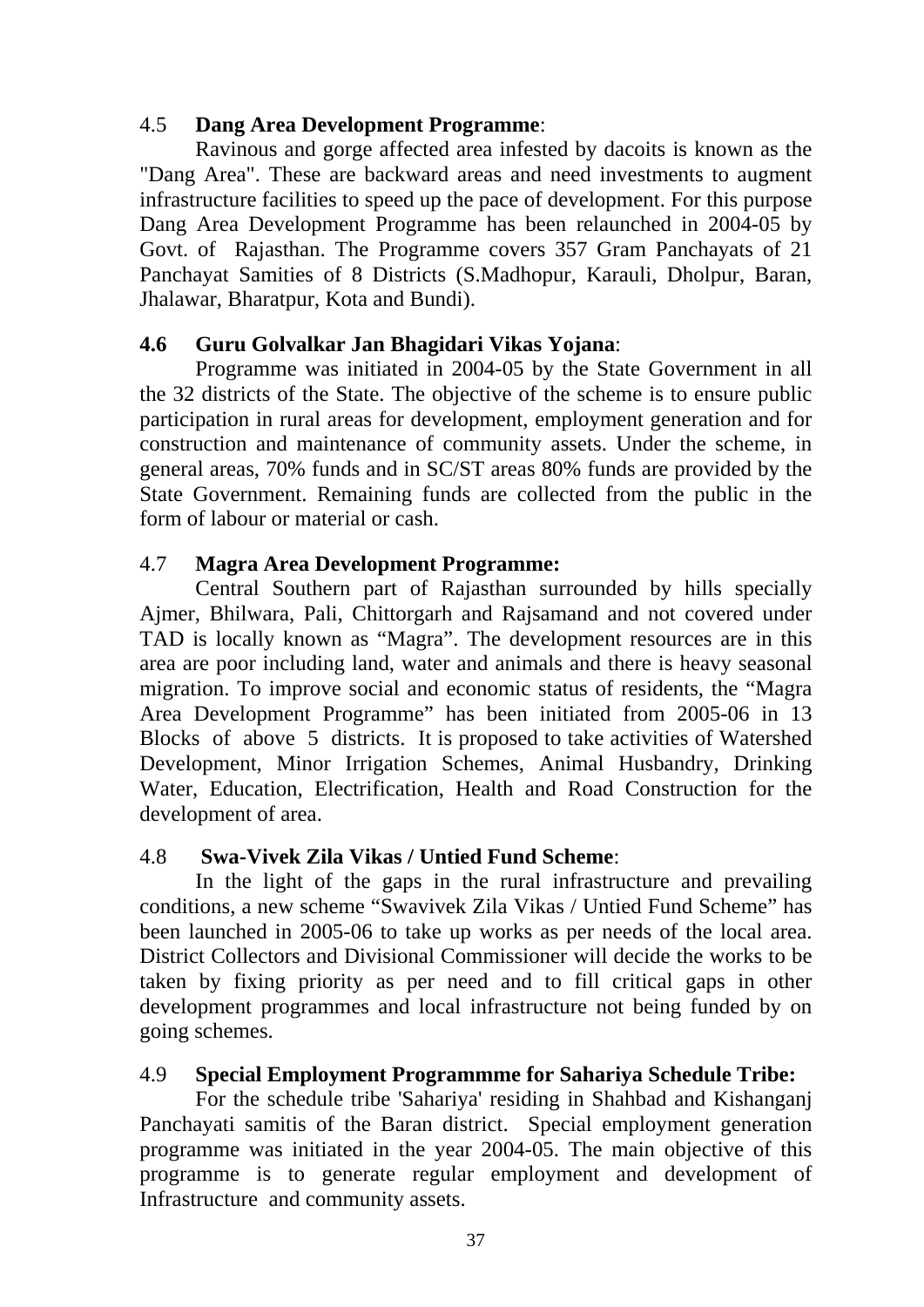Overall financial progress of all the programmes infrastructure development is given in table 10.

#### **Table-10**

#### **Year wise Financial Progress of the Infrastructure Development Programmes (MPLD+MLALD+BADP+MEWAT+DANG+MAGARA+SAHARIYA)**

#### **(Rs. In Lakh)**

| S. | Year         | Balance       | Receipts |          |          | Total<br>available | Expenditure | % of Exp.                          | % of Exp.                |
|----|--------------|---------------|----------|----------|----------|--------------------|-------------|------------------------------------|--------------------------|
| No |              | as on<br>1.4. | Central  | State    | Total    | fund $(6+3)$       |             | against<br>available<br>fund $8/7$ | against<br>receipt $8/6$ |
|    | $\mathbf{2}$ | 3             | 4        | 5        | 6        | 7                  | 8           | 9                                  | 10                       |
|    | 2003-04      | 19791.40      | 10532.00 | 12250.00 | 22782.00 | 42571.40           | 26515.55    | 62.28                              | 116.39                   |
| ∍  | 2004-05      | 19100.40      | 10345.00 | 12262.00 | 22607.00 | 41707.40           | 20463.77    | 49.06                              | 90.52                    |
| 3  | 2005-06      | 25604.41      | 10787.29 | 13575.01 | 24362.30 | 49966.71           | 26770.32    | 53.58                              | 109.88                   |
|    | Total        | 64494.21      | 31664.29 | 38087.01 | 69751.30 | 134245.51          | 73749.64    | 54.94                              | 105.73                   |

The progress can also be seen at a glance in the following chart:





 It is seen from the above table that all the infrastructure development schemes taken together, play a very important role in the financial resources of the Rural Development Department (RD). All the schemes taken together, nearly 697.51 crore rupees have been received under the programme. In the year 2003-04 and 04-05 nearly 227 crores each and in the year 2005-06, 244 crore were received under the programme. The sex disaggregated figures were not available under any of these programmes. Since construction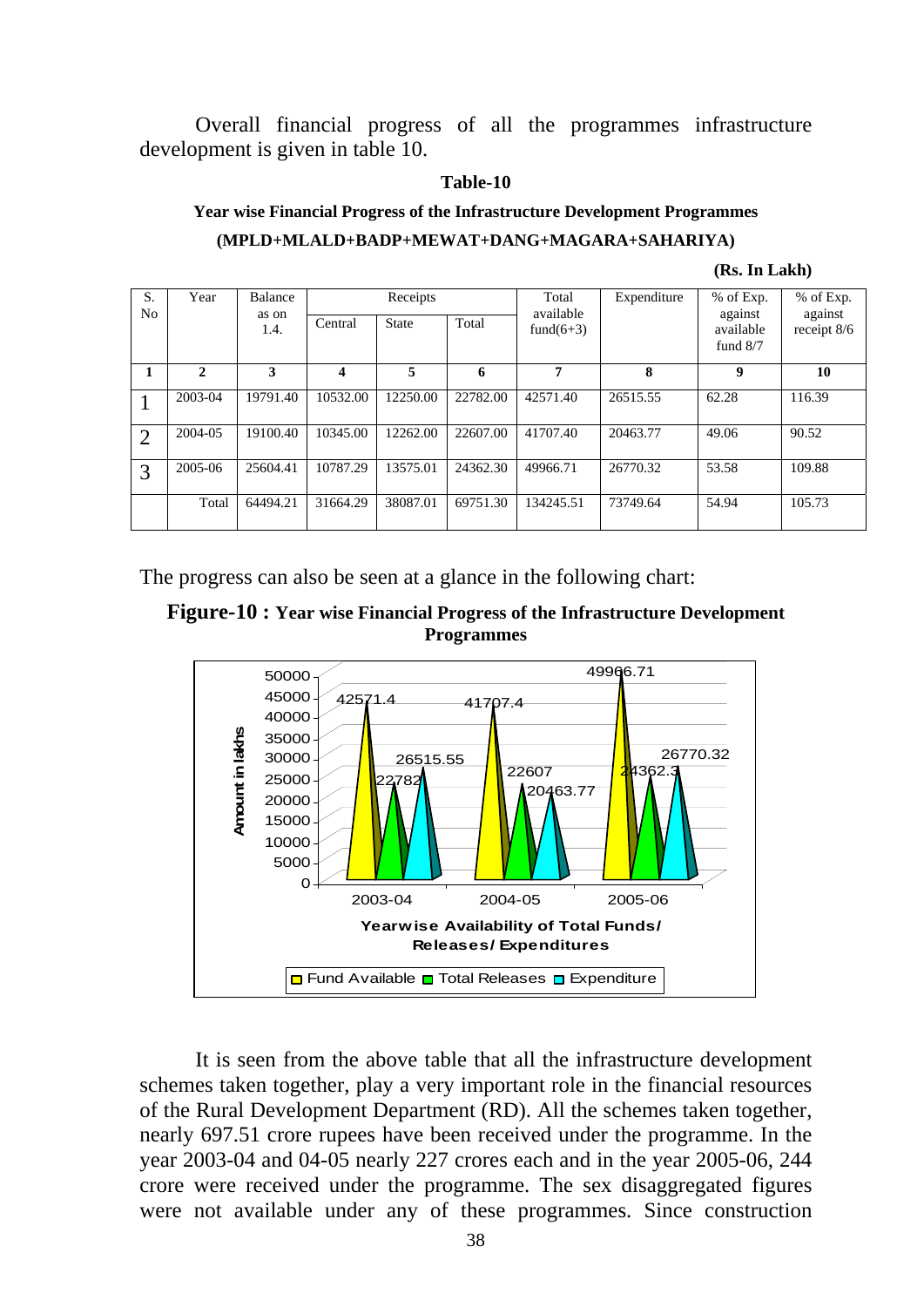activities are undertaken in the infrastructure development programmes where in some works are capital intensive and some labour intensive . If average is taken, it can be assumed that 50 percent is spent on material and remaining 50% on wages. The 50 percent of 697.51croes is nearly 350 crores which is spent on wages. Collecting the data on wage expenditure along with sex disaggregated figures should not be a major problem for the Department of Rural Development, yet efforts will have to be made to make changes in the monthly progress reports of the RD. Since majority of the schemes of the RD are centrally sponsored schemes and the formats of monthly progress reports are designed by Government of India and information is sent to the Government of India as desired by them, sex disaggregated figures are not collected in any of the schemes. However, if the Government is interested in knowing the sex wise details of the schemes of RD, the Department of RD should be requested to include this information in its monthly formats. Since computers are available at the P.S level there should be no problem to collect this data.

#### 5.0 **Watershed Development Programmes:**

 The most important natural resources upon all human activity is based, since time immemorial, is land and water. Unprecedented population pressures and demands of society on scarce land, water and biological resources and the increasing degradation of these resources is effecting the stability and resilience of our eco system and the environment as whole. This emphasized the need for integrated planning and management of land resources.

 Three area Development Programmes viz Drought Prone Area Development Programme(DPAP), Desert Development Programme(DDP)\_ and Integrated Watershed Development Programme(IWDP) were initiated for the development/treatment of wasteland/degraded lands. A brief description of all the three programmes are given below:

#### 5.1 **Desert Development Programme (DDP):-**

#### **Introduction**

 On the recommendations of the National Commission on Agriculture in its Final Report (1976), the Desert Development Programme was started in 1977-78 in the State. DDP has been conceived as a long-term measure for restoration of ecological balance by conserving, developing and harnessing land, water, livestock and human resources.

#### **Objectives**

 The main objectives of this programme are :- (i) combating drought and desertification; (ii) encouraging restoration of ecological balance; (iii) mitigating the adverse effects of drought and adverse eco-climatic conditions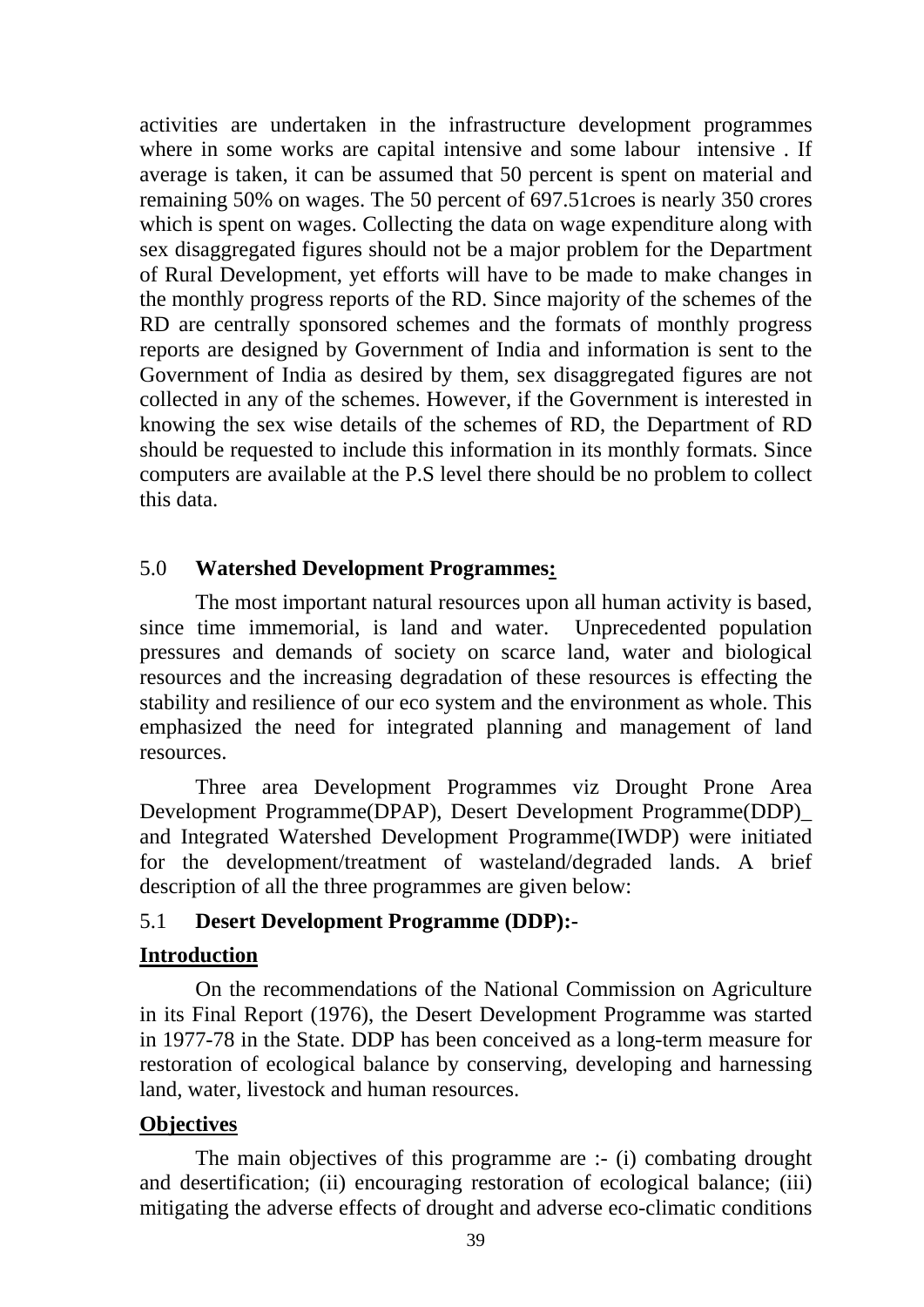on crops and livestock and productivity of land, water and human resources; (iv) promoting economic development of village community; and (v) improving socio economic conditions of the resource poor and disadvantaged sections of village community.

#### **Salient Features**

 Presently, 85 blocks of 16 districts of State viz; Ajmer, Barmer, Bikaner, Churu, Hanumangarh, Jaipur, Jaisalmer, Jalore, Jhunjhunu Jodhpur, Nagaur, Pali, Rajsamand, Sikar, Sirohi and Udaipur are covered under the programme.

 Under DDP, funds are directly released to Zila Parishads for implementation of the programme. From 1999-2000, the funding pattern under these programmes has been changed to 75:25 cost sharing basis between the Centre and the States. For the projects sanctioned after 1.4.2000, the project cost is Rs. 30.00 lakh per project consisting of 500 hectares at the rate of Rs. 6,000/- per hectare.

 The thrust of the programme is on capacity building and empowerment of village community, ensuring participation of Panchayati Raj Institutionsin in the programme implementation at grassroots level and transfer of funds as well as decision-making power to the local people.

From 1<sup>st</sup> April 2003 all the newly sanctions Watershed Projects are being implemented on the basis of new guidelines "Haryali".

# 5.2 **Drought-Prone Area Programme:**

# **Introduction**

 The Drought-Prone Area Programme (DPAP) is one of the area development programmes which was started by Government of India in 1974-75 to tackle the special problems faced by those fragile areas which are constantly affected by severe drought conditions. From the year 1995-96, the programme is being implemented on Watershed Basis.

# **Objectives**

 The basic objective of the programme is to minimize the adverse effects of drought on the production of crops and livestock and productivity of land, water and human resources. The programme also aims at promoting the overall economic development and improving the socio-economic conditions of the resource-poor and disadvantaged sections inhibiting the programme areas. These objectives are being addressed through taking up development works by watershed approach for land development, water resource development and afforestation/pasture development.

#### **Salient Features**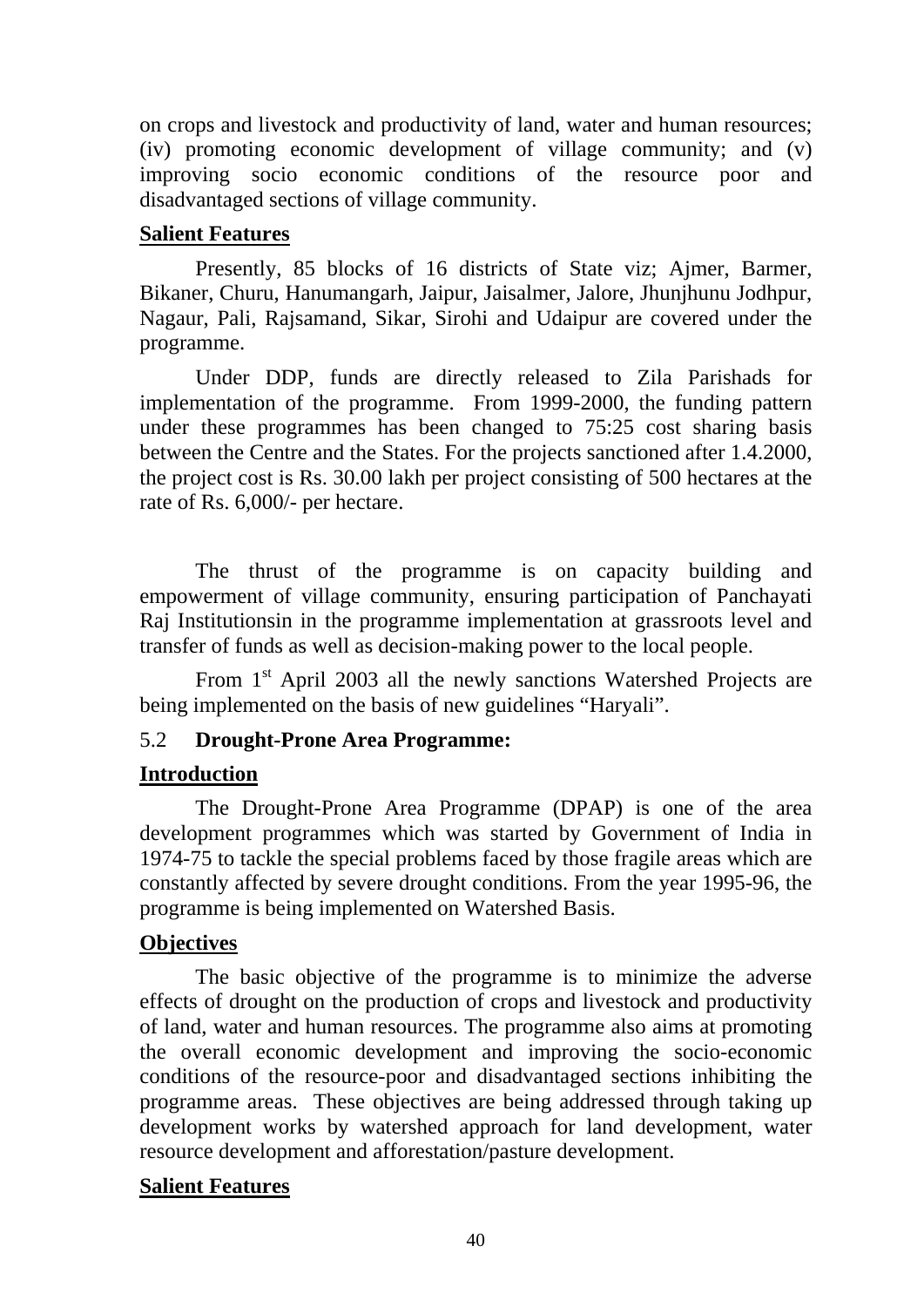Presently, 31 blocks of 11 districts of the States i.e. Ajmer, Banswara, Baran, Bharatpur, Dungarpur, Jhalawar, Karauli, Kota, S.Madhopur, Tonk and Udaipur are covered under the programme.

 Under DPAP, funds are directly released to Zila Parishads for implementation of the programme. From 1999-2000, the funding pattern under these programmes have been changed to 75:25 cost sharing basis between the Centre and the States. For the projects sanctioned after 1.4.2000, the project cost is Rs. 30.00 lakh per project consisting of 500 hectares at the rate of Rs. 6,000/- per hectare.

 The thrust of the programme is on capacity building and empowerment of village community, ensuring participation of Panchayati Raj Institutions in the programme implementation at grassroots level and transfer of funds as well as decision-making power to the local people.

From 1<sup>st</sup> April, 2003 all the newly sanctions Watershed Projects are being implemented on the basis of new guidelines "Hariyali".

# 5.3 **Integrated Wasteland Development Programme (IWDP):**

# **Introduction**

The geographical area of Rajasthan is 342 lakh hectares, out of which about 200 lakh hectares (58%) is estimated as wasteland and degraded lands. Rajasthan is the second largest State in the country in terms of wasteland.

# **Objectives**

 The basic objective of the scheme is to take up Integrated Wasteland Development based on Village/Micro Watershed Plans. The stakeholder prepares these plans after taking into consideration land capability, site conditions and local needs.

#### **Salient Features**

 The IWDP is a centrally sponsored scheme implemented through MRD since 1992-93. The funding pattern of the scheme has been revised from 100% central assistance to sharing in the ratio of 11:1 between the Central and State. The scheme covers all the Non DDP/DPAP blocks of the State.

 From 1st April 1995, the programme is being implemented on watershed basis under new guidelines for watershed development.

The programme also helps in generation of employment in rural areas besides enhancing people's participation in the watershed development at all the stages. This leads to equitable sharing of benefits and sustainable development.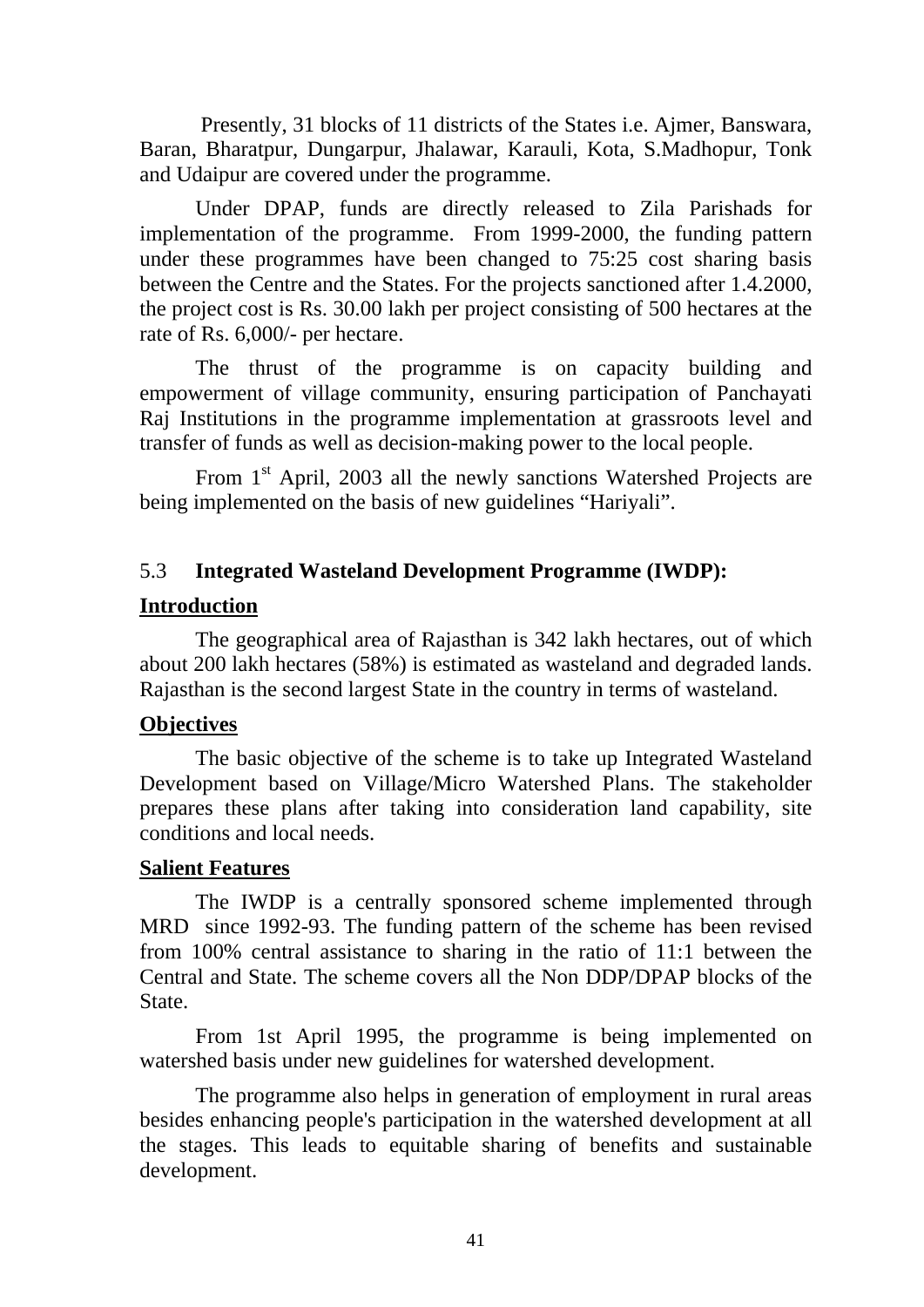At the state level, Rural Development Department is the nodal department and at the district level concerning Zila Parishad is the coordinating and monitoring agency for the projects which are executed by line department like, the Forest, Watershed Development & Soil Conservation and NGO's etc.

 A technical committee under the Chairmanship of Dr. C.H. Hanumantha Rao was constituted in 1994 by the Ministry of Rural Development, which recommended a common set of operational guidelines, objectives, strategies and expenditure norms for implementation of area development programmes viz; Desert Development Programme (DDP), Drought Prone Area Programme (DPAP) and Integrated Wastelands Development Programme (IWDP). From the year1995-96 these programmes are being implemented by the Ministry of Rural Development on Watershed approach.

 The common guidelines for Watershed Development provide for a uniform strategy in the implementation of all the Watershed Development Programmes. The main features of this strategy are:

- DDP, DPAP and IWDP Programmes are to be implemented exclusively on Watershed basis.
- Programme activities to be confined to the identified watershed of about 500 hectares and are to be executed on a project basis spanning over a period of five years.
- Watershed project, as far as possible should cover a village.
- Elaborate institutional mechanism at various levels clearly define for effective participation of the local people and the PRIs in all stages of project management.

 In the past three years more than 600 crores have been spent under the programme but still a balance of more than 400 crores is available.

#### **Physical Progress of Watershed Programmes:**

 The table given below will help understanding that how many projects are being implemented under various schemes, how much area is being treated and how much expenditure has been incurred against actual receipts.

#### **Table-11**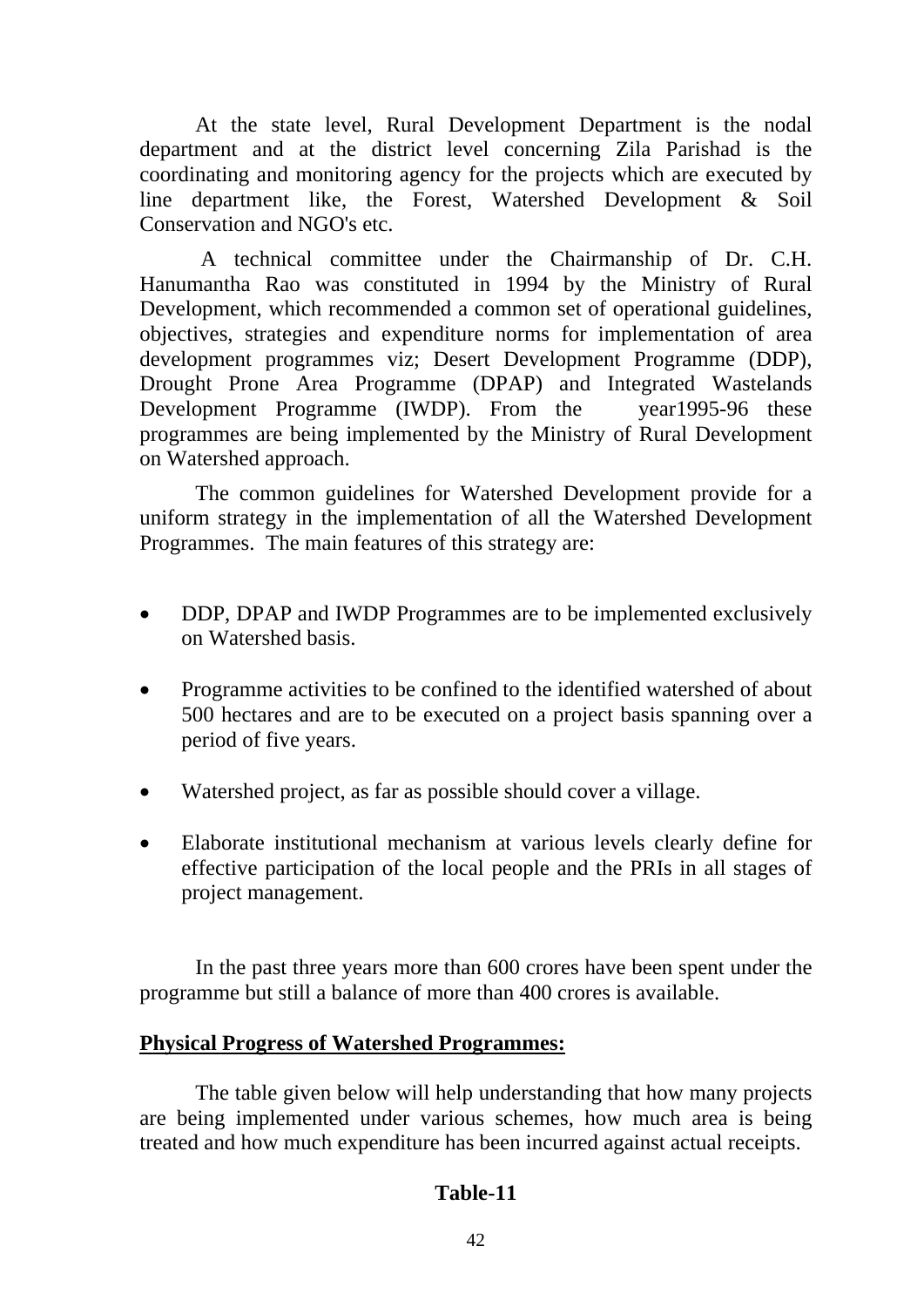# **Watershed Scheme wise Projects Sanctioned, Area Covered and Expenditure Incurred Since Inception (1994-2000 to 2005-06)**

|                |             |                |                         |           |          | (Rs in lakh) |
|----------------|-------------|----------------|-------------------------|-----------|----------|--------------|
| S.             | Scheme      |                | <b>Sanction Project</b> |           | Releases | Expenditure  |
| N              |             | N <sub>o</sub> | Area in Hect.           | Cost      |          |              |
| $\Omega$       |             |                |                         |           |          |              |
|                | 2           | 3              | $\boldsymbol{4}$        | 5         | 6        | 7            |
| 1              | <b>DDP</b>  | 2744           | 3917500                 | 80975.00  | 36879.14 | 31886.93     |
| $\overline{2}$ | DDP(Comb)   | 2780           | 1390000                 | 80330.00  | 35962.09 | 31355.52     |
| 3              | <b>DPAP</b> | 805            | 402500                  | 23970.00  | 11319.53 | 13032.76     |
| $\overline{4}$ | $IWDP*$     | 39             | 196986                  | 11819.16  | 7119.04  | 5561.35      |
|                | Total       | 6368           | 5906986                 | 124194.16 | 91279.80 | 81836.56     |

**data from 2003-04 to 2005-06** 

**Figure-11 : Watershed Scheme wise Projects Sanctioned, Area Covered and Expenditure Incurred Since Inception** 



43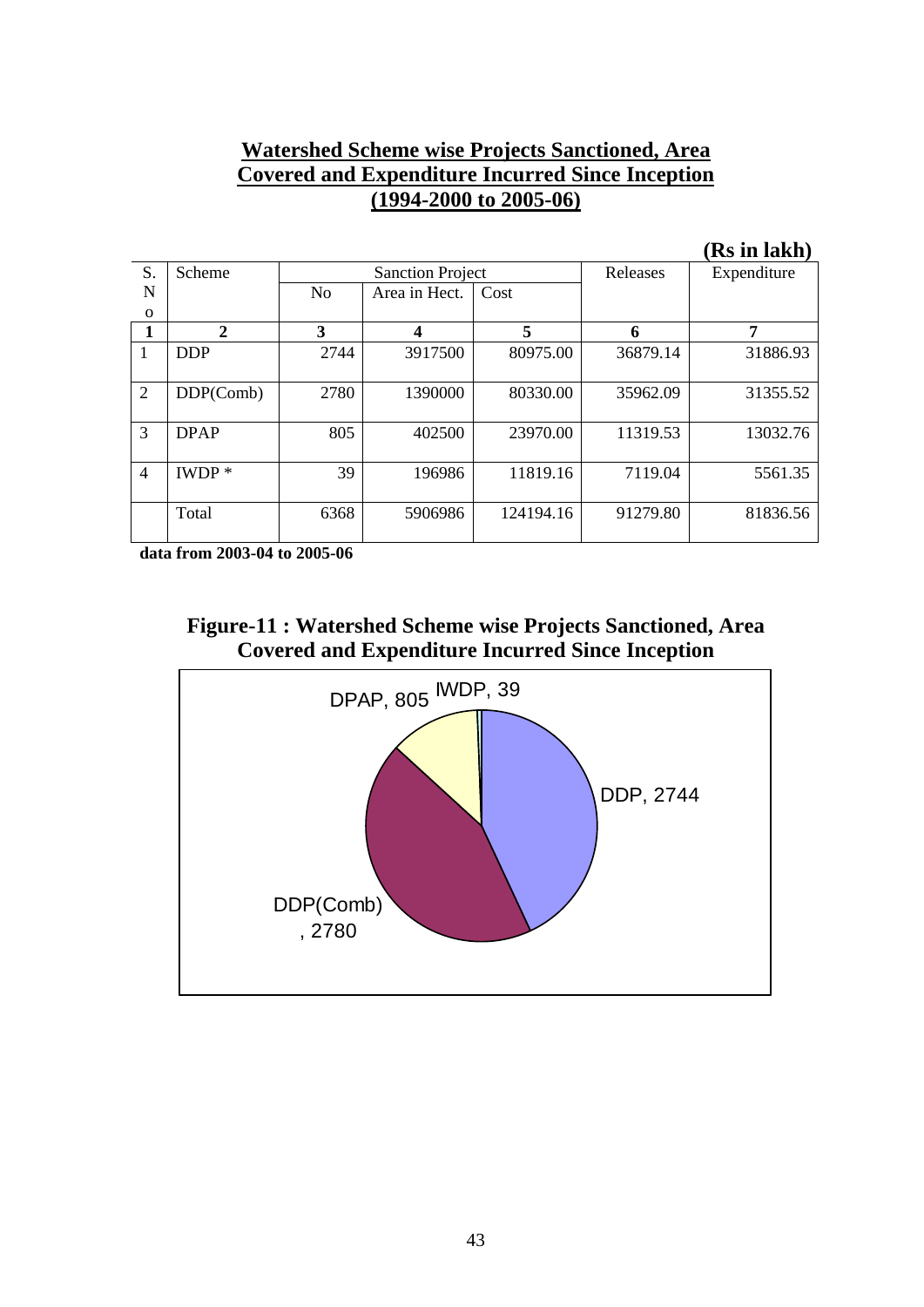

 It is seen from the above table that in DDP and DDP (Comb) in all 5524 projects costing rupees 1613.05 crore have been sanctioned while in DPAP 805 projects costing rupees 239.70 crore have been sanctioned. Thus majority of the funds are received under DDP and DDP combating.

 Since the schemes of watershed are for area specific development and sex disaggregated figures are not collected under any of the watershed schemes, the overall financial progress gives a broad picture of the watershed programmes and help understand how much area is being developed.

|                | (DDP+DDP(C0MD)+DPAP+IWDP)<br><b>KS. IN JAKN</b> |            |          |              |          |              |             |            |         |  |  |  |  |  |
|----------------|-------------------------------------------------|------------|----------|--------------|----------|--------------|-------------|------------|---------|--|--|--|--|--|
| S.No           | Year                                            | Balance as |          | Receipts     |          | Total        | Expenditure | $%$ of     | $%$ of  |  |  |  |  |  |
|                |                                                 | on 1.4.    |          |              | Total    | available    |             | Exp.       | Exp.    |  |  |  |  |  |
|                |                                                 |            | Central  | <b>State</b> |          | fund $(6+3)$ |             | against    | against |  |  |  |  |  |
|                |                                                 |            |          |              |          |              |             | available  | receipt |  |  |  |  |  |
|                |                                                 |            |          |              |          |              |             | fund $8/7$ | 8/6     |  |  |  |  |  |
|                | $\mathbf{2}$                                    | 3          | 4        | 5            | 6        | 7            | 8           | 9          | 10      |  |  |  |  |  |
|                | 2003-04                                         | 11778.21   | 12944.35 | 4675.85      | 17620.20 | 29398.41     | 16117.24    | 54.82      | 91.47   |  |  |  |  |  |
| $\overline{2}$ | 2004-05                                         | 16658.47   | 14420.19 | 4236.64      | 18656.83 | 35315.30     | 19615.40    | 55.54      | 105.14  |  |  |  |  |  |
| 3              | 2005-06                                         | 18496.97   | 17304.22 | 5358.21      | 22662.43 | 41159.40     | 24623.36    | 59.82      | 108.65  |  |  |  |  |  |
|                | Total                                           | 46933.65   | 44668.76 | 14270.70     | 58939.46 | 105873.11    | 60356.00    | 57.00      | 102.40  |  |  |  |  |  |

**Table-12 Year wise Financial Progress Of Watershed Programmes (DDP+DDP(Comb)+DPAP+IWDP) (Rs. in lakh)** 

The progress can also be seen at a glance in the following chart: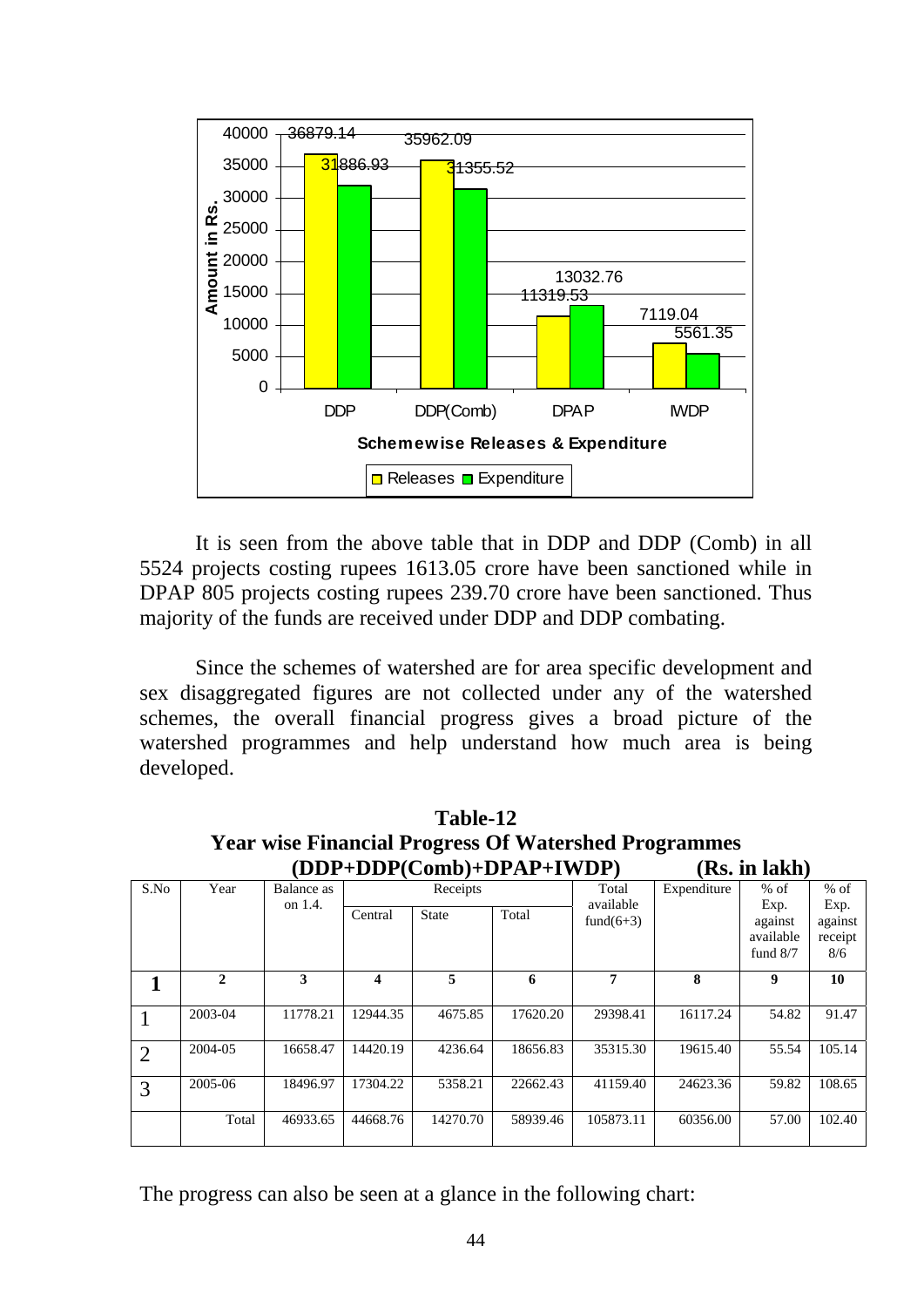

**Figure-12 : Year wise Financial Progress Of Watershed Programmes** 

It is seen from the table given above that:

- i) Every year the receipts under watershed programmes are increasing, as it has increased from 176.20 crores in 2003-04 and 226.62 crore in 2005-06.
- ii) The average expenditure to total available funds is only 57 percent in the past three years.
- iii) The balances of 1.4. are increasing every year.
- iv) The average expenditure to total receipts in the past three years is 102.40 percent.

 For conducting various activities, Self Help Groups are also working under watershed programmes. Hence gender wise data can also be collected for self help groups and the number of members in the group.

# 6.0 **Recommendations :**

 The Scheme wise analysis of data brings in bold relief that in the individual beneficiary schemes (SGSY, IAY) there is already a provision of reservation for women between 30 to 40 percent and the physical achievements also depict that the benefits are accruing to the women.

 In wage employment scheme i.e. SGRY,NFFWP and NREGP also 40 percent benefits are going to women beneficiaries.

 In infrastructure development programmes the sex disaggregated figures are not available because the main aim of the scheme/programme is development of infrastructure. However, no infrastructure development is